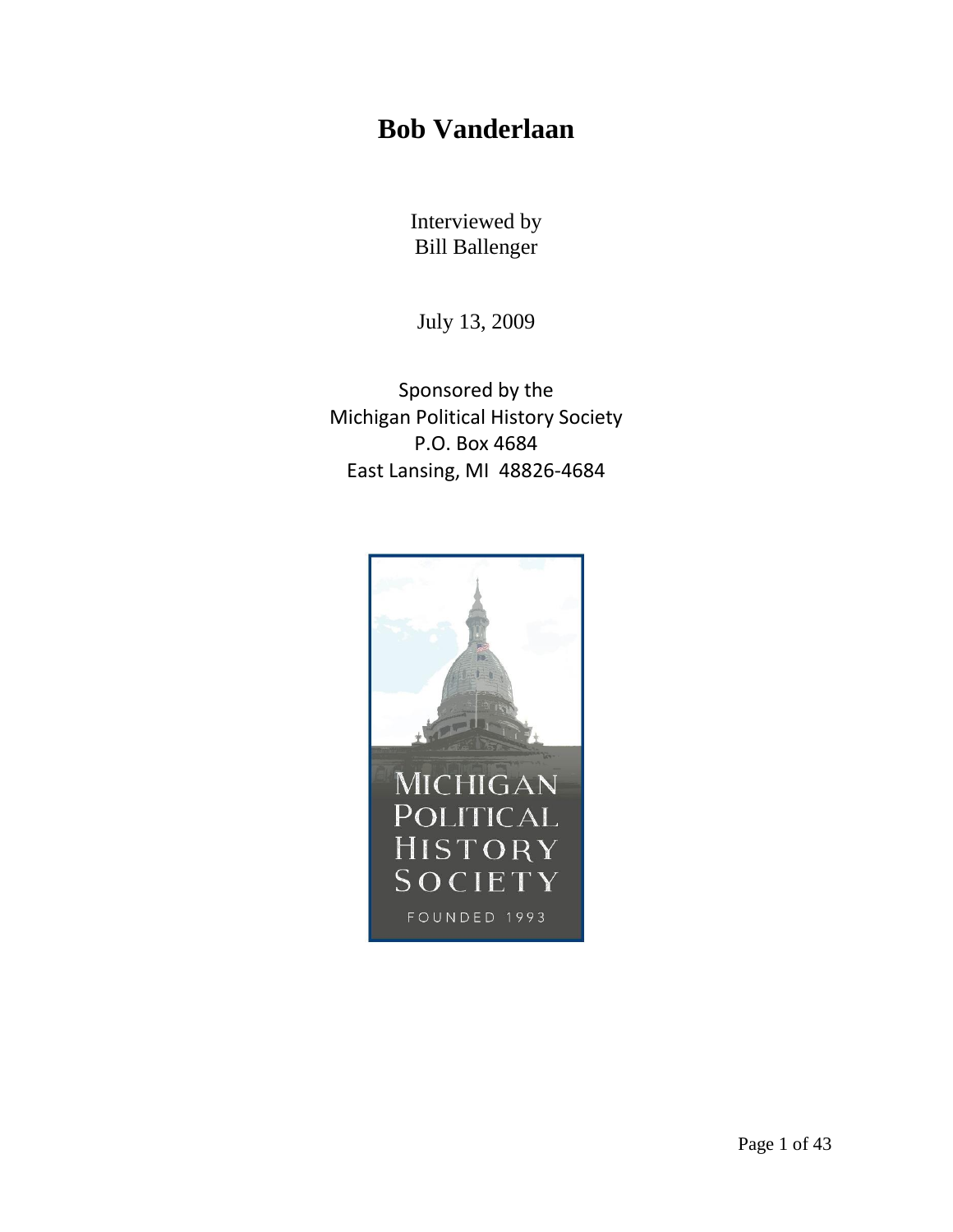| <b>Bill Ballenger:</b> | This interview is part of the James J. Blanchard Living Library of Michigan<br>Political History.                                                                                                                                         |
|------------------------|-------------------------------------------------------------------------------------------------------------------------------------------------------------------------------------------------------------------------------------------|
| <b>Bill Ballenger:</b> | We're here today with Senator Bob VanderLaan who was a seminal figure in<br>20th century Michigan politics. Bob VanderLaan, a great pleasure to be here<br>with you today.                                                                |
| Bob VanderLaan:        | Well, happy to be here.                                                                                                                                                                                                                   |
| <b>Bill Ballenger:</b> | Let me start out with this question. You were born in Paris Township, Kent<br>County. I don't even think that exists anymore, does it?                                                                                                    |
| <b>Bob VanderLaan:</b> | No, it doesn't. It's now the city of Kentwood.                                                                                                                                                                                            |
| <b>Bill Ballenger:</b> | When did it become Kentwood?                                                                                                                                                                                                              |
| <b>Bob VanderLaan:</b> | 1961.                                                                                                                                                                                                                                     |
| <b>Bill Ballenger:</b> | Okay, so you were not only born in Paris Township, you eventually became I<br>think a trustee and the clerk, maybe, And also the supervisor.                                                                                              |
| Bob VanderLaan:        | I did. I started out as library commissioner and then in 1954, I became a trustee.<br>In 1959, I became clerk, and in 1960, supervisor.                                                                                                   |
| <b>Bill Ballenger:</b> | Wow. Steady progress upward.                                                                                                                                                                                                              |
| <b>Bob VanderLaan:</b> | Steady progress.                                                                                                                                                                                                                          |
| <b>Bill Ballenger:</b> | And you were very young. You were in your 20's then, right?                                                                                                                                                                               |
| Bob VanderLaan:        | I was. I left there when I was 32, so I was in the 20's for most of the time.                                                                                                                                                             |
| <b>Bill Ballenger:</b> | You were a young Senator. I'm going to go back a little bit here. You were born<br>in Paris Township. Your parents, were they longtime residents of that area?                                                                            |
| <b>Bob VanderLaan:</b> | My father moved to Paris Township in about 1900. He was born in Grand<br>Rapids, Michigan. My mother was born in Chicago and came to Holland,<br>Michigan, when she was a teenager, and then they married and lived in Paris<br>Township. |
| <b>Bill Ballenger:</b> | Did she have a Dutch background, too?                                                                                                                                                                                                     |
| Bob VanderLaan:        | She did. She was from Greeceland. She was a Dykstra and came from<br>Greeceland.                                                                                                                                                          |
| <b>Bill Ballenger:</b> | Well, all these Dutch, they came either maybe to Chicago in your mother's<br>family's case, but mainly to Holland and West Michigan, what, in the 1840's?                                                                                 |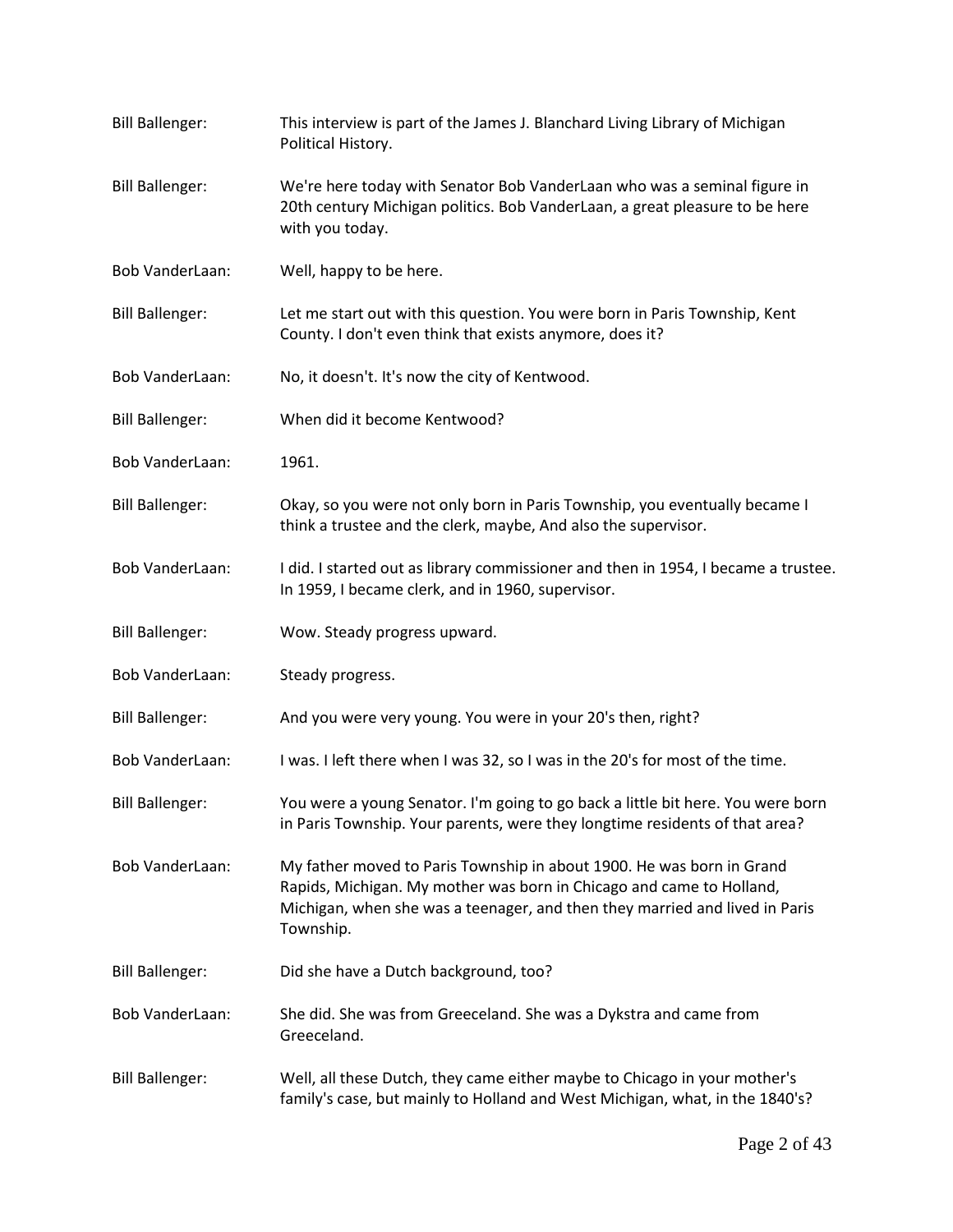| Bob VanderLaan:        | The early Dutch came in 1840, 1845, 1848. There was a wave of Dutch people.<br>That's about the time the Irish had their potato famine and a lot of Irish came,<br>too. That same economic problem affected most of Europe, and that's why they<br>came over, the early Dutch. The later Dutch in the late 1800's came over<br>primarily for religious reasons. Some settled in Iowa, some in Chicago, and some<br>in Grand Rapids. |
|------------------------|-------------------------------------------------------------------------------------------------------------------------------------------------------------------------------------------------------------------------------------------------------------------------------------------------------------------------------------------------------------------------------------------------------------------------------------|
| <b>Bill Ballenger:</b> | Which generation were you from the original Dutch settlers, third or fourth<br>generation?                                                                                                                                                                                                                                                                                                                                          |
| <b>Bob VanderLaan:</b> | My great-grandparents lived in the Netherlands and were there and raised a<br>family. My great-grandmother did come to America. My grandparents came to<br>America as young people, and my parents were born in America, and I was born<br>here, of course.                                                                                                                                                                         |
| <b>Bill Ballenger:</b> | So you're only the second generation born.                                                                                                                                                                                                                                                                                                                                                                                          |
| <b>Bob VanderLaan:</b> | That's right.                                                                                                                                                                                                                                                                                                                                                                                                                       |
| <b>Bill Ballenger:</b> | Would they start out as farmers? Were they farmers?                                                                                                                                                                                                                                                                                                                                                                                 |
| Bob VanderLaan:        | No, they started out in Grand Rapids primarily as furniture factory workers. They<br>came over as farmers, but they got jobs in the furniture industry.                                                                                                                                                                                                                                                                             |
| <b>Bill Ballenger:</b> | A furniture factory.                                                                                                                                                                                                                                                                                                                                                                                                                |
| Bob VanderLaan:        | Then they had roots, of course, in agriculture in the Netherlands, and as soon as<br>they could gather enough money to buy a farm or rent one, then they moved<br>out of the city of Grand Rapids into the suburban areas or township area.                                                                                                                                                                                         |
| <b>Bill Ballenger:</b> | Was that the Paris Township move back around the turn of the century?                                                                                                                                                                                                                                                                                                                                                               |
| Bob VanderLaan:        | That was Paris Township.                                                                                                                                                                                                                                                                                                                                                                                                            |
| <b>Bill Ballenger:</b> | They finally got enough money to start a farm.                                                                                                                                                                                                                                                                                                                                                                                      |
| <b>Bob VanderLaan:</b> | Yes, they did.                                                                                                                                                                                                                                                                                                                                                                                                                      |
| <b>Bill Ballenger:</b> | So were you raised on a farm?                                                                                                                                                                                                                                                                                                                                                                                                       |
| Bob VanderLaan:        | I was raised on a farm.                                                                                                                                                                                                                                                                                                                                                                                                             |
| <b>Bill Ballenger:</b> | Wow.                                                                                                                                                                                                                                                                                                                                                                                                                                |
| Bob VanderLaan:        | In Paris Township.                                                                                                                                                                                                                                                                                                                                                                                                                  |
| <b>Bill Ballenger:</b> | Wow, no kidding.                                                                                                                                                                                                                                                                                                                                                                                                                    |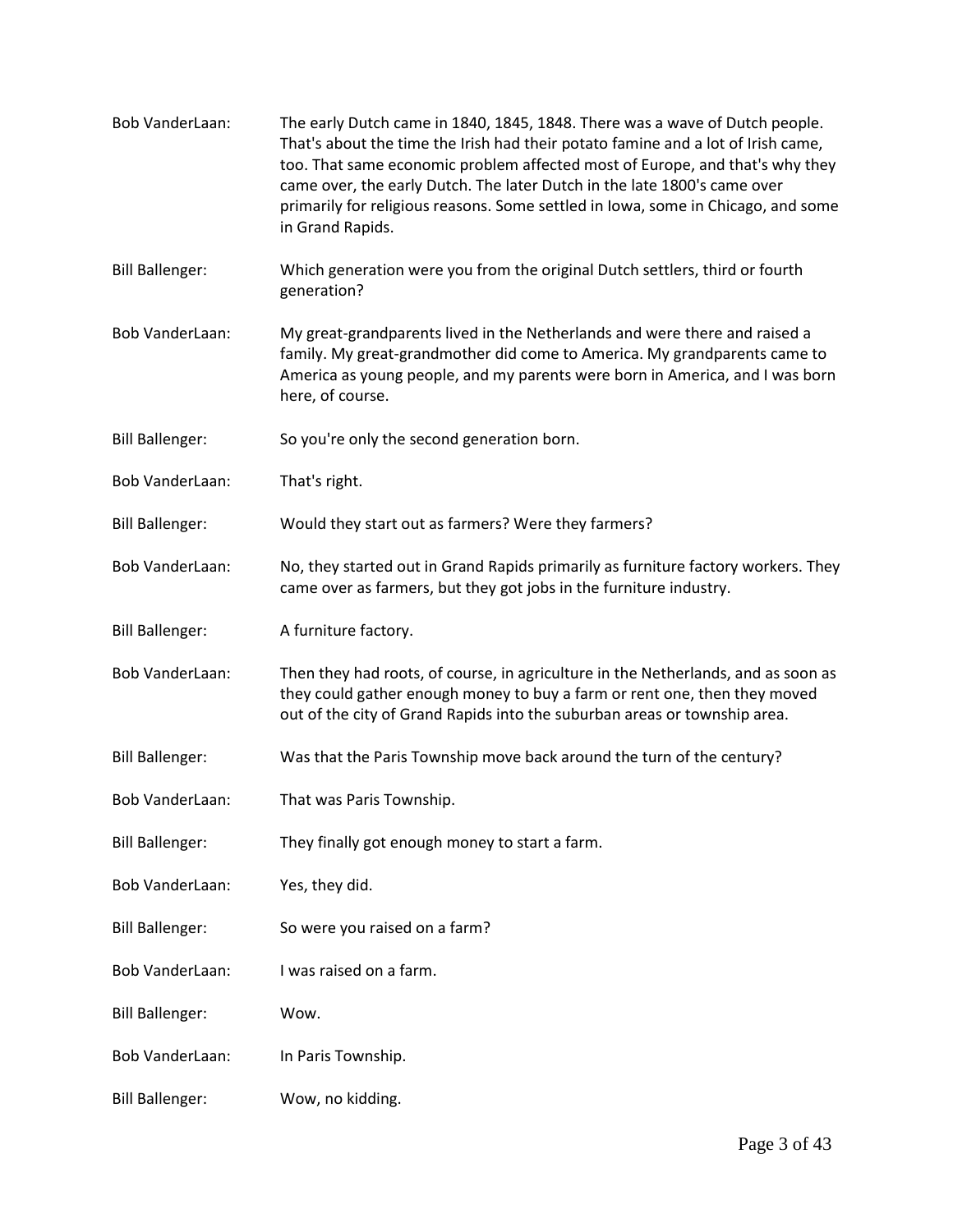| Bob VanderLaan:        | Yep.                                                                                                                                                                                                                                                                                                                           |
|------------------------|--------------------------------------------------------------------------------------------------------------------------------------------------------------------------------------------------------------------------------------------------------------------------------------------------------------------------------|
| <b>Bill Ballenger:</b> | So you had the early morning chores and the whole nine yards?                                                                                                                                                                                                                                                                  |
| <b>Bob VanderLaan:</b> | Sure did, my father was a builder. He started out building barns and later he<br>built homes. He got his start really in World War II. He was in the League Island<br>Navy Yard in Pennsylvania as a construction worker on converting ships over to<br>warships. Then he kept that trade back in Michigan.                    |
| <b>Bill Ballenger:</b> | Well, now, did you go to the public school system or the private school system<br>over there?                                                                                                                                                                                                                                  |
| <b>Bob VanderLaan:</b> | I went to the public school system for the first eight years, to Smith School as it<br>was called. It was a quarter mile from our House, and I had the same teacher for<br>eight years. Following that, I went to Grand Rapids Christian High School, which<br>was in the city. It was a large high school, still there today. |
| <b>Bill Ballenger:</b> | Right.                                                                                                                                                                                                                                                                                                                         |
| Bob VanderLaan:        | Following that I went to Calvin College and the University of Michigan.                                                                                                                                                                                                                                                        |
| <b>Bill Ballenger:</b> | So Smith School was kind of like the old-fashioned little red schoolhouse?                                                                                                                                                                                                                                                     |
| Bob VanderLaan:        | One room country school, and it was red. We had the same teacher and we had<br>about 30 to 40 students, depending on the particular year.                                                                                                                                                                                      |
| <b>Bill Ballenger:</b> | What was the population roughly when you were growing up of Paris Townships<br>would you say?                                                                                                                                                                                                                                  |
| Bob VanderLaan:        | I think it was 2,000 people.                                                                                                                                                                                                                                                                                                   |
| <b>Bill Ballenger:</b> | 2,000. And today what is the city of Kentwood?                                                                                                                                                                                                                                                                                 |
| Bob VanderLaan:        | Maybe 30,000.                                                                                                                                                                                                                                                                                                                  |
| <b>Bill Ballenger:</b> | Wow. Okay, so you got through Grand Rapids Christian, and then you went to<br>Calvin?                                                                                                                                                                                                                                          |
| <b>Bob VanderLaan:</b> | Then I went to Calvin College, yep.                                                                                                                                                                                                                                                                                            |
| <b>Bill Ballenger:</b> | Okay, and what did you major in?                                                                                                                                                                                                                                                                                               |
| Bob VanderLaan:        | I majored in political science and history.                                                                                                                                                                                                                                                                                    |
| <b>Bill Ballenger:</b> | So you were always interested in political science and history, right?                                                                                                                                                                                                                                                         |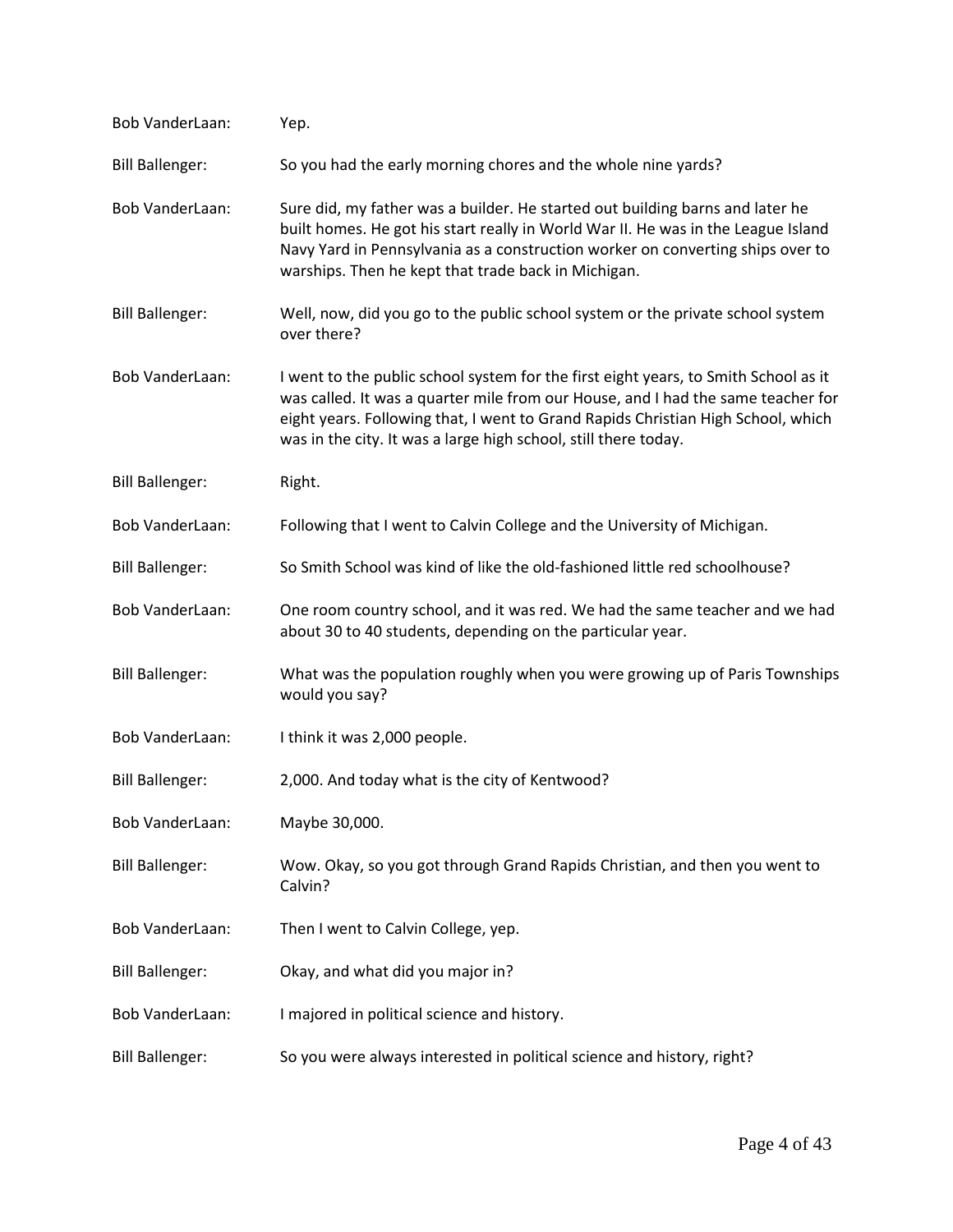| Bob VanderLaan:        | I was. Our teacher in the eighth grade had a husband who was very much<br>interested in politics. He used to bring her to school in the morning, and then he<br>would sit and talk politics with us, and we got interested in it.                    |
|------------------------|------------------------------------------------------------------------------------------------------------------------------------------------------------------------------------------------------------------------------------------------------|
| <b>Bill Ballenger:</b> | Yeah, I mean, I think I read somewhere that you were a delegate to every state<br>convention beginning in the year Eisenhower was nominated in 1952, right up<br>until the time you left the legislature 30 years later.                             |
| Bob VanderLaan:        | I think that's true.                                                                                                                                                                                                                                 |
| <b>Bill Ballenger:</b> | So you were really into it at an early age.                                                                                                                                                                                                          |
| Bob VanderLaan:        | Yep.                                                                                                                                                                                                                                                 |
| <b>Bill Ballenger:</b> | So when you got out of Calvin, then what? Did you start teaching right away?                                                                                                                                                                         |
| Bob VanderLaan:        | Yes, I started teaching. I taught in a private school system, a junior high for two<br>years. Then they formed a new high school in South Grand Rapids, South<br>Christian High School, and I taught there for nine years. Then I left for politics. |
| <b>Bill Ballenger:</b> | Well, didn't you also teach at Calvin a little bit, too?                                                                                                                                                                                             |
| Bob VanderLaan:        | I did. Michigan had the Constitutional Convention, you will recall.                                                                                                                                                                                  |
| <b>Bill Ballenger:</b> | Right.                                                                                                                                                                                                                                               |
| Bob VanderLaan:        | One of the staffers to that convention was Walter De Vries.                                                                                                                                                                                          |
| <b>Bill Ballenger:</b> | Oh, right.                                                                                                                                                                                                                                           |
| Bob VanderLaan:        | Maybe you remember Walter De Vries?                                                                                                                                                                                                                  |
| <b>Bill Ballenger:</b> | Sure, absolutely.                                                                                                                                                                                                                                    |
| Bob VanderLaan:        | He was active in it. He was a prof at Calvin, teaching political parties, public<br>opinion, and pressure groups.                                                                                                                                    |
| <b>Bill Ballenger:</b> | He'd been one of your professors?                                                                                                                                                                                                                    |
| Bob VanderLaan:        | No.                                                                                                                                                                                                                                                  |
| <b>Bill Ballenger:</b> | He came afterward?                                                                                                                                                                                                                                   |
| <b>Bob VanderLaan:</b> | He came after, and he taught state and local government. He left and I filled in<br>temporarily for two years while he was gone.                                                                                                                     |
| <b>Bill Ballenger:</b> | While he was a delegate to the Convention.                                                                                                                                                                                                           |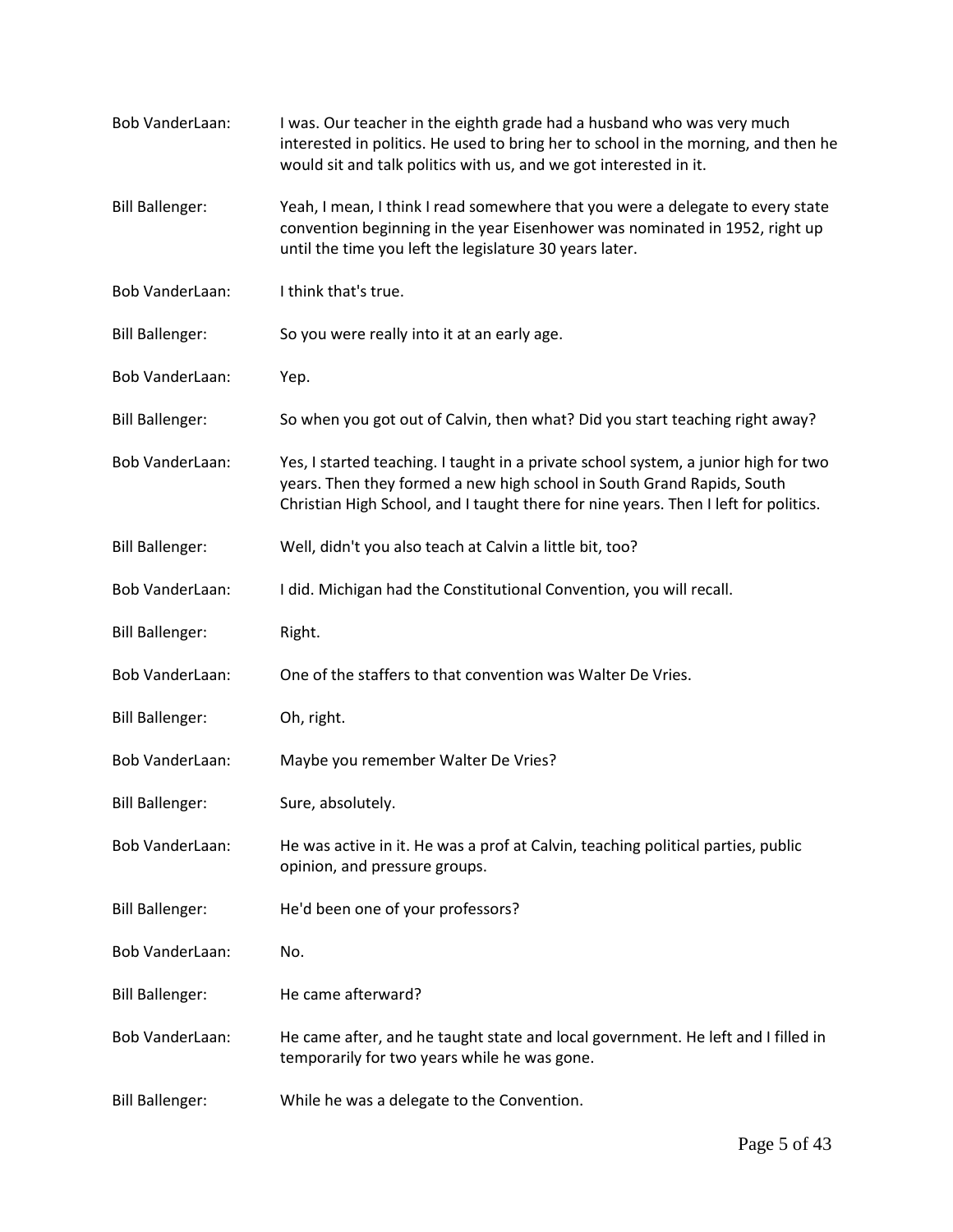| Bob VanderLaan:        | While he was a delegate.                                                                                                                                                                                                                                                                                                                                                                                                                    |
|------------------------|---------------------------------------------------------------------------------------------------------------------------------------------------------------------------------------------------------------------------------------------------------------------------------------------------------------------------------------------------------------------------------------------------------------------------------------------|
| <b>Bill Ballenger:</b> | That's where he hooked up with George Romney at the Constitutional<br>Convention.                                                                                                                                                                                                                                                                                                                                                           |
| Bob VanderLaan:        | That's right.                                                                                                                                                                                                                                                                                                                                                                                                                               |
| <b>Bill Ballenger:</b> | And the West Michigan mafia.                                                                                                                                                                                                                                                                                                                                                                                                                |
| <b>Bob VanderLaan:</b> | That's right.                                                                                                                                                                                                                                                                                                                                                                                                                               |
| <b>Bill Ballenger:</b> | They all went on to bigger and better things, and we'll get to that a little bit<br>later. You were township supervisor in Paris Township, you were teaching, and<br>the Constitutional Convention is going on. Then in 1962, there's an election for<br>the state Senate. Now, had you ever run beyond township office before? Had<br>you thought about it? I mean, what was going through your mind at that time?                         |
| Bob VanderLaan:        | When I was teaching, at the end of my teaching career, the Constitutional<br>Convention was called. They were going to elect delegates. I believe they<br>elected a delegate from each house district and one from each senate district.<br>So I filed petitions for a house district delegate to the Constitutional Convention.<br>That was my first statewide venture. Ella Koeze was state committeewoman or<br>national committeewoman. |
| <b>Bill Ballenger:</b> | National committeewoman.                                                                                                                                                                                                                                                                                                                                                                                                                    |
| Bob VanderLaan:        | And John Martin was the committeeman.                                                                                                                                                                                                                                                                                                                                                                                                       |
| <b>Bill Ballenger:</b> | Sure.                                                                                                                                                                                                                                                                                                                                                                                                                                       |
| <b>Bob VanderLaan:</b> | Well, they both came and visited me, and Ella Koeze said, "I never sought<br>political office, but I really would like to be a delegate to the Convention. And<br>you are a candidate for it also, and I don't know how the election is going to<br>come out."                                                                                                                                                                              |
| <b>Bill Ballenger:</b> | In the same district.                                                                                                                                                                                                                                                                                                                                                                                                                       |
| <b>Bob VanderLaan:</b> | In the same district. "But I really would appreciate it if you would step aside."<br>Well, John Martin was just a great guy, and he said also, "You know, Ella really<br>deserves this, and if she steps aside, if you have other ambitions later, I'll put                                                                                                                                                                                 |
|                        | together a group that will help you win an office, either state rep or state Senate<br>if you'd like to do it." I felt that was a reasonable request, and I had known Ella a<br>little bit because she was very active as a volunteer.                                                                                                                                                                                                      |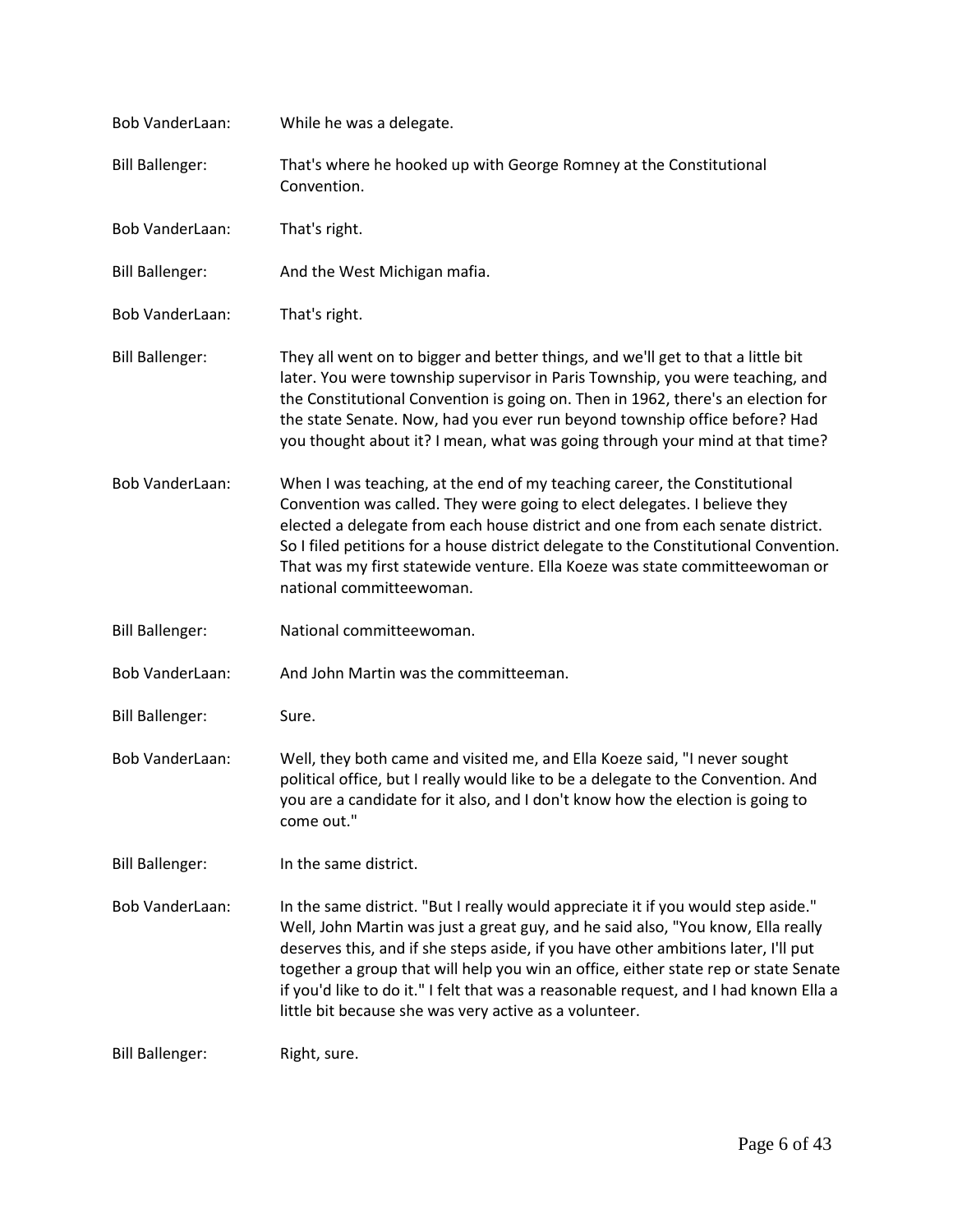| Bob VanderLaan:        | She just gave an awful lot of money and a lot of time. So I felt obligated a little<br>bit, and I pulled out.                                                                                                                                                                                                                                                                                                                                                                         |
|------------------------|---------------------------------------------------------------------------------------------------------------------------------------------------------------------------------------------------------------------------------------------------------------------------------------------------------------------------------------------------------------------------------------------------------------------------------------------------------------------------------------|
| <b>Bill Ballenger:</b> | So that was your first political deal?                                                                                                                                                                                                                                                                                                                                                                                                                                                |
| Bob VanderLaan:        | Yeah, I withdrew my petitions.                                                                                                                                                                                                                                                                                                                                                                                                                                                        |
| <b>Bill Ballenger:</b> | Yeah, but with the expectation of a greater payoff later.                                                                                                                                                                                                                                                                                                                                                                                                                             |
| <b>Bob VanderLaan:</b> | Right.                                                                                                                                                                                                                                                                                                                                                                                                                                                                                |
| <b>Bill Ballenger:</b> | The later payoff may have come as early as what? 1962 then?                                                                                                                                                                                                                                                                                                                                                                                                                           |
| Bob VanderLaan:        | Well, it came very soon, because the senator in that district was Charles<br>Veenstra. Charles Veenstra was considered to be part of the old guard.                                                                                                                                                                                                                                                                                                                                   |
| <b>Bill Ballenger:</b> | Right, he was a World War I veteran.                                                                                                                                                                                                                                                                                                                                                                                                                                                  |
| Bob VanderLaan:        | Oh, he really was. He would make a speech and he would wrap himself in the<br>American flag literally if one was there. Well, the Republican party in Kent<br>County had undergone quite a change. They had what was called the home<br>front after World War II. They decided that they had to get rid of the old-timers.<br>So they went after Bartel Jonkman who was the congressman with this young<br>returned vet Jerry Ford, and they did away with McKay. They took McKay on. |
| <b>Bill Ballenger:</b> | John McKay.                                                                                                                                                                                                                                                                                                                                                                                                                                                                           |
| Bob VanderLaan:        | Frank D. McKay.                                                                                                                                                                                                                                                                                                                                                                                                                                                                       |
| <b>Bill Ballenger:</b> | Frank D. McKay.                                                                                                                                                                                                                                                                                                                                                                                                                                                                       |
| Bob VanderLaan:        | As an enemy.                                                                                                                                                                                                                                                                                                                                                                                                                                                                          |
| <b>Bill Ballenger:</b> | He was a big power broker.                                                                                                                                                                                                                                                                                                                                                                                                                                                            |
| <b>Bob VanderLaan:</b> | He was the boss.                                                                                                                                                                                                                                                                                                                                                                                                                                                                      |
| <b>Bill Ballenger:</b> | Not just in that area, but he was statewide power broker.                                                                                                                                                                                                                                                                                                                                                                                                                             |
| <b>Bob VanderLaan:</b> | Statewide, yeah, he was a statewide power broker. They took him on, and they<br>took on the members of the senate and the house who were there. Charlie                                                                                                                                                                                                                                                                                                                               |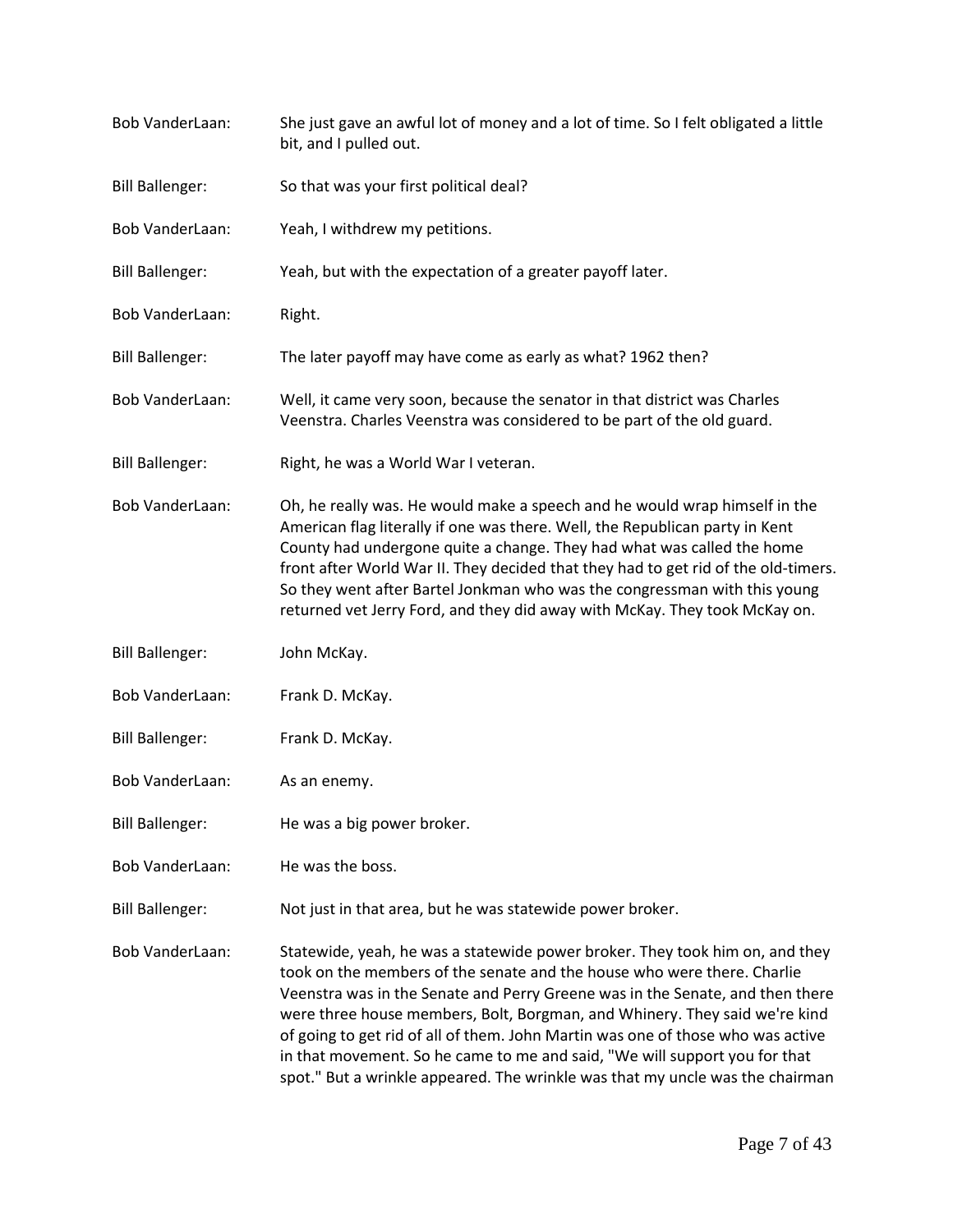of the board of supervisors at the time, and he decided he wanted to run for the Senate.

| <b>Bill Ballenger:</b> | For the whole county.                                                                                                                                                                                    |
|------------------------|----------------------------------------------------------------------------------------------------------------------------------------------------------------------------------------------------------|
| Bob VanderLaan:        | In 1960.                                                                                                                                                                                                 |
| <b>Bill Ballenger:</b> | Where was he from?                                                                                                                                                                                       |
| Bob VanderLaan:        | Caledonia Township.                                                                                                                                                                                      |
| <b>Bill Ballenger:</b> | Caledonia Township.                                                                                                                                                                                      |
| <b>Bob VanderLaan:</b> | So he ran for the Senate against Charlie Veenstra in the primary and he lost.                                                                                                                            |
| <b>Bill Ballenger:</b> | This was in '60?                                                                                                                                                                                         |
| <b>Bob VanderLaan:</b> | That was in '60.                                                                                                                                                                                         |
| <b>Bill Ballenger:</b> | So this is the same year that John F. Kennedy and Richard Nixon were running.                                                                                                                            |
| <b>Bob VanderLaan:</b> | That's right.                                                                                                                                                                                            |
| <b>Bill Ballenger:</b> | So this was just before the Constitutional Convention started, and it was two<br>years before you decided to get into it. Okay, go ahead. So he lost, so Veenstra<br>was in again.                       |
| <b>Bob VanderLaan:</b> | Yep, Veenstra was there.                                                                                                                                                                                 |
| <b>Bill Ballenger:</b> | Those were two-year terms at that time.                                                                                                                                                                  |
| <b>Bob VanderLaan:</b> | They were only two years under the older Constitution.                                                                                                                                                   |
| <b>Bill Ballenger:</b> | Under the old Constitution. So Veenstra who had been elected, hadn't he been<br>in the house at one point and then he was in the Senate? I mean, he'd been in<br>since just after World War II, I think. |
| Bob VanderLaan:        | He was in the house and he was in the Senate, and he worked for a senator<br>from Oakland County who had GM dealership, and Charlie Feenstra was kind of<br>the truck salesman for it.                   |
| <b>Bill Ballenger:</b> | You mean, his fellow senator?                                                                                                                                                                            |
| Bob VanderLaan:        | Yeah, and he sold trucks to various political units in the state of Michigan.                                                                                                                            |
| <b>Bill Ballenger:</b> | These were in the days when senators weren't paid very much.                                                                                                                                             |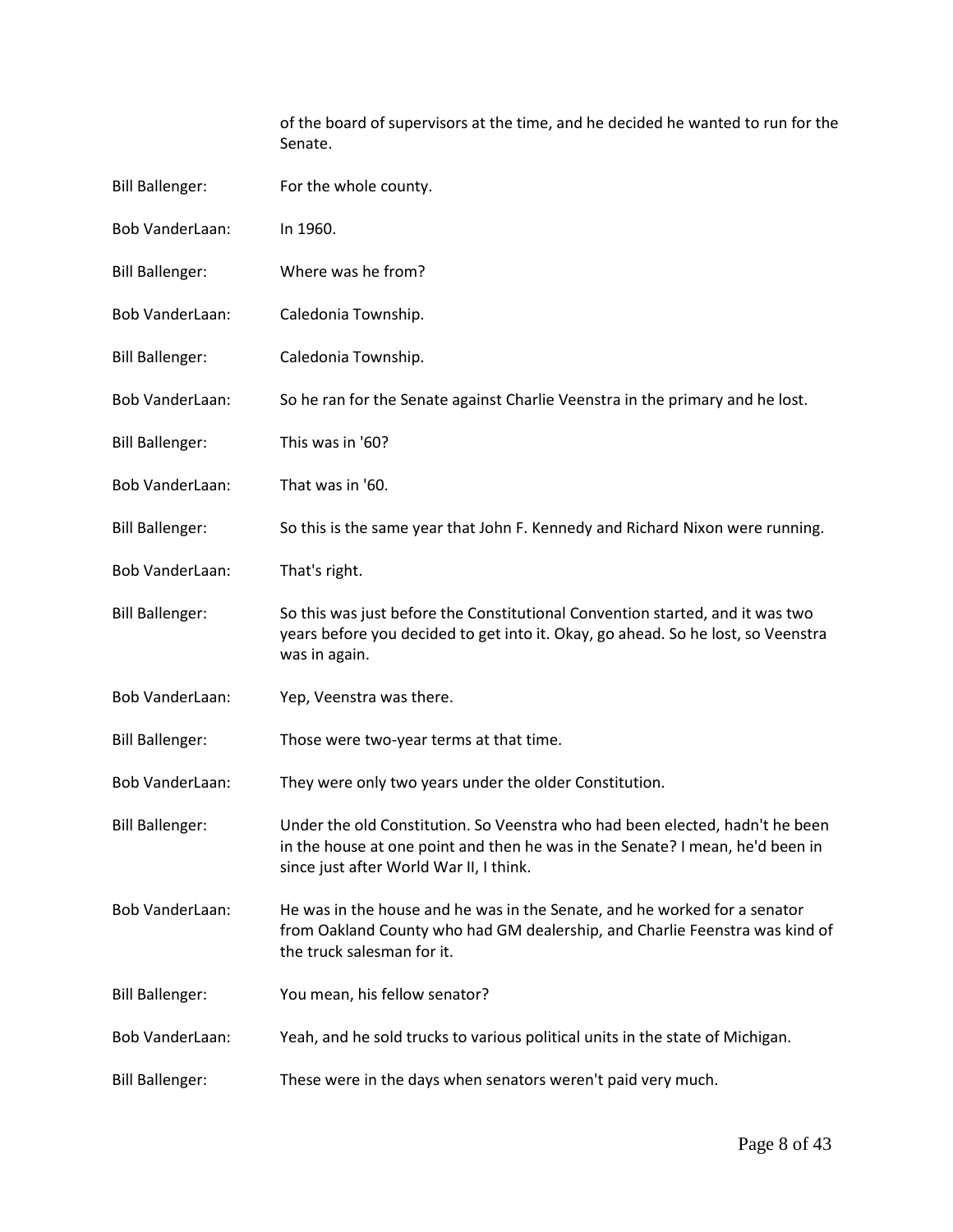| Bob VanderLaan:        | Oh, no.                                                                                                                                                                                                                                |
|------------------------|----------------------------------------------------------------------------------------------------------------------------------------------------------------------------------------------------------------------------------------|
| <b>Bill Ballenger:</b> | It wasn't a full-time job.                                                                                                                                                                                                             |
| <b>Bob VanderLaan:</b> | Nope, nope, three months.                                                                                                                                                                                                              |
| <b>Bill Ballenger:</b> | Yeah, and so Veenstra would be selling trucks for his fellow senator the rest of<br>the year.                                                                                                                                          |
| Bob VanderLaan:        | Yep.                                                                                                                                                                                                                                   |
| <b>Bill Ballenger:</b> | So you stepped aside for Ella Koeze who was elected to the Constitutional<br>Convention, and the along came another election in 1962 with reapportionment<br>thrown in as a factor.                                                    |
| Bob VanderLaan:        | Well, we've got to back up a little bit. The Constitution called for an<br>apportionment commission                                                                                                                                    |
| <b>Bill Ballenger:</b> | Right.                                                                                                                                                                                                                                 |
| Bob VanderLaan:        | The Constitution called for the House to be elected on population and the<br>Senate still on area to a degree, on geography.                                                                                                           |
| <b>Bill Ballenger:</b> | Right.                                                                                                                                                                                                                                 |
| Bob VanderLaan:        | That was changed by a Supreme Court decision, the one man, one vote.                                                                                                                                                                   |
| <b>Bill Ballenger:</b> | But that was later.                                                                                                                                                                                                                    |
| Bob VanderLaan:        | That was later. But that was changed, but that threw out the apportionment<br>that I was elected under, and that was considered illegal.                                                                                               |
| <b>Bill Ballenger:</b> | Okay, but my point is between '60 and '62, was the district changed at all, that<br>Veenstra had been representing? Were you running against Veenstra in the<br>primary in 1962 with a third candidate, and I'm not sure who that was? |
| <b>Bob VanderLaan:</b> | Yep, Bob Blett.                                                                                                                                                                                                                        |
| <b>Bill Ballenger:</b> | Now who was Bob Blett, sounds like another Dutchman?                                                                                                                                                                                   |
| <b>Bob VanderLaan:</b> | No.                                                                                                                                                                                                                                    |
| <b>Bill Ballenger:</b> | No wonder he didn't get anywhere.                                                                                                                                                                                                      |
| <b>Bob VanderLaan:</b> | He was a trustee in Paris Township, just like the office I had been in.                                                                                                                                                                |
| <b>Bill Ballenger:</b> | He was on your board.                                                                                                                                                                                                                  |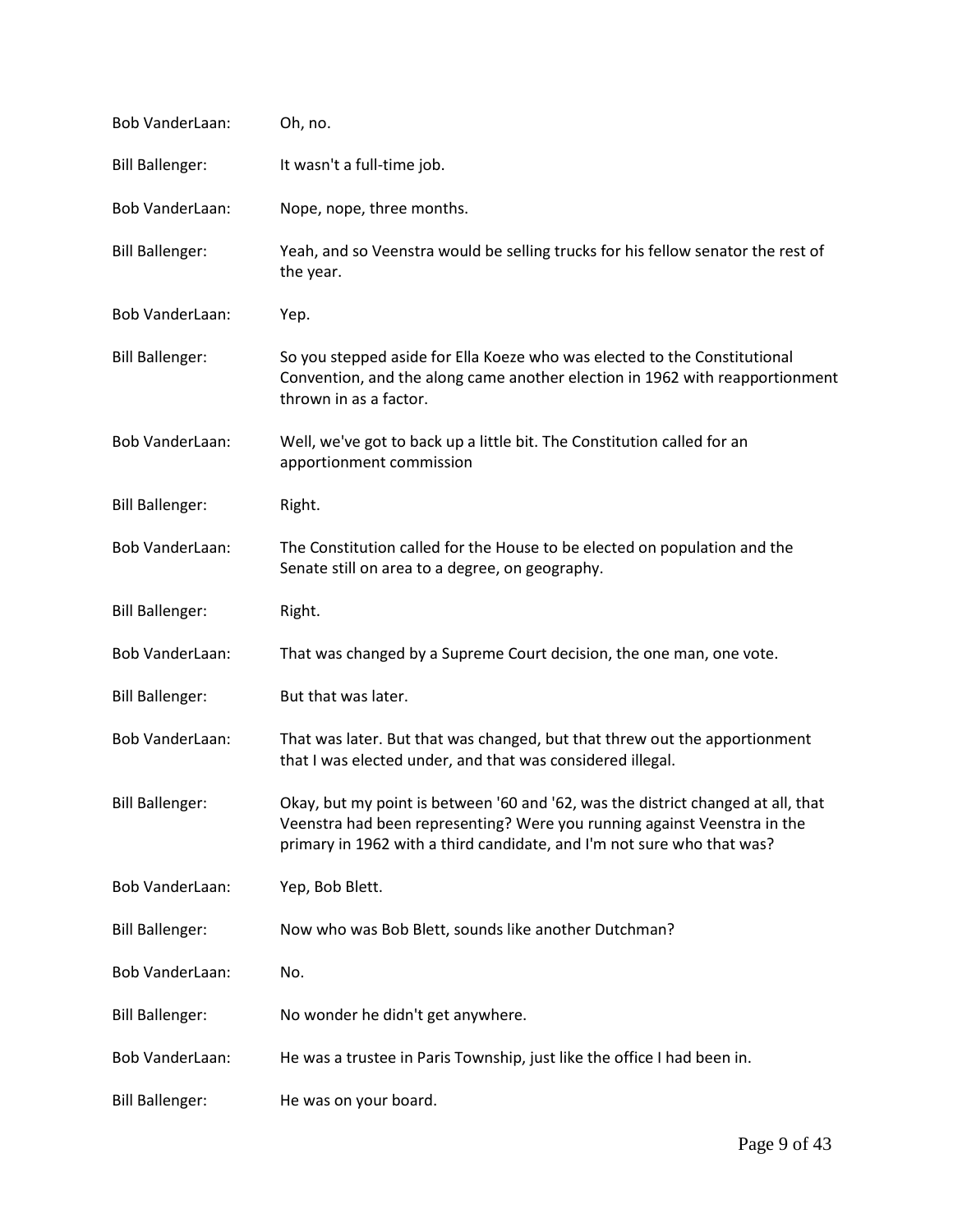[Bob VanderLaan:](https://www.rev.com/transcript-editor/Edit?token=AEgvks6oUqTFEPbEputoApzWDbxEt1vplnltU_6pN9UckK8q9_twOmILC0cCQhWo5AoJNRzHEE329BOVhUTPJhLqCsQ&loadFrom=DocumentSpeakerNameDeeplink&ts=820.44) He was on my board, and he was a salesman, and he had a friend, a brother, who was a publisher of a newspaper, local weekly newspaper. So he had some standing in the community. [Bill Ballenger:](https://www.rev.com/transcript-editor/Edit?token=b67gCG3fg0bCPJer463SFpu8-vIKnTbHZR6xixLfA3F8LAv7oAeSGabAGSuR_0ESpY-JRQ8g4MqK43S7QYeAyiKbVak&loadFrom=DocumentSpeakerNameDeeplink&ts=834.65) What was the district that you were running in against Veenstra and Blett in the summer of 1962? [Bob VanderLaan:](https://www.rev.com/transcript-editor/Edit?token=kfFbReIOgtQs2ixpGwH_3T61eicwcwkE_6H1_WBzJhWRbX_Jh5Rr9KndId3klhfxu6fzzDfMgCLKSmYWSsReuFviPv8&loadFrom=DocumentSpeakerNameDeeplink&ts=840.93) The district was all out county. [Bill Ballenger:](https://www.rev.com/transcript-editor/Edit?token=8yTq3MLAlwmhr-BtJI73P_VkGznPIMpqBhXMAgJ4bW6T9Mfn9qev7ppISdRHWPnqStCjOSIdWxxN2YF255UOaJIO1lQ&loadFrom=DocumentSpeakerNameDeeplink&ts=844.55) Outside Grand Rapids. [Bob VanderLaan:](https://www.rev.com/transcript-editor/Edit?token=sshHbZZRFjUSeCWtApOlflB8w3dqMlQFtfvkQUhhaEdVlCsUIezLTn6_E6CHQNnoT61r8K7V_xhSpKojax_zinqy-8I&loadFrom=DocumentSpeakerNameDeeplink&ts=845.63) Outside Grand Rapids, plus the first ward of Grand Rapids. [Bill Ballenger:](https://www.rev.com/transcript-editor/Edit?token=MbBzocgeeLYx20xYBh8kr3tKrYDL-LFXFRYGh8b8IsDEcPsSG0FPpVLC3WUl5FfCL8zdzzueUd7w_qmfeQIrkmimqH8&loadFrom=DocumentSpeakerNameDeeplink&ts=852.04) Okay, so you mean like a big donut around the whole of Grand Rapids, except for this one ward. [Bob VanderLaan:](https://www.rev.com/transcript-editor/Edit?token=Oe8qkw7a0vYo6khOythubgVax9BhzSr944HpQdWe18oTwCHVzh0m6qCXhIkEGClKZXXGjH5KwCdSG0WrBYctS3p-6nM&loadFrom=DocumentSpeakerNameDeeplink&ts=857.6) Yeah, around the whole city. The second and third ward was one district, and at that particular time, the candidate for that was Milt Zaagman, Senator Zaagman when I ran. And I ran for the rest. The first ward, which was predominately Democrat, but the out county Kent was Republican. [Bill Ballenger:](https://www.rev.com/transcript-editor/Edit?token=AENC9G1vaadpeP-gnuZmE6oNQLtNM_Das2qQKnCm3DPh0i72lg7qiA1smIeUUkvLKlWcbKOTO6qj1b3ahrBaE7TraGI&loadFrom=DocumentSpeakerNameDeeplink&ts=875.82) But now that must have been an overwhelmingly Republican district, right? [Bob VanderLaan:](https://www.rev.com/transcript-editor/Edit?token=HLTQs7G0CC49Yc51kjzbMSp4Nt1GGQf_Az8sF_KGmee7KknPutc4utKPqDVnMpW4RBoaxNlC8KAK_C5cubXRIbF4gHM&loadFrom=DocumentSpeakerNameDeeplink&ts=879.41) It was very much Republican. [Bill Ballenger:](https://www.rev.com/transcript-editor/Edit?token=xTHr8lX5n1MpqlbD5wJoSn0qd2RA1UwSXljzdPEo6vVEesEesZpfb52SNj59kUs5p3OUKGkYf43cxAcPfSe0X6r0BKg&loadFrom=DocumentSpeakerNameDeeplink&ts=880.29) So you had to basically just win the Republican primary. So what happened in that race? You had the backing of the so-called Martin machine and Ella Koeze and all these other people who are paying you back for being such a good guy? [Bob VanderLaan:](https://www.rev.com/transcript-editor/Edit?token=SF022iY64JHNfT3S_bQDmTLiOagsyHs1EeRQRG6kmYhTe2LDHRCNI0-vJVNOxPPV_utAKmbkLxMjzlGicWbbatpc-qo&loadFrom=DocumentSpeakerNameDeeplink&ts=893.7) Well, what happened is something that's totally unexpected. It happened before I ran. It happened in the term of office before I was a candidate. That is the state capitol building in Lansing had a ceiling in the Senate which was glass, cut glass. The building itself was steel or iron, wrought iron framework, and it shifted from time to time. The glass would break and it would fall down on the Senate floor. So a decision was made to remove the glass and to replace it with plywood panels. [Bob VanderLaan:](https://www.rev.com/transcript-editor/Edit?token=2GFH6FyK8w-CrGqESqvZ8jCXFIsXete-RoOgsVFPFSJn-FxGdc4xMWXvFE1-t8dBdO8y2pWVO7ZqrpGirCDTBfJo-SA&loadFrom=DocumentSpeakerNameDeeplink&ts=938.06) Now each one of those pieces of glass had a seal of one of the 48 states on it, but they were taken down and they were put in what was then the lower level, the basement of the capitol. One day, Senator Veenstra was leaving the building and he saw a waste hauler haul these pieces of glass up and put them on a truck. Senator Veenstra said, "What are you going to do with that?" He said, "Well, they want to get rid of it." He said, "Well, I'd like to buy it from you." And the guy said, "Sure." I don't know what the price was, but Senator Veenstra bought the glass, he had it trimmed, those parts that were broken or chipped, and he brought it up to a cottage which he had, kind of an elaborate cottage on the Muskegon River, and they put it in the ceiling of that cottage.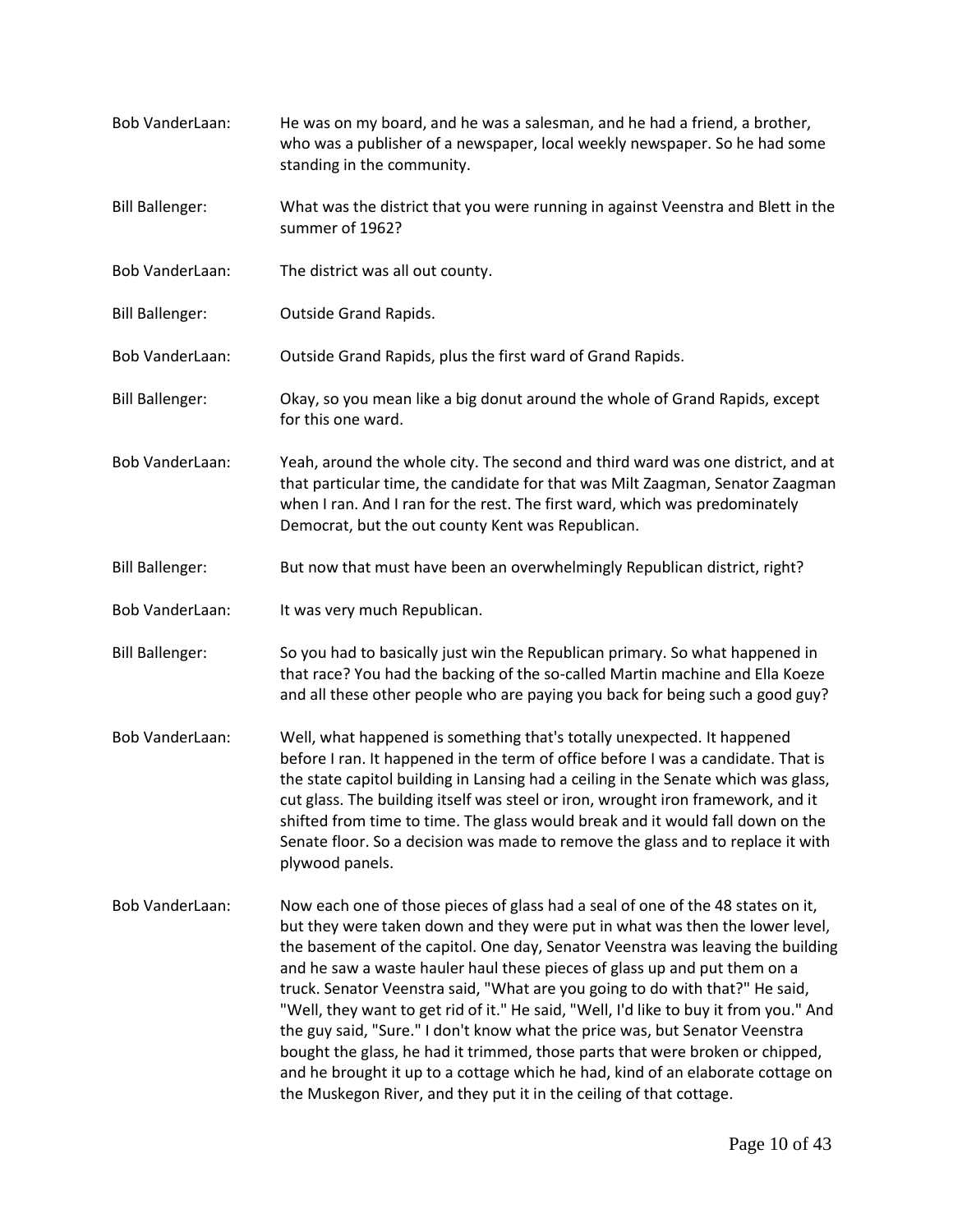| <b>Bill Ballenger:</b> | Oh, goodness, wow, what a story.                                                                                                                                                                                                                                                                                                                                                                                                                                                                                                                                                                                  |
|------------------------|-------------------------------------------------------------------------------------------------------------------------------------------------------------------------------------------------------------------------------------------------------------------------------------------------------------------------------------------------------------------------------------------------------------------------------------------------------------------------------------------------------------------------------------------------------------------------------------------------------------------|
| Bob VanderLaan:        | Well, what was considered to be useless, worthless, all of a sudden in the eyes<br>of the media became a treasure of the state of Michigan, and Charlie Veenstra<br>got the name of Stained Glass Charlie.                                                                                                                                                                                                                                                                                                                                                                                                        |
| <b>Bill Ballenger:</b> | You got to be kidding? So actually in a sense, he saved the glass, although he did<br>it for himself. It would have been scrapped. So it's Stained Glass Charlie, and<br>that haunted him all through his career.                                                                                                                                                                                                                                                                                                                                                                                                 |
| <b>Bob VanderLaan:</b> | That haunted him, but that happened before I got into the picture.                                                                                                                                                                                                                                                                                                                                                                                                                                                                                                                                                |
| <b>Bill Ballenger:</b> | Right. So he already was vulnerable potentially.                                                                                                                                                                                                                                                                                                                                                                                                                                                                                                                                                                  |
| Bob VanderLaan:        | He was weakened by that.                                                                                                                                                                                                                                                                                                                                                                                                                                                                                                                                                                                          |
| <b>Bill Ballenger:</b> | Weakened by that, so then enter Bob VanderLaan with the backing of Martin,<br>Koeze, and everybody else, and Blett was kind of a sideshow, so you won really<br>easily I think, didn't you?                                                                                                                                                                                                                                                                                                                                                                                                                       |
| <b>Bob VanderLaan:</b> | Well, one other thing happened which was pertinent in this. Charlie knew what<br>he was facing. He knew that he had a problem, and at that time we were having<br>annexations to the city of Grand Rapids, the dilly annex issues. We won't go into<br>that annexation law, but it was a very unfair law. It included the city of Grand<br>Rapids and the rest of the Township as one vote, yes or no, and then the people<br>that lived in the annexed area had a vote. So they would vote yes, we want to<br>be annexed, and then the city of Grand Rapids would be dumped in with the<br>rest of the township. |
| <b>Bill Ballenger:</b> | And they were overwhelmingly big, huge.                                                                                                                                                                                                                                                                                                                                                                                                                                                                                                                                                                           |
| Bob VanderLaan:        | Overwhelmed, so we were losing territory every election. Well, Charlie Veenstra<br>tried to stop that, and he came up with a novel idea. He said that the boundary<br>of a second-class city had to be the same as the school district boundary. So<br>now all of a sudden, the Kentwood School District and the Godwin School<br>District, they were very prominent, proud districts, all of a sudden if they were<br>annexed, they were swallowed up by the city of Grand Rapids.                                                                                                                               |
| <b>Bill Ballenger:</b> | Wow.                                                                                                                                                                                                                                                                                                                                                                                                                                                                                                                                                                                                              |
| <b>Bob VanderLaan:</b> | So the people didn't want that, so that put an end to annexation.                                                                                                                                                                                                                                                                                                                                                                                                                                                                                                                                                 |
| <b>Bill Ballenger:</b> | To that.                                                                                                                                                                                                                                                                                                                                                                                                                                                                                                                                                                                                          |
| Bob VanderLaan:        | And Charlie is the one that promoted that bill and got it passed.                                                                                                                                                                                                                                                                                                                                                                                                                                                                                                                                                 |
| <b>Bill Ballenger:</b> | Well, Charlie was a hero.                                                                                                                                                                                                                                                                                                                                                                                                                                                                                                                                                                                         |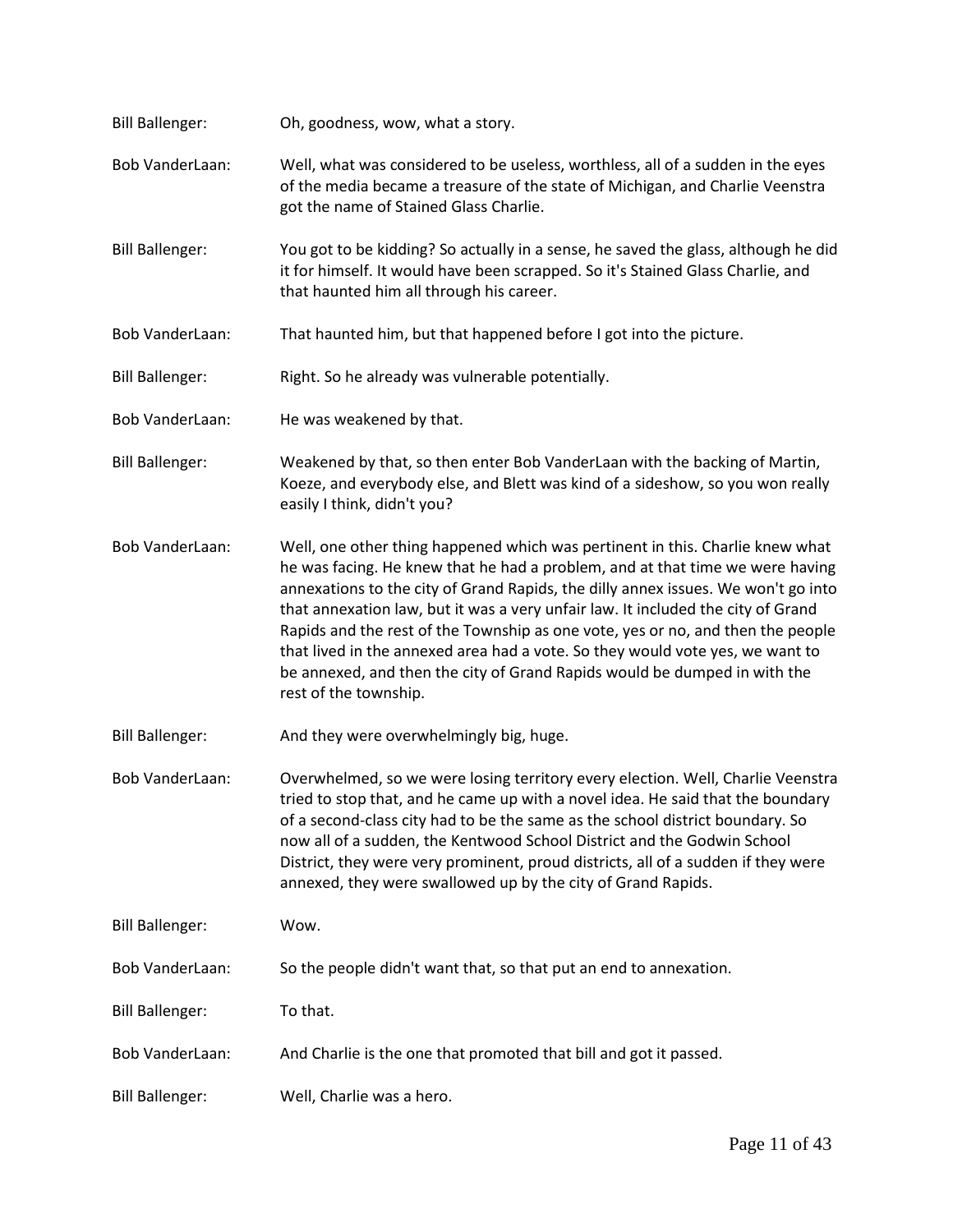| Bob VanderLaan:        | He was.                                                                                                                                                                                                                                                                                                                                                                                                    |
|------------------------|------------------------------------------------------------------------------------------------------------------------------------------------------------------------------------------------------------------------------------------------------------------------------------------------------------------------------------------------------------------------------------------------------------|
| <b>Bill Ballenger:</b> | But he was still known as Stained Glass Charlie. It didn't do any good.                                                                                                                                                                                                                                                                                                                                    |
| <b>Bob VanderLaan:</b> | But it stopped annexation.                                                                                                                                                                                                                                                                                                                                                                                 |
| <b>Bill Ballenger:</b> | Yeah, it did.                                                                                                                                                                                                                                                                                                                                                                                              |
| Bob VanderLaan:        | And he's the one that really put an end to it.                                                                                                                                                                                                                                                                                                                                                             |
| <b>Bill Ballenger:</b> | 1960 was a fascinating year. '62 when you were elected to the state Senate,<br>maybe even more so, you come in as a 32-year-old youngest state Senator. You<br>find all these new people that you're meeting for the first time, Bill Milliken,<br>Stan Thayer, John Fitzgerald, but a lot of old-timers, too. What was it like at that<br>time? This must have been eyeopening to you.                    |
| <b>Bob VanderLaan:</b> | It was interesting. When Governor Williams was at the end of his term, the<br>slogan was Michigan on the Rocks. Maybe you remember that, Michigan was<br>considered kind of bankrupt.                                                                                                                                                                                                                      |
| <b>Bill Ballenger:</b> | Yeah, it was a national story. Payless paydays.                                                                                                                                                                                                                                                                                                                                                            |
| <b>Bob VanderLaan:</b> | And Swainson, John Swainson                                                                                                                                                                                                                                                                                                                                                                                |
| <b>Bill Ballenger:</b> | The democratic governor.                                                                                                                                                                                                                                                                                                                                                                                   |
| <b>Bob VanderLaan:</b> | He inherited that. Then he also inherited the Bowman bill, which put an end to<br>the city of Detroit's income tax. John Bowman had supported it. Swainson<br>vetoed it, and that hurt Swainson and that helped George Romney of course a<br>lot.                                                                                                                                                          |
| <b>Bill Ballenger:</b> | George Romney, yeah.                                                                                                                                                                                                                                                                                                                                                                                       |
| Bob VanderLaan:        | But Romney came in and he was a progressive governor and made it known that<br>there were going to be changes in Michigan if he became governor. That kind of<br>permeated the election to the primary election, because the media would say,<br>well, are you going to be a Romney supporter or are you part of the old<br>neanderthals?                                                                  |
| <b>Bill Ballenger:</b> | Right, right.                                                                                                                                                                                                                                                                                                                                                                                              |
| Bob VanderLaan:        | So that was pretty much of a factor. After I was elected, the day or two after<br>elected, I got a call from Bill Milliken. I didn't know Bill Milliken very well, but he<br>said, "I'm going to be going to Lansing. I'd like to meet you at the Morton House<br>in Grand Rapids and talk politics." So he was an emissary already to pave the<br>way for the moderates to take over the Michigan Senate. |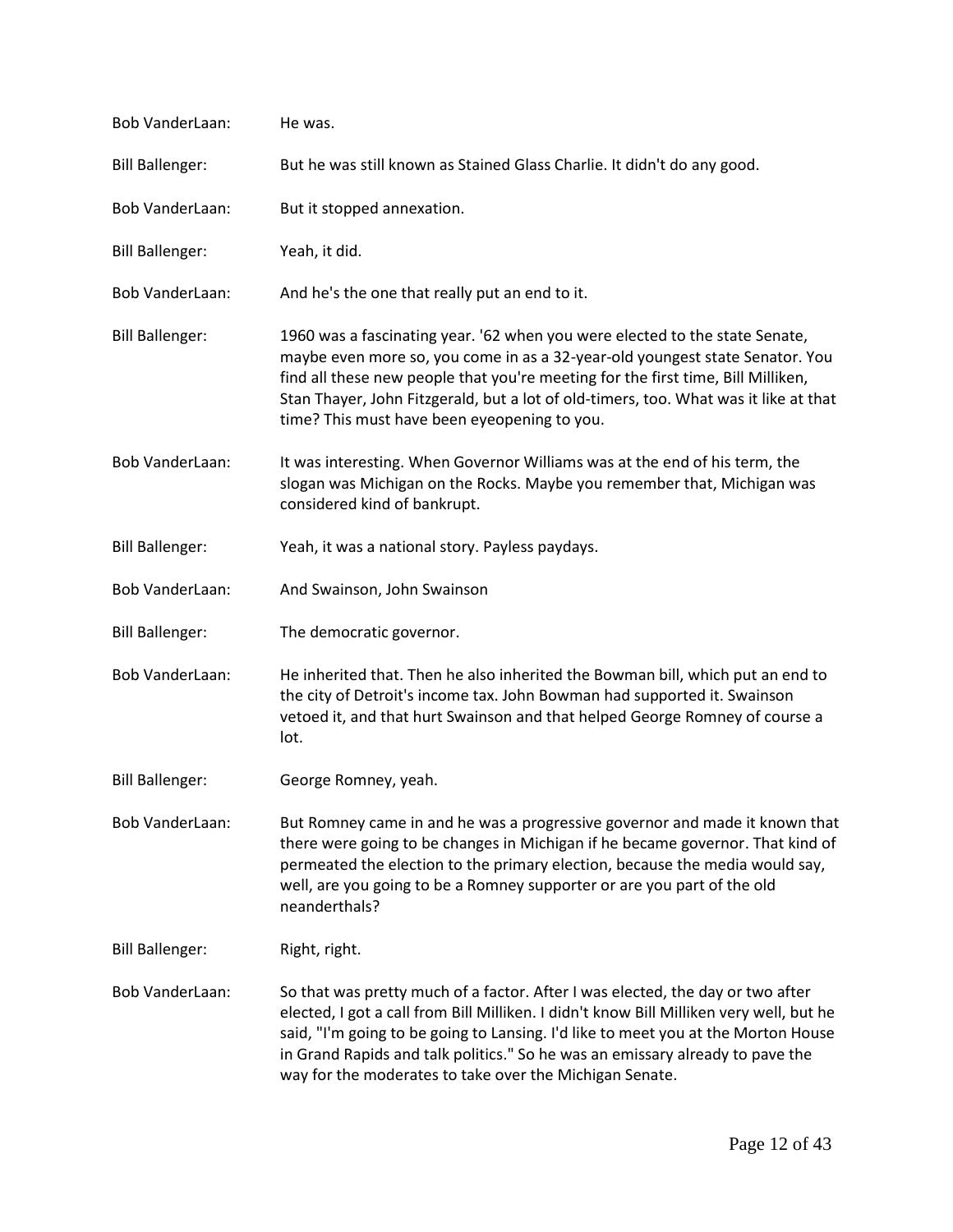| <b>Bill Ballenger:</b> | Right, but you probably knew him a little bit from maybe state conventions or<br>something. You'd see him passingly.                                                                                                                                                                                                                                                                                                                                                         |
|------------------------|------------------------------------------------------------------------------------------------------------------------------------------------------------------------------------------------------------------------------------------------------------------------------------------------------------------------------------------------------------------------------------------------------------------------------------------------------------------------------|
| <b>Bob VanderLaan:</b> | That's right.                                                                                                                                                                                                                                                                                                                                                                                                                                                                |
| <b>Bill Ballenger:</b> | But this is the first time you really had a chance to sit down.                                                                                                                                                                                                                                                                                                                                                                                                              |
| <b>Bob VanderLaan:</b> | Really met with him.                                                                                                                                                                                                                                                                                                                                                                                                                                                         |
| <b>Bill Ballenger:</b> | It sounds like the Morton House luncheon in Grand Rapids with Bill Milliken was<br>pretty important. What did you really discuss there?                                                                                                                                                                                                                                                                                                                                      |
| <b>Bob VanderLaan:</b> | He was very tactful. He didn't use the words take over or a revolt or a rebellion<br>or something. He just talked about the fact that Michigan had to be a more<br>progressive state and there were issues that had to be faced, and that type of<br>thing, which I agreed with. Then he told me about some of the people that were<br>there that were going to be trying to gain power also, Clyde Geerlings from<br>Holland, Elmer Porter, Lloyd Stephens from Scottville. |
| <b>Bill Ballenger:</b> | These were all older men.                                                                                                                                                                                                                                                                                                                                                                                                                                                    |
| <b>Bob VanderLaan:</b> | They were all the old-timers.                                                                                                                                                                                                                                                                                                                                                                                                                                                |
| <b>Bill Ballenger:</b> | So they were the old guard.                                                                                                                                                                                                                                                                                                                                                                                                                                                  |
| Bob VanderLaan:        | Yep.                                                                                                                                                                                                                                                                                                                                                                                                                                                                         |
| <b>Bill Ballenger:</b> | But the new guard was headed more, I guess Stan Thayer became the leader,<br>right?                                                                                                                                                                                                                                                                                                                                                                                          |
| Bob VanderLaan:        | He was, Stan Thayer was really their leader, but the caucus elected Frank Beadle<br>as the chairman, the caucus majority leader.                                                                                                                                                                                                                                                                                                                                             |
| <b>Bill Ballenger:</b> | As the chairman of the caucus.                                                                                                                                                                                                                                                                                                                                                                                                                                               |
| Bob VanderLaan:        | Yes, but also the majority leader.                                                                                                                                                                                                                                                                                                                                                                                                                                           |
| <b>Bill Ballenger:</b> | He was the majority leader?                                                                                                                                                                                                                                                                                                                                                                                                                                                  |
| Bob VanderLaan:        | For a short time.                                                                                                                                                                                                                                                                                                                                                                                                                                                            |
| <b>Bill Ballenger:</b> | For a short time? In '63 and '64.                                                                                                                                                                                                                                                                                                                                                                                                                                            |
| Bob VanderLaan:        | He was, and that was sort of a compromise between the old guard and the new<br>ones.                                                                                                                                                                                                                                                                                                                                                                                         |
| <b>Bill Ballenger:</b> | And Frank Beadle was more of a moderate original.                                                                                                                                                                                                                                                                                                                                                                                                                            |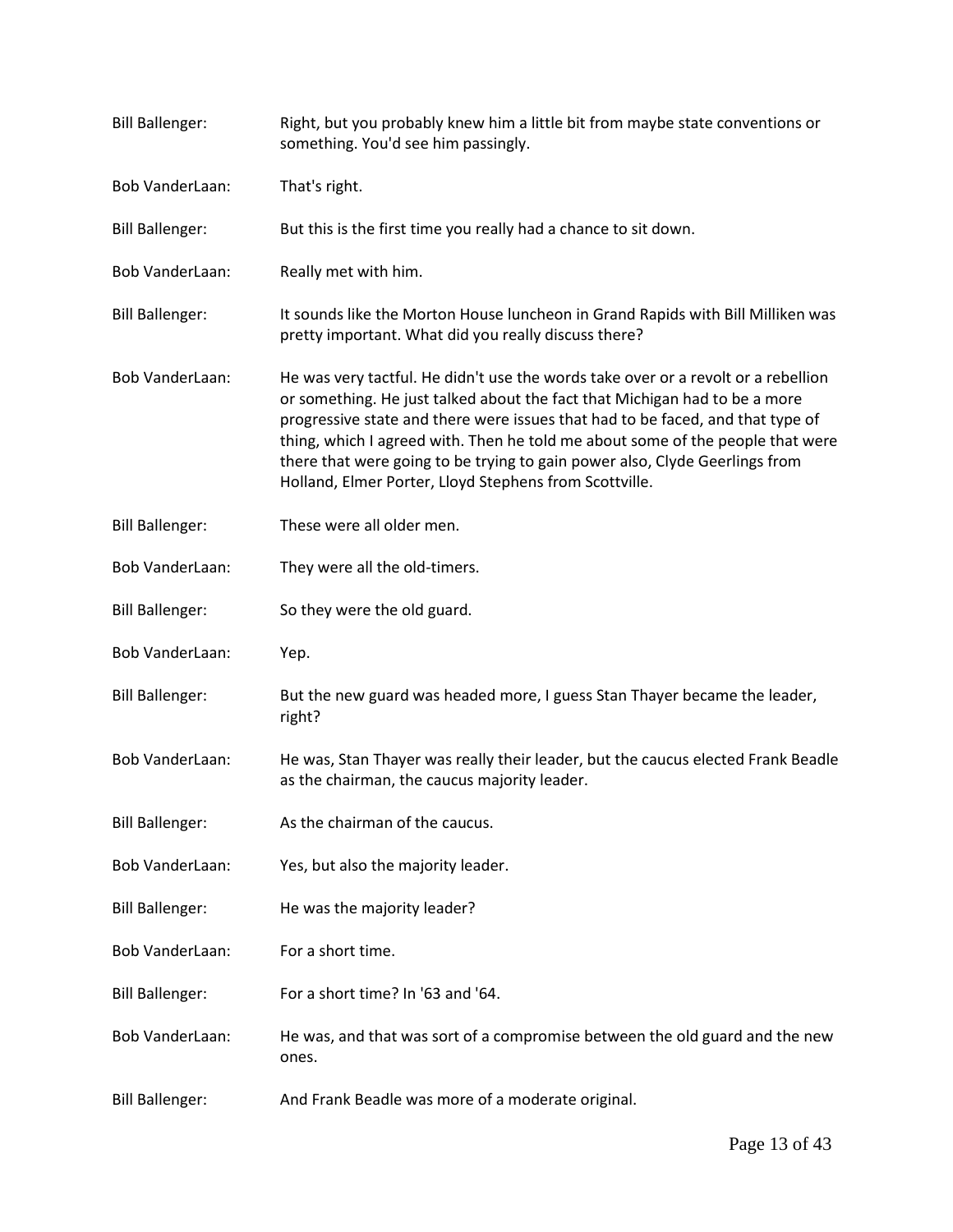| Bob VanderLaan:        | I remember Frank Beadle, yeah. Well, okay, but you say a short time, the funny<br>thing is you guys took office in January of '63, and three months later, there's a<br>statewide referendum on the constitution.                                                                                                                                                                         |
|------------------------|-------------------------------------------------------------------------------------------------------------------------------------------------------------------------------------------------------------------------------------------------------------------------------------------------------------------------------------------------------------------------------------------|
| <b>Bill Ballenger:</b> | And it passes by this razor thin, 7,000 votes.                                                                                                                                                                                                                                                                                                                                            |
| Bob Vanderlaan:        | Margin, yep.                                                                                                                                                                                                                                                                                                                                                                              |
| <b>Bill Ballenger:</b> | Did that change things from that point on?                                                                                                                                                                                                                                                                                                                                                |
| <b>Bob Vanderlaan:</b> | Well, I think it didn't change much because the apportionment factor favored<br>the Senate Republicans because it was going to be based partially on area, so<br>we didn't worry too much about that. It lengthened the terms, but we had one<br>more election to go with two year terms.                                                                                                 |
| <b>Bill Ballenger:</b> | Right. Right.                                                                                                                                                                                                                                                                                                                                                                             |
| <b>Bob Vanderlaan:</b> | So, that didn't make much difference. Where it really made the big difference<br>was, it called for a reorganization of state government, and the diminishing of<br>the number of departments. They had to be broken down into fewer<br>departments. And it changed the advising consent procedure because the<br>Republicans, The Old Guard, would not approve of Williams' appointment. |
| <b>Bill Ballenger:</b> | Williams' appointments. Yeah. Williams, the democratic governor of the '50's.                                                                                                                                                                                                                                                                                                             |
| <b>Bob Vanderlaan:</b> | Right. They wouldn't. And they would just hang out there for a long period.<br>Romney saw to it in the convention that wasn't going to happen. The new plan<br>was, the person would be appointed, and they would begin serving, and the<br>Senate would have so many days to remove him if it wished.                                                                                    |
| <b>Bill Ballenger:</b> | It kind of shifted the burden of proof, really.                                                                                                                                                                                                                                                                                                                                           |
| Bob Vanderlaan:        | Yeah. That made a change.                                                                                                                                                                                                                                                                                                                                                                 |
| <b>Bill Ballenger:</b> | Okay, that made a change. But that didn't really go into effect until January 1st,<br>'64, right?                                                                                                                                                                                                                                                                                         |
| Bob Vanderlaan:        | That's right, it didn't go into effect later, after.                                                                                                                                                                                                                                                                                                                                      |
| <b>Bill Ballenger:</b> | Then, of course, we're going to get to government reorganization in a minute.<br>But let me ask you this, Frank Beadle, did he serve as Majority Leader the entire<br>two years?                                                                                                                                                                                                          |
| <b>Bob Vanderlaan:</b> | No he didn't.                                                                                                                                                                                                                                                                                                                                                                             |
| <b>Bill Ballenger:</b> | Well then, what happened?                                                                                                                                                                                                                                                                                                                                                                 |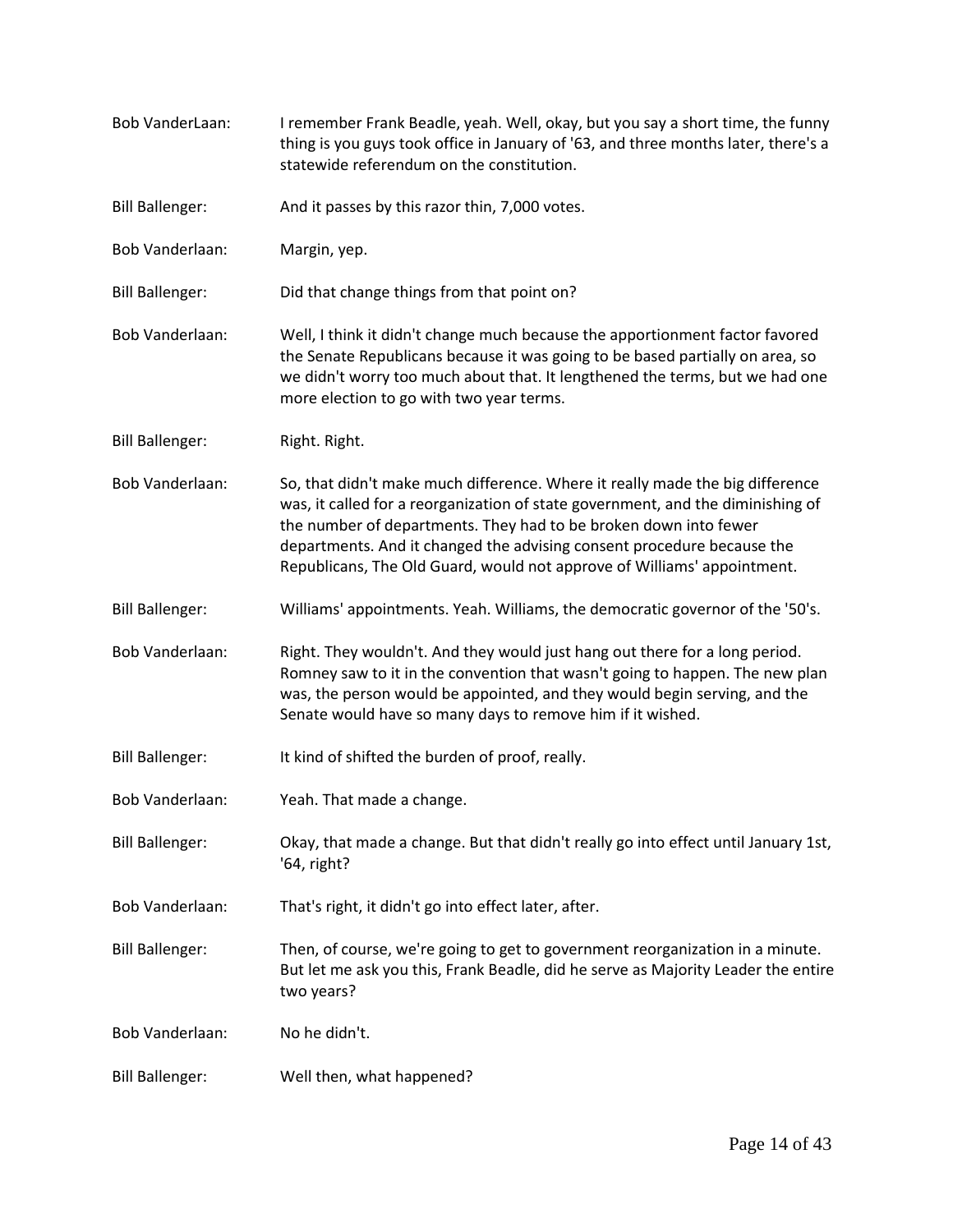| Bob Vanderlaan:        | Thayer became Majority Leader.                                                                                                                                                                                                                          |
|------------------------|---------------------------------------------------------------------------------------------------------------------------------------------------------------------------------------------------------------------------------------------------------|
| <b>Bill Ballenger:</b> | The leader. And wasn't Milliken the Majority Floor Leader?                                                                                                                                                                                              |
| <b>Bob Vanderlaan:</b> | Milliken was elected Majority Floor Leader, and there was a change in<br>committee memberships.                                                                                                                                                         |
| <b>Bill Ballenger:</b> | Why did that happen? I mean, that's pretty unusual in the middle of a term to<br>have one majority leader step aside and somebody else take over. That is<br>unusual.                                                                                   |
| <b>Bob Vanderlaan:</b> | It is. But there were enough people that were agitating in the Senate for a<br>change.                                                                                                                                                                  |
| <b>Bill Ballenger:</b> | Yeah.                                                                                                                                                                                                                                                   |
| <b>Bob Vanderlaan:</b> | Such as Gary Brown was one of those. He had defeated, I guess Carlton Morris,<br>out of Kalamazoo.                                                                                                                                                      |
| <b>Bill Ballenger:</b> | Right, right. Yeah.                                                                                                                                                                                                                                     |
| Bob Vanderlaan:        | And then, there were others.                                                                                                                                                                                                                            |
| <b>Bill Ballenger:</b> | Frank Beadle, even though he was considered to be a conciliator and<br>acceptable, wasn't progressive enough for these people?                                                                                                                          |
| Bob Vanderlaan:        | No. And Frank kind of stepped aside voluntarily and became Chairman of the<br>Appropriations Committee.                                                                                                                                                 |
| <b>Bill Ballenger:</b> | Yeah, I remember that.                                                                                                                                                                                                                                  |
| <b>Bill Ballenger:</b> | The 1964 election ushered in a huge wave of democrats, who became the<br>majority. But it actually, maybe did the progressive new Republicans a favor<br>because it wiped out all those Republican Old Guard people that had been there<br>for decades. |
| <b>Bob Vanderlaan:</b> | Well, '64 was the Goldwater landslide.                                                                                                                                                                                                                  |
| <b>Bill Ballenger:</b> | Right. Right.                                                                                                                                                                                                                                           |
| Bob Vanderlaan:        | Romney managed to escape the carnage because he didn't support Goldwater.<br>Remember he was at the convention and he was very unhappy.                                                                                                                 |
| <b>Bill Ballenger:</b> | The Cow Palace in San Francisco.                                                                                                                                                                                                                        |
| <b>Bob Vanderlaan:</b> | Yeah, domination.                                                                                                                                                                                                                                       |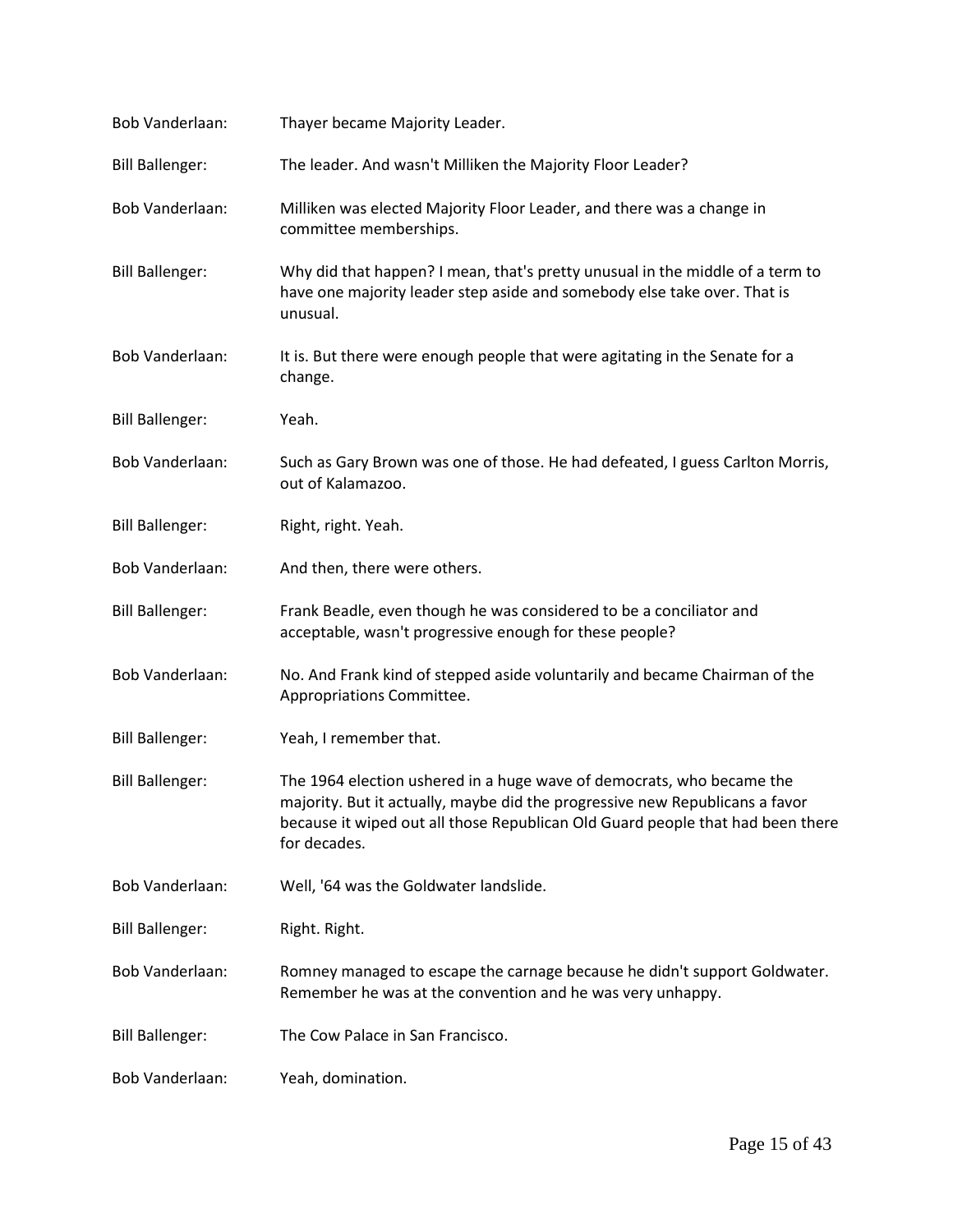| <b>Bill Ballenger:</b> | Yeah.                                                                                                                                                                                   |
|------------------------|-----------------------------------------------------------------------------------------------------------------------------------------------------------------------------------------|
| Bob Vanderlaan:        | Romney escaped it.                                                                                                                                                                      |
| <b>Bill Ballenger:</b> | Right.                                                                                                                                                                                  |
| Bob Vanderlaan:        | But we had Senators elected in that election, that no one had ever heard of<br>before. They had their names on the ballot just to fill it.                                              |
| <b>Bill Ballenger:</b> | Yeah. But they weren't all Democrats. You know actually in a way, didn't it also<br>kind of wipe out the remnants of The Old Guard?                                                     |
| Bob Vanderlaan:        | It did.                                                                                                                                                                                 |
| <b>Bill Ballenger:</b> | I mean, some of the people that were still there, Geerlings and all these other<br>people that were considered mastodons of the Republican Caucus, they were<br>actually wiped out too. |
| <b>Bob Vanderlaan:</b> | They lost. Stevens lost to Oscar Bouwsma from Muskegon.                                                                                                                                 |
| <b>Bill Ballenger:</b> | Right. Right.                                                                                                                                                                           |
| Bob Vanderlaan:        | And Hal Valkema took Geerlings' place.                                                                                                                                                  |
| <b>Bill Ballenger:</b> | Right.                                                                                                                                                                                  |
| Bob Vanderlaan:        | I don't know if Paul Younger in Lansing was reelected, or not.                                                                                                                          |
| <b>Bill Ballenger:</b> | No, he wasn't either.                                                                                                                                                                   |
| <b>Bob Vanderlaan:</b> | I think he was defeated.                                                                                                                                                                |
| <b>Bill Ballenger:</b> | Don Potter.                                                                                                                                                                             |
| <b>Bob Vanderlaan:</b> | Potter.                                                                                                                                                                                 |
| <b>Bill Ballenger:</b> | <b>Remember Don Potter?</b>                                                                                                                                                             |
| <b>Bob Vanderlaan:</b> | Potter. Potter took his place.                                                                                                                                                          |
| <b>Bill Ballenger:</b> | Yeah. All these guys were wiped out. It was not only a wholesale influx of<br>Democrats, who were now in the majority for the first time since 1938.                                    |
| <b>Bob Vanderlaan:</b> | In the majority. That's right.                                                                                                                                                          |
| <b>Bill Ballenger:</b> | Since before World War Two.                                                                                                                                                             |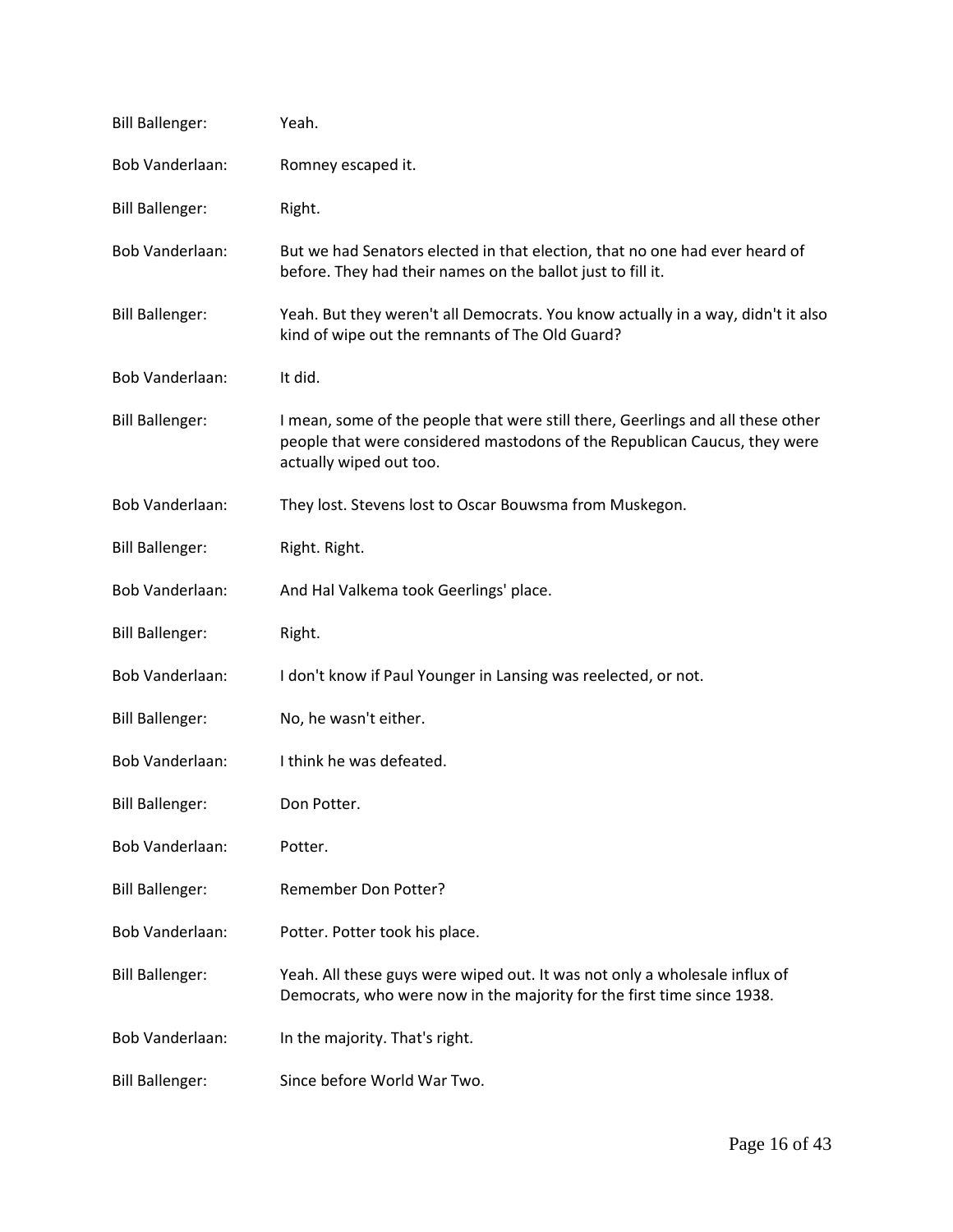| Bob Vanderlaan:        | That's right.                                                                                                                                                                                                                                                                                                                                                                                                                     |
|------------------------|-----------------------------------------------------------------------------------------------------------------------------------------------------------------------------------------------------------------------------------------------------------------------------------------------------------------------------------------------------------------------------------------------------------------------------------|
| <b>Bill Ballenger:</b> | But you had a whole bunch of new Republicans. All of a sudden Bob Vanderlaan,<br>age 34, is a senior statesman in the Republican caucus. Right?                                                                                                                                                                                                                                                                                   |
| Bob Vanderlaan:        | A lot of changes. And we know it was only for two years, because we were still<br>under the two year term.                                                                                                                                                                                                                                                                                                                        |
| <b>Bill Ballenger:</b> | Right. And Bill Milliken became Lieutenant Governor under George Romney, so<br>he was gone from the Senate.                                                                                                                                                                                                                                                                                                                       |
| Bob Vanderlaan:        | Yep.                                                                                                                                                                                                                                                                                                                                                                                                                              |
| <b>Bill Ballenger:</b> | Who became the Minority Leader for the Republicans in '65, '66?                                                                                                                                                                                                                                                                                                                                                                   |
| Bob Vanderlaan:        | I think Emil Lockwood.                                                                                                                                                                                                                                                                                                                                                                                                            |
| <b>Bill Ballenger:</b> | That was Emil Lockwood. Now, who was the majority floor leader? Weren't you<br>the majority floor leader?                                                                                                                                                                                                                                                                                                                         |
| Bob Vanderlaan:        | I was selected majority floor leader.                                                                                                                                                                                                                                                                                                                                                                                             |
| <b>Bill Ballenger:</b> | You were actually elected to succeed Milliken as majority floor leader?                                                                                                                                                                                                                                                                                                                                                           |
| Bob Vanderlaan:        | That's right.                                                                                                                                                                                                                                                                                                                                                                                                                     |
| <b>Bill Ballenger:</b> | You were the number two Republican.                                                                                                                                                                                                                                                                                                                                                                                               |
| Bob Vanderlaan:        | That's right.                                                                                                                                                                                                                                                                                                                                                                                                                     |
| <b>Bill Ballenger:</b> | Okay, so it looked pretty bad for the Republicans during those two years,<br>because you were in such a small minority. I remember it was 23-15 in the<br>senate. And it was terrible in the house. It was 73 to 37.                                                                                                                                                                                                              |
| <b>Bill Ballenger:</b> | The reorganization of state government that was necessitated by the passage of<br>the new constitution, was that a difficult process, or not?                                                                                                                                                                                                                                                                                     |
| Bob Vanderlaan:        | No, it wasn't. The house took the lead in the reorg and had the bills that did it.<br>That was not a real partisan issue. Most people believed that government was<br>sort of out of hand and should be reorganized. The constitution had made some<br>changes already with the Secretary of State's office, the Auditor General, and<br>mandated some of them would be elected, others would be appointed. That<br>helped a lot. |
| <b>Bill Ballenger:</b> | Right. Those bills passed pretty easily, without too much controversy.                                                                                                                                                                                                                                                                                                                                                            |
| Bob Vanderlaan:        | They were non-partisan bills, and they passed with the vote of both parties.                                                                                                                                                                                                                                                                                                                                                      |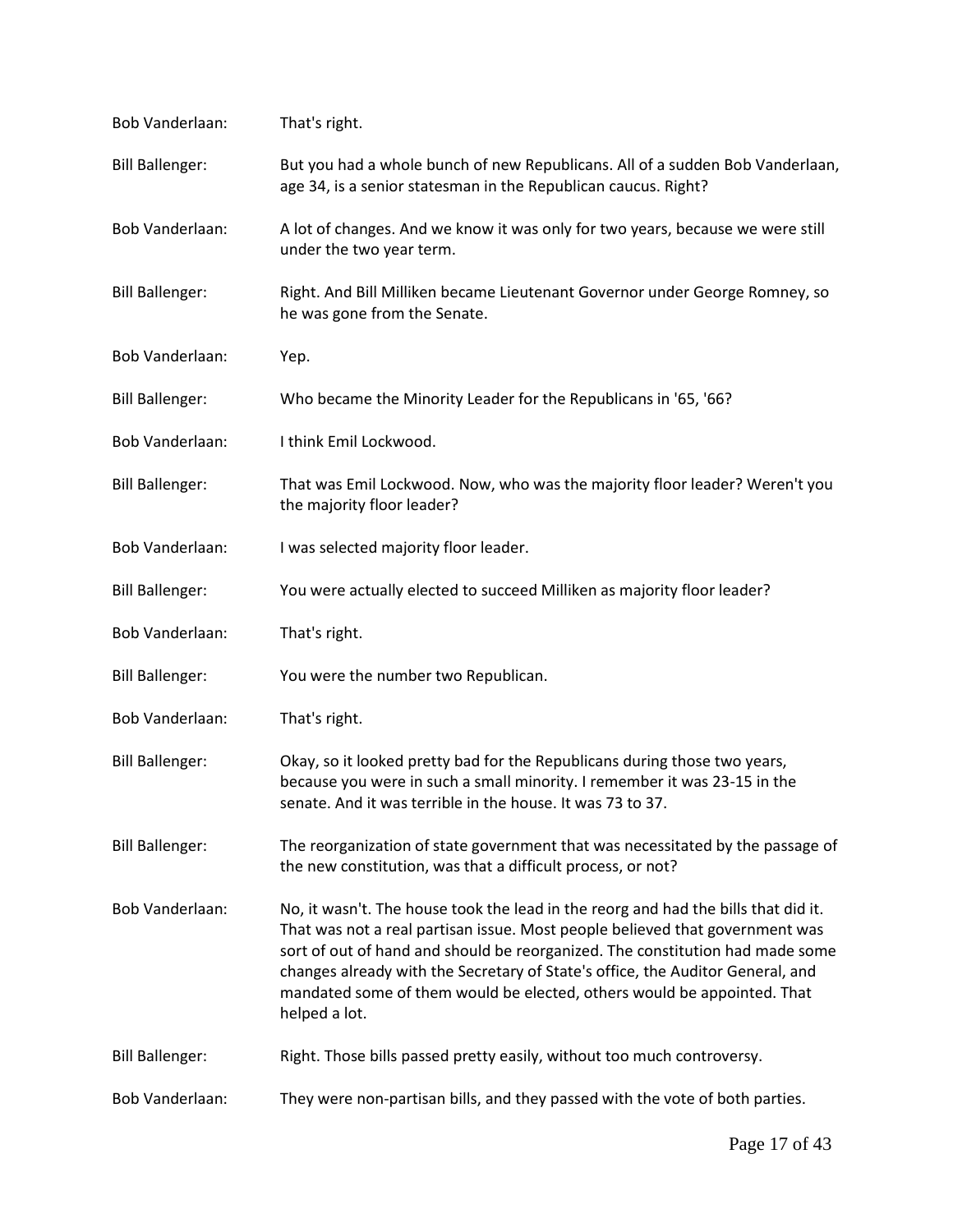| <b>Bill Ballenger:</b> | What was Ford Canton? What was that all about?                                                                                                                                                                                                                                                                                                                                                                            |
|------------------------|---------------------------------------------------------------------------------------------------------------------------------------------------------------------------------------------------------------------------------------------------------------------------------------------------------------------------------------------------------------------------------------------------------------------------|
| <b>Bob Vanderlaan:</b> | That was the first labor bill. When I was elected to the senate, I was appointed<br>to the labor committee. And when Romney was governor, I was chairman of the<br>labor committee. And Romney, of course, came from the auto industry and he<br>understood what was happening in the union auto management field.                                                                                                        |
| <b>Bob Vanderlaan:</b> | The UAW had developed a plan where they would pick a small plant which<br>made vital parts for the auto industry, and then they would strike in that plant.<br>And that would shut down all the other. And in the interim, the other workers<br>would get unemployment comp because they were forced out of work.                                                                                                         |
| <b>Bob Vanderlaan:</b> | Romney developed this bill which basically said that if a worker who was<br>unemployed as a result of a strike in one of the plants, of which his union was a<br>member, that they would not be eligible for unemployment benefits. And we<br>had the majority then in the senate at that time, and in the house. I think that<br>maybe George Van Peursen was the State Chairman. Peers was the speaker of<br>the house. |
| <b>Bill Ballenger:</b> | Don Peers was also from west Michigan.                                                                                                                                                                                                                                                                                                                                                                                    |
| Bob Vanderlaan:        | We worked out the agreement to pass it.                                                                                                                                                                                                                                                                                                                                                                                   |
| <b>Bill Ballenger:</b> | And that was back in '63, '64 during your first term.                                                                                                                                                                                                                                                                                                                                                                     |
| <b>Bob Vanderlaan:</b> | That's right. And that was the only major labor bill which labor opposed<br>violently and lost.                                                                                                                                                                                                                                                                                                                           |
| <b>Bill Ballenger:</b> | Yeah, and the Democrats, of course, also would have opposed it.                                                                                                                                                                                                                                                                                                                                                           |
| <b>Bob Vanderlaan:</b> | Oh sure.                                                                                                                                                                                                                                                                                                                                                                                                                  |
| <b>Bill Ballenger:</b> | But because the Republicans still control  Now, in '65, '66, you never could<br>have gotten that through.                                                                                                                                                                                                                                                                                                                 |
| <b>Bob Vanderlaan:</b> | Never would have got it.                                                                                                                                                                                                                                                                                                                                                                                                  |
| <b>Bill Ballenger:</b> | Because the Democrats had control of the house and senate.                                                                                                                                                                                                                                                                                                                                                                |
| <b>Bob Vanderlaan:</b> | But Romney was just adamant on that bill. And he could be, of course, very<br>forceful and persuasive. And there was just no other way than it was going to<br>pass, and it passed.                                                                                                                                                                                                                                       |
| <b>Bill Ballenger:</b> | All right. You've come to 1966, and that was a much better year for Republicans.<br>You may remember George Romney was running for the first four year term<br>that a governor ever got, under the new constitution. He was running with Bill                                                                                                                                                                             |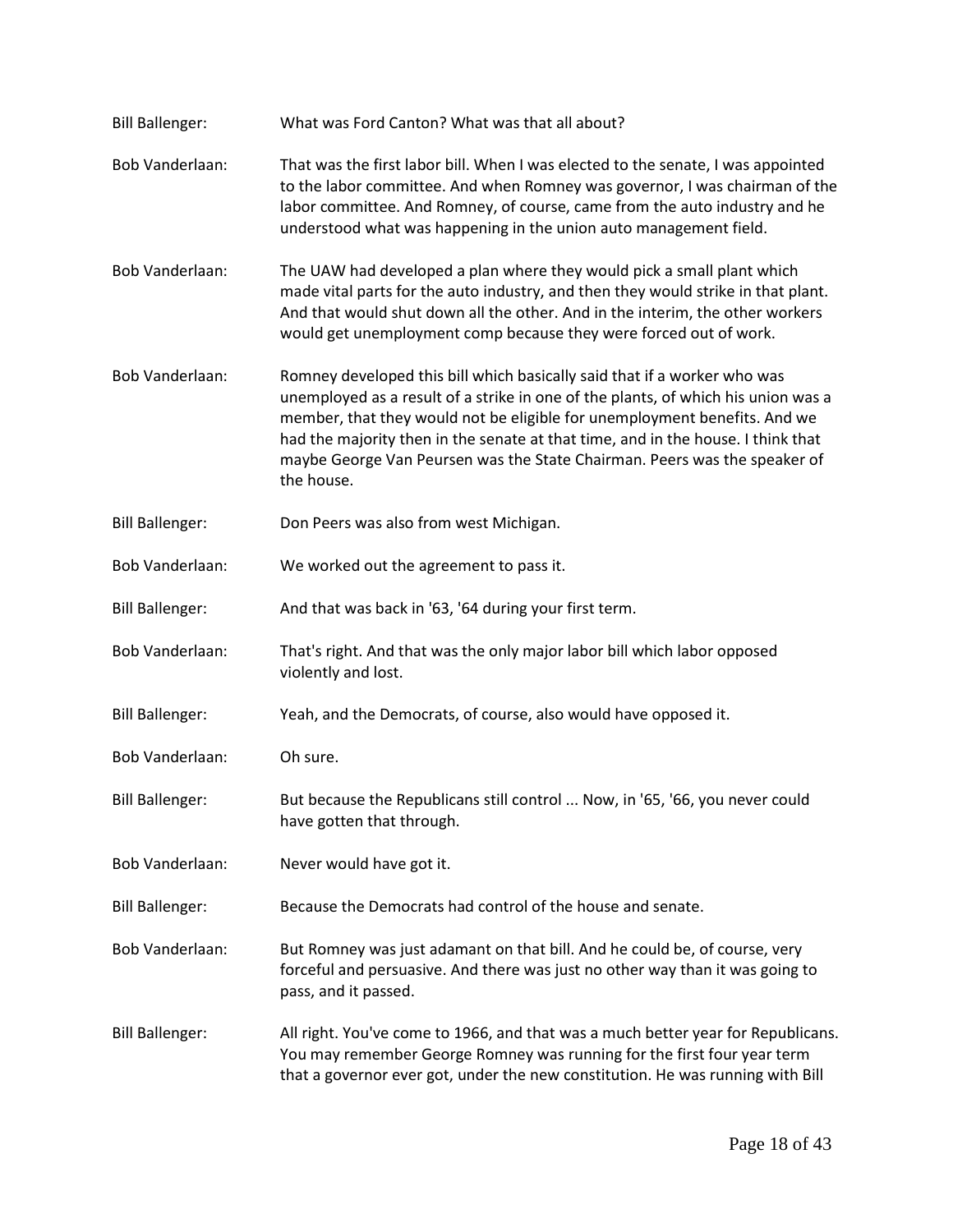Milliken. You were running for your third term, and the first time you, as a state senator, would get a four year term. And what happened in that election?

[Bob Vanderlaan:](https://www.rev.com/transcript-editor/Edit?token=Q9COeOqcF505h1VMCmBAvGQMJCN9Vbk8IMiHOtNTpiRbkEFJfft-w3bvmuWGNljg5EFUbHo--0cNMkkb0jGrcS-QcQg&loadFrom=DocumentSpeakerNameDeeplink&ts=512.56) Well, the Republicans did well.

[Bill Ballenger:](https://www.rev.com/transcript-editor/Edit?token=pB3dQB7eehQj-0wBUOviiF6AZnCzizGk0NN9Y8Cu4ds5FquJlAFfZDuZQmzNViZ15A9OUwiBvaxUk24sn14_D_oBUd4&loadFrom=DocumentSpeakerNameDeeplink&ts=516.21) I'd say.

- [Bob Vanderlaan:](https://www.rev.com/transcript-editor/Edit?token=jqgjadZWrqjw5uyedm-cSJBQYahiKUZ8q2l8muMDvKfgtSIcYFSLpQmQsSRMynQ_XYMqQ6u0JBU0Pke0ZhkJl1znYK8&loadFrom=DocumentSpeakerNameDeeplink&ts=517.76) You were probably elected that year.
- [Bill Ballenger:](https://www.rev.com/transcript-editor/Edit?token=-B2ENOmLs1NwSOQL8WPr6qDQLNclcHJ47M5wmt3Nb6R8K8zhBoARdKLnHw0PsWVgp6dTonk5lwjDpqAwjnIZeYq-1Ks&loadFrom=DocumentSpeakerNameDeeplink&ts=519.67) No, I was a couple years later, but ...
- [Bob Vanderlaan:](https://www.rev.com/transcript-editor/Edit?token=pJJL-Oth7q-_pjGzxnThEYQmKe1CGhd08t2Hqd4FiUyVVf7imBgxkYOU-ZvMcYyymVcBzXuAcEMtHGFNbI3-BuOdgB0&loadFrom=DocumentSpeakerNameDeeplink&ts=523.05) It gets a little vague, but I think we might have ended up with a tie vote that ... No, that came later, the tie vote.
- [Bill Ballenger:](https://www.rev.com/transcript-editor/Edit?token=icBMIExztrEEv02qLzG-6dSuJqhy0kMkkQIrmpdz7U_B2H7g6av5mrGmrNih0PGfzmZPAOGmMoEqGjVaQZzoVHMOz5A&loadFrom=DocumentSpeakerNameDeeplink&ts=530.34) You were ahead 20-18 in the senate, so you picked up five seats. You went from 15 to 20. The Democrats lost five, so it's 20-18. In the house, the Republicans picked up 18 seats and they tied, but they organized, because one of the Democrats defected and then they had a special election and the Republicans won that, so they had a narrow 56-54 majority.
- [Bill Ballenger:](https://www.rev.com/transcript-editor/Edit?token=T0W6cfybWjl53d4csAFUNkbeH-nGdUscWH4tpeJeK3CSQUaRz59ETj2CmeojURLCqkotZTyuOmxwHfuMAh0MlyMjKGc&loadFrom=DocumentSpeakerNameDeeplink&ts=556.83) But anyway, you were back in the driver's seat, and Romney was governor. Along comes George Romney's idea of a state income tax. Now, what about that? Because Michigan had never had an income tax. And it's kind of ironic nowadays, with all this debate and controversy over how high the income tax should be, whether it should be graduated or flat. And the Republicans are almost entirely on one side, and that is, ideally, we probably shouldn't have an income tax, or at least should it be low, or it should be flat. And the Democrats are on the other side saying the higher the better, and maybe it should be graduated. It was a Republican legislature of which you were a member, and a Republican governor who actually instituted the income tax.
- [Bob Vanderlaan:](https://www.rev.com/transcript-editor/Edit?token=xDMbSCSvb56YCBR3FFMZ5nf9ALkcaSuX-u9H-lHj-9aYO7MQqiDrDgYVko9njsid35lJi-7FBDJuYdRETC8ihK1ESuw&loadFrom=DocumentSpeakerNameDeeplink&ts=608.98) Williams had proposed an income tax. I think Swainson probably had proposed an income tax, and the senate always rejected it, and the house did too. Romney came on the scene and made it clear that states should have an income tax, state income tax, but it was not going to be graduated. It would be a flat rate income tax.
- [Bill Ballenger:](https://www.rev.com/transcript-editor/Edit?token=F4MWcTCMqjCUsHTXBUBjxjPPGX-S0LXita-kpPw1PYEnA-0souyfBxQBdKjao0LrzizHp_8rTcsY6-kobQnFwpokH4s&loadFrom=DocumentSpeakerNameDeeplink&ts=629.84) That's written right into the constitution.
- [Bob Vanderlaan:](https://www.rev.com/transcript-editor/Edit?token=C7JIuUlvYOA6XBmGYipVnaKHAvrgNENqp0-kr1uoWb-KrjjPkwV1eHdPGhmYEpcvUSLKFkSF1LM0xp2EuKCGjpHaWOQ&loadFrom=DocumentSpeakerNameDeeplink&ts=632.53) And the moderate Republicans, most of us, bought into that and said it's a reasonable approach.
- [Bill Ballenger:](https://www.rev.com/transcript-editor/Edit?token=QCUu20sAU7Me5OmJKkF5-vLu0StetTaUr3G5PHgbKq9rHyIJPUhY-FaANaiOJakFf0YfnCgF1B_lwkps8_00tZjYiNs&loadFrom=DocumentSpeakerNameDeeplink&ts=638.57) What was the feeling and the thinking at that time, from your perspective, about why Michigan should have an income tax? Because we never had one. And a lot of states didn't. There are certain States that don't have income taxes now.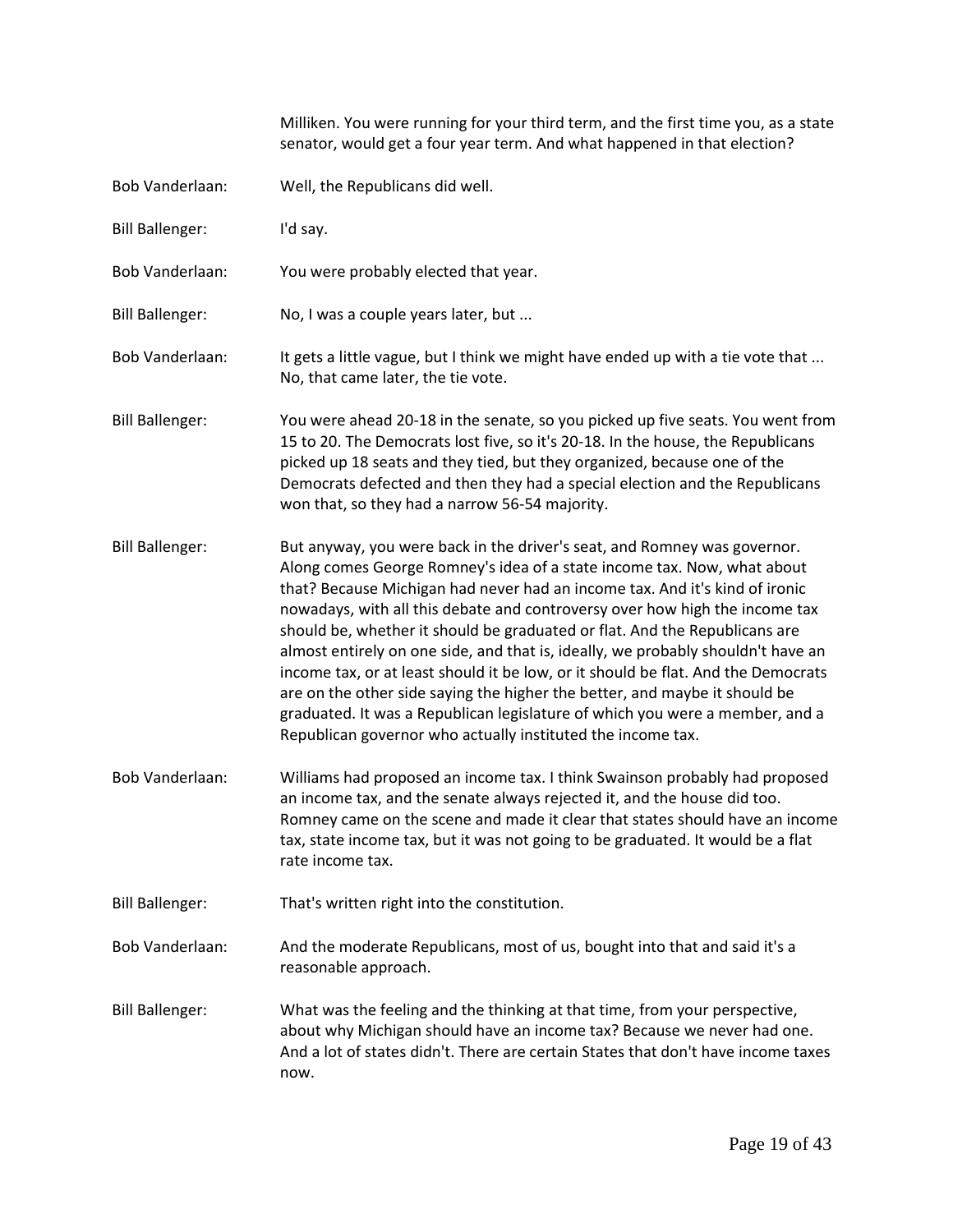[Bob Vanderlaan:](https://www.rev.com/transcript-editor/Edit?token=OF3DagYSvaTJ-FpSiHTGEyimlYf_jnX5POlmw9QR7L9BvSAiEfkyeqyWTqUcSc5Gjkx-fQ0zl35oKeYIo5wsZYT4mQg&loadFrom=DocumentSpeakerNameDeeplink&ts=655.47) I think we looked back at the period when Williams had his economic problems and didn't want to go back into that era again. [Bill Ballenger:](https://www.rev.com/transcript-editor/Edit?token=ezrI4vjeneLJ7Em7EVpEg-D_f8TIMdyUXyrWEuXXmCs69icZF_1WU9P3ma4R7Fxwebvt6deP9f8pJ2jn_T07M78i1dM&loadFrom=DocumentSpeakerNameDeeplink&ts=664.37) You thought maybe there wasn't a balanced enough tax structure, maybe too much emphasis on sales and property, and so forth, and so let's bring in an income component. [Bob Vanderlaan:](https://www.rev.com/transcript-editor/Edit?token=9Ju2dLYvPBJ16M7q-eLiRk7WFuYBbCgOKhNRTSBGZt-Q317jdm6LmOsixioRA0O-PSrkX7L9X6Xvn6_FKnPQiOxvT4U&loadFrom=DocumentSpeakerNameDeeplink&ts=675.74) And at that time, people argued, and I think rightly so, that the sales tax was sort of the regressive tax. Later on, of course, food and drugs were removed from the sales tax to make it a little more progressive. But it was regressive. It hurt poor people more than others. [Bill Ballenger:](https://www.rev.com/transcript-editor/Edit?token=dQwaH9LkYwJpDhvrX85RUzo9pak1Mnp3txFHcfd9guT7lKcQxvjEloGLe2h7ZXyfm2yJJteuq9OBYEdagwhHYz6fdqk&loadFrom=DocumentSpeakerNameDeeplink&ts=693.95) The summer of 1967, the state income tax, first one in Michigan history, finally was enacted with almost unanimous Democratic support. Well, Romney needed enough progressive or moderate Republicans to support it to get it through. [Bob Vanderlaan:](https://www.rev.com/transcript-editor/Edit?token=pcOShS6LNU4kH2jP453JVfNs_dsgXDFkJ5wreNaOpBrtOZrJMIPpBIF7S81mRKSj17lB3Dn_vWwiEZiVvh00cTo4Tpw&loadFrom=DocumentSpeakerNameDeeplink&ts=709.16) He did. And he gave that task to Emil Lockwood, I guess. [Bill Ballenger:](https://www.rev.com/transcript-editor/Edit?token=d2CUpsG7K-w3Q4BDYDawqha4xNopyNc53KcryCT2weUX6weaMHExEgfDm2lCV_y4SXFSo2G2bdQPIuSW1tWxQP_7kdA&loadFrom=DocumentSpeakerNameDeeplink&ts=714.42) There was the famous lapel story. Tell the lapel story. [Bob Vanderlaan:](https://www.rev.com/transcript-editor/Edit?token=GjvSAj8Q5as1IvEadpxbyC3kKLm4r9pU7f4OlikO2wYX_TZNtAZe0R9AHVEAUlA7QEg7jyzKdHb_xoD-_GJ2qm263ac&loadFrom=DocumentSpeakerNameDeeplink&ts=718.36) Well, Emil was an accountant. And he was very bright, very sharp. And he was not an early supporter of the income tax. He really didn't like it. Emil had certain alliances with people. He was almost a friend with everyone, and he had a strong alliance with some of the old-time lobbyists and the old-time movers and shakers in the Capital. He was not really on board, and Romney knew that. Romney was perceptive, very perceptive. And he had this early morning meeting with Emil Lockwood and Lockwood kind of said he wasn't going take the bill up, and Romney grabbed him by his lapels and apparently ripped them off his suit coat. That became the story. [Bill Ballenger:](https://www.rev.com/transcript-editor/Edit?token=JNNWVR6G5vWs7SWIfnl172kEYRqvyQpzqzkm85K6hZ5dz9HKTx9jcLHrKM4LUHPUhlqzFEhv61NvWDSCVbmqafox6ZQ&loadFrom=DocumentSpeakerNameDeeplink&ts=765.12) Yeah, that became the big story. [Bob Vanderlaan:](https://www.rev.com/transcript-editor/Edit?token=kzHI6tKKA8n1kqyhNzpgOpvtsaacVNLHStz7pYJcGtFQTlKQE6RshexXSFyFcQW_pSUdAEK8DgAxX3oAO5qyxLtQoAE&loadFrom=DocumentSpeakerNameDeeplink&ts=766.54) That's right. [Bill Ballenger:](https://www.rev.com/transcript-editor/Edit?token=l0iejEE5YJz6IpBcrUpADamtHhZF-H98inMySAeNVz12GFJXXa_Iety3r38YNp0-Tx86S8zRU2LN6tCdll78D6f9Bbw&loadFrom=DocumentSpeakerNameDeeplink&ts=767) He got intense. That was the word. George Romney became intense. Lockwood saw the light enough to at least allow the vote, huh? [Bob Vanderlaan:](https://www.rev.com/transcript-editor/Edit?token=HPVQGg2iFHI75EqYQlZFLt7jyJ5zU5w8vLuN-1w5_p9xfkQ69AL_avkKj1Sp7PioFyk2C5Pk7pxIdwsGQudz4t3tOjg&loadFrom=DocumentSpeakerNameDeeplink&ts=775.59) That's right. [Bill Ballenger:](https://www.rev.com/transcript-editor/Edit?token=WrYCoTFnykeyv4D3Fbr2YZWSvS2UuSKMHAwSrKT0g5bk9Oxk4pXQJ8DXNvW4vHjwZaRdkwtUKWlLSalmKBqlxPkQsHQ&loadFrom=DocumentSpeakerNameDeeplink&ts=776.23) And then it passed. [Bob Vanderlaan:](https://www.rev.com/transcript-editor/Edit?token=DYWwvWakryFY8nihQqOdRT3eTWxlsAoTvdohVB7tEHZMtF5R-MMycRNwyi0cYq3Ahmh4WFEWkqtnubcH9-7B1b4_uUA&loadFrom=DocumentSpeakerNameDeeplink&ts=776.36) It passed. [Bill Ballenger:](https://www.rev.com/transcript-editor/Edit?token=snU4Ukb_MTxA_lLsNpqMhEL4yTw1ONZUsUndi_iFVVPlEDDV9IRbXPqiG9yw6H8z8RSCtemzXWFFNL3ccu7y0wvzzaY&loadFrom=DocumentSpeakerNameDeeplink&ts=777.26) What about the Detroit riots in 1067? What do you remember about that? [Bob Vanderlaan:](https://www.rev.com/transcript-editor/Edit?token=i-_7LQZdZNdrQXL8Thzs5cbAXkJc5N6jnnwl__1A7L28paRqufC3IfitW46zq_ch64MwH82o7-Dk_nP8q6Eahva8u_o&loadFrom=DocumentSpeakerNameDeeplink&ts=782.28) We were vacationing, our family, in Rhinelander, Wisconsin, and we got a call that Romney wanted a meeting on Mackinac Island. The riots, I guess, had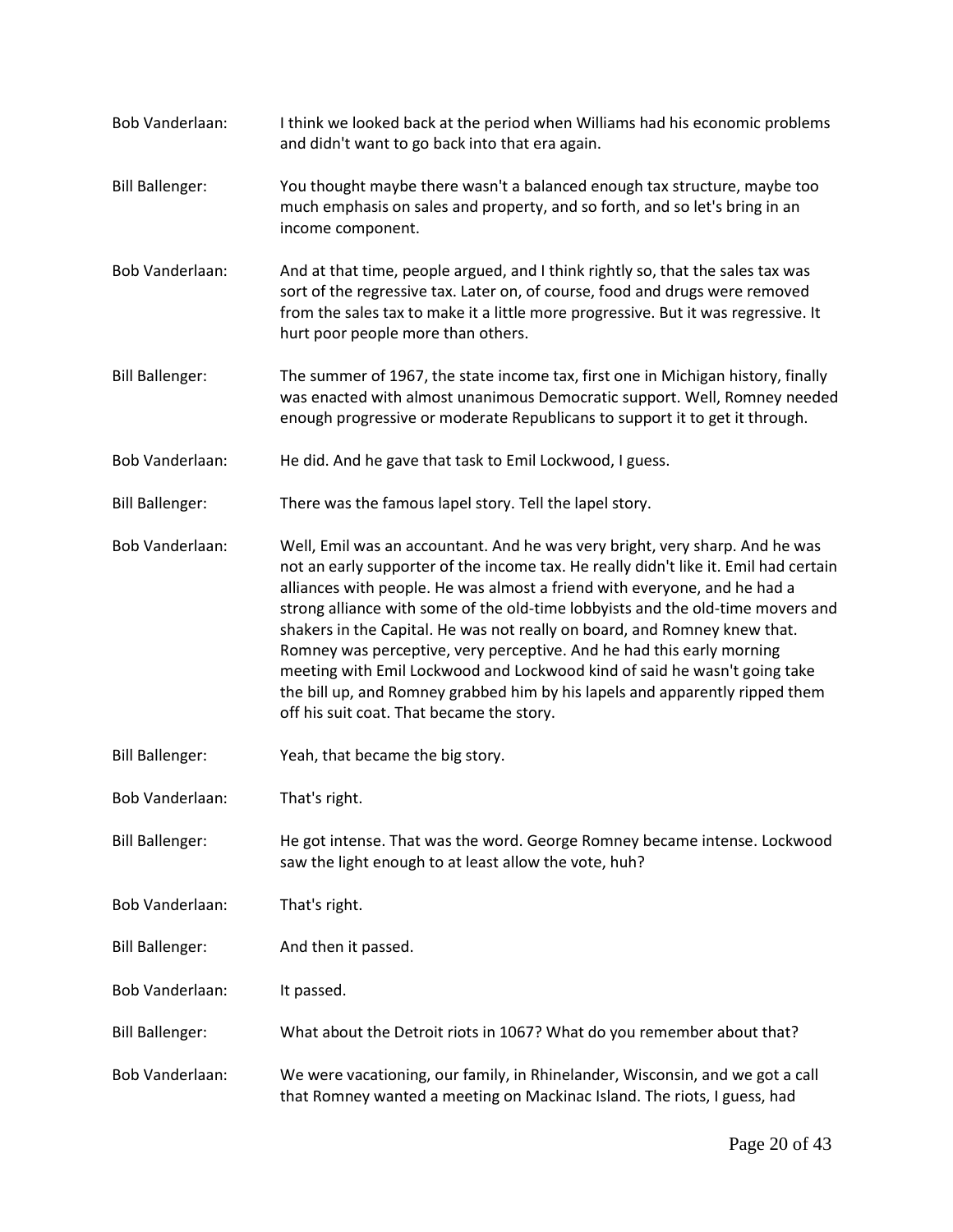started already and they were somewhat under control, I think. And a state plane picked up Charlie Zollar in Benton Harbor. It picked up, in Flint, Gar Lane, and then I was picked up in Rhinelander, Wisconsin. And Joe Mack was picked up In Ironwood, Michigan.

- [Bill Ballenger:](https://www.rev.com/transcript-editor/Edit?token=7eWv17U4A2BswE2ke6wfgwxanpdKi8TF4WsI3K5lEtBgUxtc1gmXPkSbe_uOWWbvIaPO88YRhauGPTU-vZPqiO4XCOE&loadFrom=DocumentSpeakerNameDeeplink&ts=813.62) Ironwood, yep.
- [Bob Vanderlaan:](https://www.rev.com/transcript-editor/Edit?token=VsRVCo_UgaKC66TPJxfc2FlMkn7eG4ByoXhfL4-kuvbd1NoyuMtavPPERfZvDQoJKeOn-E-WBqO2vRw4EFNikdR_t04&loadFrom=DocumentSpeakerNameDeeplink&ts=814.25) And we flew to Mackinac Island. That's when Romney unveiled his plan for New Detroit.
- [Bill Ballenger:](https://www.rev.com/transcript-editor/Edit?token=QRnKR5pbuvOn8e5qwZ4eU7IL8ar0L3O92G9t0AJLqO497wSKuW3tgPWUmA3-1SHz5OB7nlUaEUew1Orl7kJT6l60L7o&loadFrom=DocumentSpeakerNameDeeplink&ts=821.3) New Detroit.

[Bob Vanderlaan:](https://www.rev.com/transcript-editor/Edit?token=3SeREPIpf6pAhakXYg6Jt9xgcUVfJtGy0cgYXT4c17LOymkUfeK7EEnsbYN8lwgx5KLAFvXEGLAFbyAZpjJABKVAo9w&loadFrom=DocumentSpeakerNameDeeplink&ts=822.05) New Detroit, that he was going promote.

- [Bill Ballenger:](https://www.rev.com/transcript-editor/Edit?token=sqIxldWYa7gj_Bylnx95PlogTjdjv2UQZNINQxH9WMrDuea-K-w2rGC5zO24dGQA-lW14oV7WX2CbzIKdA8GVX8HAQY&loadFrom=DocumentSpeakerNameDeeplink&ts=823.61) And what was New Detroit?
- [Bob Vanderlaan:](https://www.rev.com/transcript-editor/Edit?token=V9H22BOCCkXFg2IVSiYWHY5U14zPeacXd4hDVRPj025FtX0YL8J40TKBNCsY3LdWHRk_5M8n221ZG1LvMebes0W6KSg&loadFrom=DocumentSpeakerNameDeeplink&ts=825.87) New Detroit was an organization of individuals that were going to help improve the quality of life in the city of Detroit, to improve the schools in Detroit, to provide certain state assistance to the city of Detroit.
- [Bill Ballenger:](https://www.rev.com/transcript-editor/Edit?token=Iajp2MBt5hunnXEEnUUZ0mKjdx-O3VblymErSelQibua3TVUC4zRUEAFyz5GNv_42dk259MyP7Y19qmNlGp67lvheHk&loadFrom=DocumentSpeakerNameDeeplink&ts=843.47) Were they all people from Detroit, or the metro Detroit area? Or were they from all over the state?
- [Bob Vanderlaan:](https://www.rev.com/transcript-editor/Edit?token=TERPehDNScvG9vcrRVGd81Eg3-bRc_H4xzG5JIMKIFwZN4yw1W90C93qP8yCFGdMqOmuZJ13vmrnV8oLfWvdoDWunek&loadFrom=DocumentSpeakerNameDeeplink&ts=848.59) I think they were from all over the state.
- [Bill Ballenger:](https://www.rev.com/transcript-editor/Edit?token=kxlBac8Yhx9_hSg8oeFcCVvQuKaNhHpE-_-MMI4ReOHcayv8ISeSei4VcmauAl7EyzEq8ir43_mo2ZgtnhuuIXcp4ME&loadFrom=DocumentSpeakerNameDeeplink&ts=849.76) All over the state. Okay. And of course, Charlie Zollar, now there was another colorful character. By that time, he was Chairman of the Appropriations Committee.
- [Bob Vanderlaan:](https://www.rev.com/transcript-editor/Edit?token=CPc3SaKiMYHHwEbWEb8Ul3a8qfdBiae4bfz7s7HnoQJWgQ1sgiRsTUirW6Ho5mt5QQ_cYUzMjCSV-jJJ3jsQJtcND1M&loadFrom=DocumentSpeakerNameDeeplink&ts=858.42) Right. And Gar Lane was the ranking Democrat.
- [Bill Ballenger:](https://www.rev.com/transcript-editor/Edit?token=bjQAFY0JrW16j6UUC3vLIQomHxMiYvjOnWAl-SLFjMym5zZJ9NtD2oPSAgS4BbLhSxvV3a9PY2mYowFWZMp0s4-uEZM&loadFrom=DocumentSpeakerNameDeeplink&ts=860.86) And had been Chairman during '65, '66. Okay, so we get up to Romney deciding he wants to run for president. And then you get up to the election in 1968. You get Richard Nixon, Hubert Humphrey. You get Romney running early on, but pulling out. What do you remember about that? Anything much?
- [Bob Vanderlaan:](https://www.rev.com/transcript-editor/Edit?token=SWMyMdrgPswOgoz5W-M_jT26CJ9I36cUGQi_0PIkteWqMSLeqL-oixlgiTkkpK53Gv-c8m_ObvrgE2AzrGiqDMIHCWs&loadFrom=DocumentSpeakerNameDeeplink&ts=886.77) Well, he made his famous Vietnam speech, or his comments. He had gone there to observe, to get first-hand knowledge and came home and had a press conference, a small press conference and asked about Vietnam and how things had changed, and said, "I've been brain-washed by the military." Nobody thought much about it for a day or two. I guess that's the way it happened.
- [Bill Ballenger:](https://www.rev.com/transcript-editor/Edit?token=mPPCIFlI0hNLMhss-Bf7t4tml0WWolKfPevlmICfluQaNc9FS8iJ6qJ0FF1VRvp8UBCZhG7ap0OH5nfhm_Rk2BgO37M&loadFrom=DocumentSpeakerNameDeeplink&ts=914.81) It is, yeah. It was on the Lou Gordon show.
- [Bob Vanderlaan:](https://www.rev.com/transcript-editor/Edit?token=IT2gBN_AZxI2aBfmYBfTWs7ss2c_rSd82G6iirkKqD6kMHeBm5EyoUgLHq7Q7QyzIWCfaPpHhoBUFljsy6M2-K5GFCs&loadFrom=DocumentSpeakerNameDeeplink&ts=916.95) And finally, it reached the media, the mainstream media and it became a major issue and it did him in.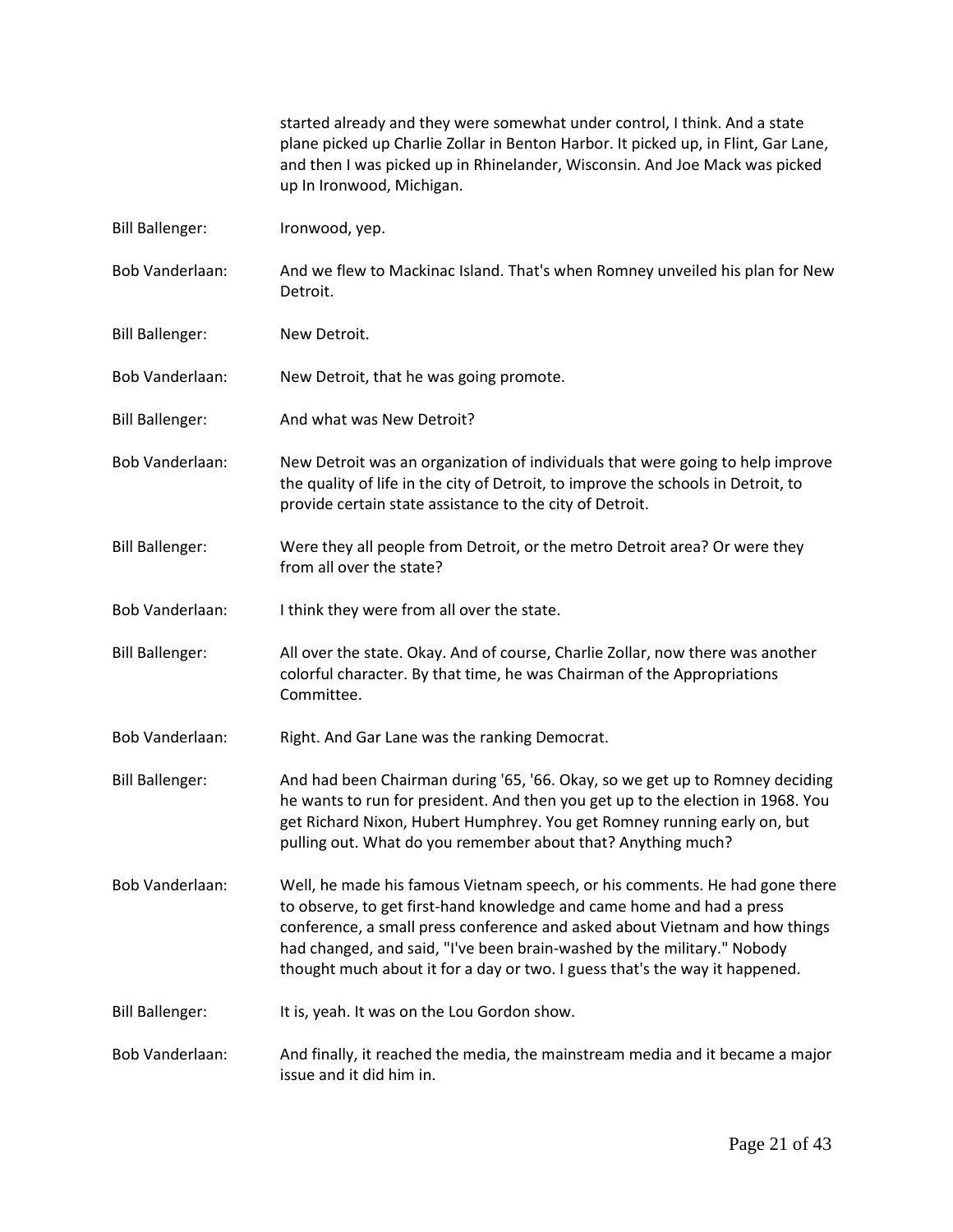[Bill Ballenger:](https://www.rev.com/transcript-editor/Edit?token=ChuRw3TD-qrUkPrYNRyj9FtYPuAUHsBhgMv2OgbrOedgf1K6XEwP11aGcYZzzdOb8g3hrUrBDm5igni3HvrKEud_xyg&loadFrom=DocumentSpeakerNameDeeplink&ts=923.75) Of course, brain-washing at that time had a kind of pejorative connotation. Like, there was the Manchurian Candidate, and there was brain-washing in the Korean war. [Bob Vanderlaan:](https://www.rev.com/transcript-editor/Edit?token=ZPi-GcUm9psxWw5ICB0kIaFTDlUM7-h8hkrN6hhfSXW_-8CYEbmFHqYFw12xTFWI4tqvVwDttd0mp8H-axBq5pS6BaI&loadFrom=DocumentSpeakerNameDeeplink&ts=932.85) That's what happened. [Bill Ballenger:](https://www.rev.com/transcript-editor/Edit?token=U2Hi23LV9p5u_ehn1GKlbt3m1RJgCc8l2aTp4DrhAEcC_5YGMd_2quRYIuvMJWMBXpQga1UyjT8gLcZpSTeKPrbeOew&loadFrom=DocumentSpeakerNameDeeplink&ts=933.46) Any politician who says he was brain-washed, that kind of made people a little nervous. [Bob Vanderlaan:](https://www.rev.com/transcript-editor/Edit?token=_lQoBA8xHRa47rdUNCXClgd7BdSIiTxBUU5TUvhPL1JXD0QuL7ZWd53LWtaU-xPajYJMv938Od1zK2uEspqNnR85u4E&loadFrom=DocumentSpeakerNameDeeplink&ts=938.68) It meant that you changed, or you lost your basic views, and you accepted the viewpoint of another cause that was not honorable. [Bill Ballenger:](https://www.rev.com/transcript-editor/Edit?token=wjCxRCsIbG9JyNFEcGnrNBd-3lq0zitbhPHdpasVJ-plsGbZGORKnJQNwSCYmNDNDLgilm6PXKXsxf_B4Vlms4S9xCs&loadFrom=DocumentSpeakerNameDeeplink&ts=945.91) Another big issue, very controversial at that time, was open housing. What do you remember about that? [Bob Vanderlaan:](https://www.rev.com/transcript-editor/Edit?token=n1eDnoTkKDLwJovQLEfFOu7GRkVWpiw3GDaMPSbLW_xuJ6rKaXXEQgmmRCrdRZGoqOH3X1sxVnTNBU8CrYQajVKCCZ4&loadFrom=DocumentSpeakerNameDeeplink&ts=951.35) That came in a little earlier with George Romney. He was a strong advocate of open housing, and so was Bill Milliken. [Bill Ballenger:](https://www.rev.com/transcript-editor/Edit?token=DwAWgNHLiqNAlnrZL6ClaccR43eF0k-1XYcwxjYcYJBOAh_ncXbgoqCXRJCf2Z2fqkoFXUm66GHPQEV1lSyDfDk-rzg&loadFrom=DocumentSpeakerNameDeeplink&ts=959.3) What was open housing? [Bob Vanderlaan:](https://www.rev.com/transcript-editor/Edit?token=O2l9l2Z7odXvqGVEnmEa-NHiDvCaBpnJ-RBBzIMT-fLmZbRV26DgM6uV3dVgKsa3olfFUuvEThYb6UFbOmp4l5zh_GM&loadFrom=DocumentSpeakerNameDeeplink&ts=961.49) Well, at that particular time, it was assumed that the real estate people and plot developers and others had used their tactics to deprive primarily blacks from living in certain areas. They were, more or less, shuttled into the ghetto areas. [Bill Ballenger:](https://www.rev.com/transcript-editor/Edit?token=NxAXu3ynNJknJTmbisBvm10Frkzi1-kWZuGJjFXyxT5SbZRfD75gpmmVlwjMQ6Tj2hlfjjbUcWKpAuA8nODM_C8uKPY&loadFrom=DocumentSpeakerNameDeeplink&ts=982.27) Kind of red-lining them out. [Bob Vanderlaan:](https://www.rev.com/transcript-editor/Edit?token=CVhAst0zYVrCAKX1woNXK1XfKN-q2Zv5vPPIVa39JX9jwA2qoi9rEyQEabywBqOGqzukCeFg4gDCeuXRWjl64FXFaq8&loadFrom=DocumentSpeakerNameDeeplink&ts=983.99) Well, the banks engaged in red-lining. They wouldn't provide loans outside of the area. And Romney wanted a person, and rightly so, to live wherever they would choose to live. [Bill Ballenger:](https://www.rev.com/transcript-editor/Edit?token=MgnQnn8rUMgx3s6RkFGKBFpemGnLHrlYjVVHMEKQbDn3HqxiNHqf7-5RhxudjbFZNgmgYKcJLdoGfBzui0K0YilkZF8&loadFrom=DocumentSpeakerNameDeeplink&ts=999.12) In other words, the idea was to strengthen state law to end the practice of, basically, segregating-[Bob Vanderlaan:](https://www.rev.com/transcript-editor/Edit?token=ReSiVV0C10EqhOd5D6bcOMiCIiR3T6I-JwshV7oQUlYAS7mLaOa2a_VXLmlyABEbwhjLXWgygi-uRUItlKD7CC1bRCw&loadFrom=DocumentSpeakerNameDeeplink&ts=1008.04) Segregated housing. [Bill Ballenger:](https://www.rev.com/transcript-editor/Edit?token=OEo-v6DUMnianfFRqJp9jgSjoXsMMtV1Umd6AZo_vxuhrssJ-5MNsAyXK-paTLrgClA_jTCy2EIZhY2v3tFGpu7erfU&loadFrom=DocumentSpeakerNameDeeplink&ts=1009.11) ... housing in certain areas, and opening it up. That was very controversial. [Bob Vanderlaan:](https://www.rev.com/transcript-editor/Edit?token=2AvfYjmLaHuBxscjWyvtUehS8EHpARgfAHFm2fghNWPcS2uEUckwpud8wNkRumHpCnERnxXn255Nr_hEBVsNVYXE2Ic&loadFrom=DocumentSpeakerNameDeeplink&ts=1015.07) It was, at that time. It was opposed by the Chamber of Commerce. It was opposed by the real estate board, and many other people at that time. Remember, we're not too far removed from the passage of the civil rights act of President Johnson. And we're not too far removed from the segregation in the military that occurred in World War II and ... [Bill Ballenger:](https://www.rev.com/transcript-editor/Edit?token=-qy4s7MPAh_EgRKJm9mINzWQ7qM4Ad2Otu65UsTAOsplaWgpd8QsO8OByPNrPByhwY7oldEkXQD8G53IHddTUHtlXVg&loadFrom=DocumentSpeakerNameDeeplink&ts=1037) You think the fault lines on that were pretty much the same they were on the income tax, that maybe most Democrats probably supported open housing, but it took the more progressive and moderate elements of the Republicans, along with the Republican governor, to get it through.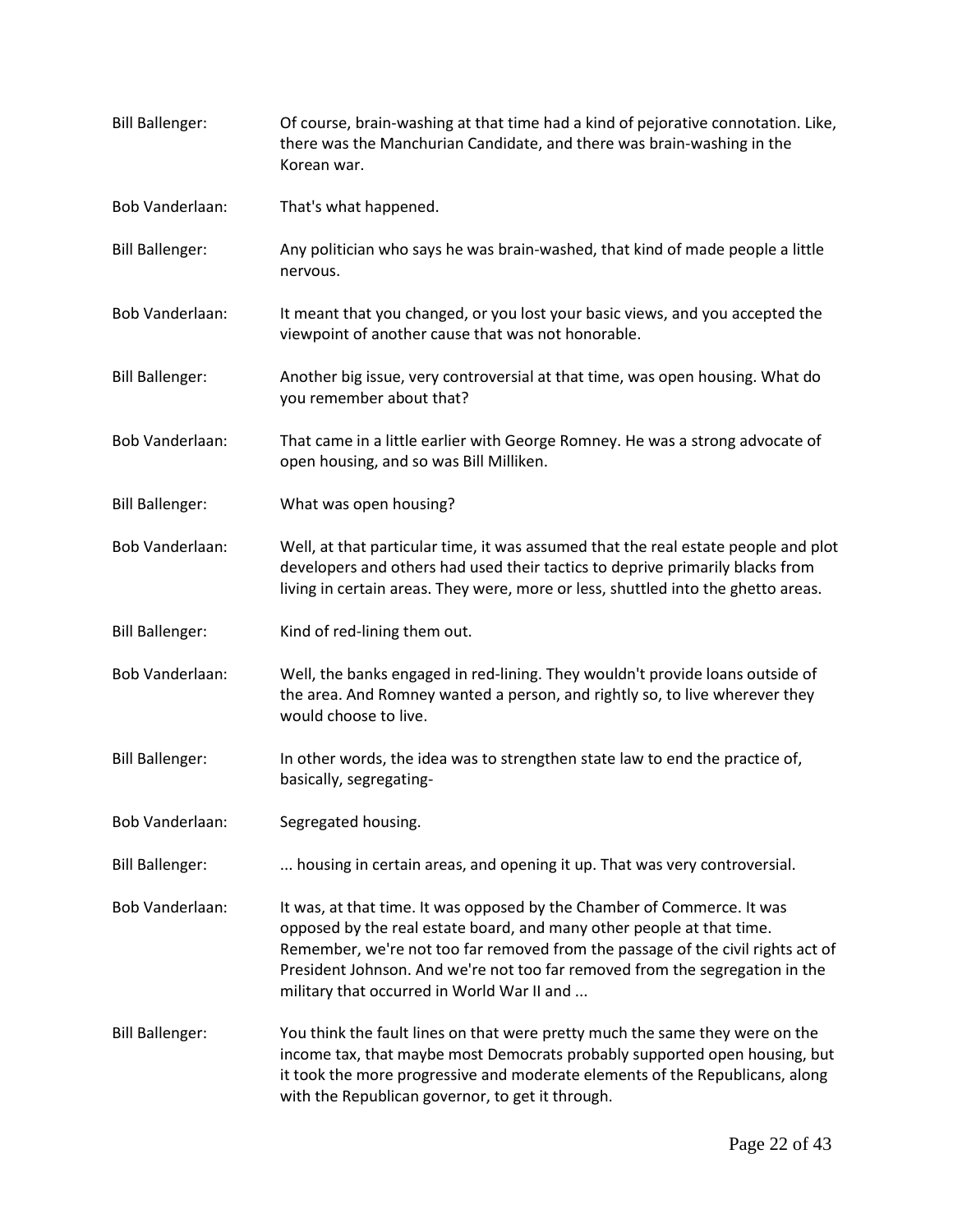| Bob Vanderlaan:        | Correct.                                                                                                                                                                                                                                                                                                                                                                                                                                                                                                       |
|------------------------|----------------------------------------------------------------------------------------------------------------------------------------------------------------------------------------------------------------------------------------------------------------------------------------------------------------------------------------------------------------------------------------------------------------------------------------------------------------------------------------------------------------|
| <b>Bill Ballenger:</b> | Okay, so that happened. Romney was pretty much skunked in his presidential<br>run by his Vietnam gaffe and he pulled out. And then, in the election of '68, now<br>the Senate wasn't up for the first time ever. You had a four year term, so you're<br>still in control. The House became Democratic in the election of '68. Bill Ryan<br>became the speaker of the house, a democrat with strong labor ties.                                                                                                 |
| <b>Bill Ballenger:</b> | And then, we come up to 1970. Parochiaid was a huge issue. It was on the ballot<br>in 1970. What can you tell us about that?                                                                                                                                                                                                                                                                                                                                                                                   |
| Bob Vanderlaan:        | Parochiaid was going to provide vouchers for parents, to parents, if they sent<br>their children to a private or a religious school.                                                                                                                                                                                                                                                                                                                                                                           |
| <b>Bill Ballenger:</b> | Okay. Was it going to give vouchers to the parents, or was it going to give aid<br>directly to the school?                                                                                                                                                                                                                                                                                                                                                                                                     |
| Bob Vanderlaan:        | Well, that hadn't really been determined. Vouchers, which the word really was<br>came later, that went to the individual parents.                                                                                                                                                                                                                                                                                                                                                                              |
| <b>Bill Ballenger:</b> | Right, right.                                                                                                                                                                                                                                                                                                                                                                                                                                                                                                  |
| Bob Vanderlaan:        | Early on, I suppose Parochiaid was going provide aid to the schools.                                                                                                                                                                                                                                                                                                                                                                                                                                           |
| <b>Bill Ballenger:</b> | It was really for the institution. But now, this is really fascinating because you<br>had a strange alliance on this issue, strange to many people, between the<br>Roman Catholic church, which obviously had many parochial schools throughout<br>Michigan and which were in real financial trouble, and the Christian Reform<br>schools, which you had attended in west Michigan. You had conservative<br>Republicans from west Michigan, including probably Bob Vanderlaan. But<br>correct me if I'm wrong. |
| Bob Vanderlaan:        | I'll correct you.                                                                                                                                                                                                                                                                                                                                                                                                                                                                                              |
| <b>Bill Ballenger:</b> | Aligned with a lot of otherwise very liberal labor Democrats who were maybe<br>Roman Catholics themselves, or had strong Roman Catholic constituencies,<br>particularly in southeastern Michigan. You had all those people aligned against a<br>lot of other people in the legislature and outside the legislature who said, "This<br>is not the way to go. We should not be giving public money to non-public<br>education." Right?                                                                           |
| <b>Bob Vanderlaan:</b> | Right.                                                                                                                                                                                                                                                                                                                                                                                                                                                                                                         |
| <b>Bill Ballenger:</b> | And so, what happened?                                                                                                                                                                                                                                                                                                                                                                                                                                                                                         |
| <b>Bob Vanderlaan:</b> | Well, you have to back up a little bit. The first bill I introduced in the senate was<br>the Fair Bus Bill.                                                                                                                                                                                                                                                                                                                                                                                                    |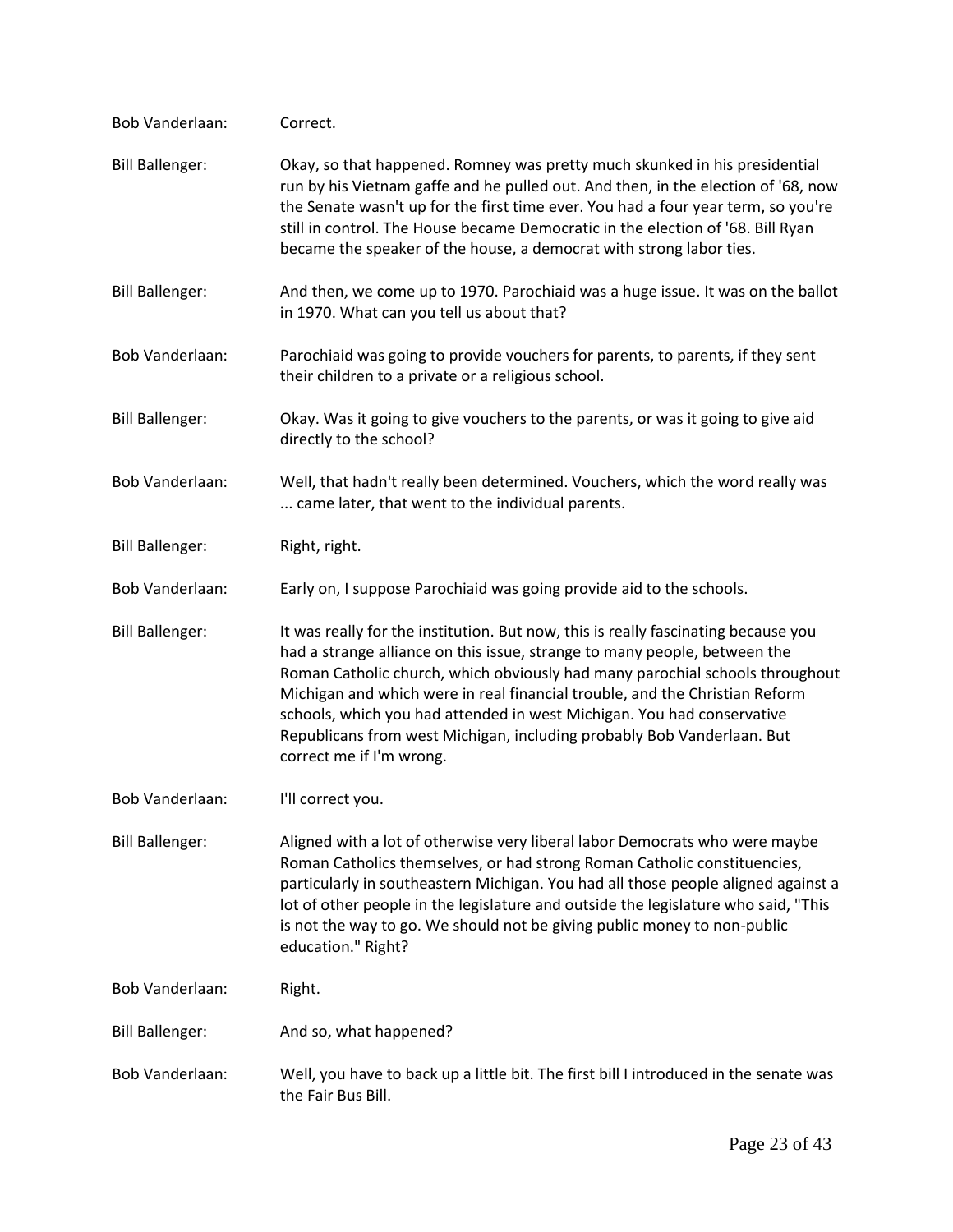| <b>Bill Ballenger:</b> | Okay.                                                                                                                                                                                                                                                                                                                                                                                                                                                                                                                                                                                    |
|------------------------|------------------------------------------------------------------------------------------------------------------------------------------------------------------------------------------------------------------------------------------------------------------------------------------------------------------------------------------------------------------------------------------------------------------------------------------------------------------------------------------------------------------------------------------------------------------------------------------|
| <b>Bob Vanderlaan:</b> | The Fair Bus Bill mandated that the public schools pick up private school kids<br>and bring them to their school if it were not too far away from the boundary of<br>the district. That bill I introduced, it passed the House, passed the Senate with a<br>great deal of ease and was signed by George Romney. That was the first major<br>break in the aid to private education. That was supported by both Republicans<br>and Democrats, and it was supported by people that really weren't private<br>school people. It passed in the Senate with maybe one or two dissenting votes. |
| <b>Bill Ballenger:</b> | When we talk about Parochiaid, there was not just Parochiaid, but there were<br>busing services, auxiliary services.                                                                                                                                                                                                                                                                                                                                                                                                                                                                     |
| Bob Vanderlaan:        | That's correct. And shared time.                                                                                                                                                                                                                                                                                                                                                                                                                                                                                                                                                         |
| <b>Bill Ballenger:</b> | Shared time.                                                                                                                                                                                                                                                                                                                                                                                                                                                                                                                                                                             |
| <b>Bob Vanderlaan:</b> | Where the public school teacher might go into the private school and teach a<br>phys ed class or a music class, or something like that.                                                                                                                                                                                                                                                                                                                                                                                                                                                  |
| Bob Vanderlaan:        | Then the idea of Parochiaid was developed, primarily by the Michigan Catholic<br>Conference, and it was pushed in the legislature. The legislature in the Senate<br>passed the Parochiaid legislation. And the MEA was the chief opponent of it.                                                                                                                                                                                                                                                                                                                                         |
| <b>Bill Ballenger:</b> | The House passed it too.                                                                                                                                                                                                                                                                                                                                                                                                                                                                                                                                                                 |
| Bob Vanderlaan:        | The House passed it.                                                                                                                                                                                                                                                                                                                                                                                                                                                                                                                                                                     |
| <b>Bill Ballenger:</b> | And Milliken signed it.                                                                                                                                                                                                                                                                                                                                                                                                                                                                                                                                                                  |
| Bob Vanderlaan:        | Milliken signed it.                                                                                                                                                                                                                                                                                                                                                                                                                                                                                                                                                                      |
| <b>Bill Ballenger:</b> | And Milliken came out and said, "I support it."                                                                                                                                                                                                                                                                                                                                                                                                                                                                                                                                          |
| Bob Vanderlaan:        | Sure. I did not happen to vote for that. You might be surprised.                                                                                                                                                                                                                                                                                                                                                                                                                                                                                                                         |
| <b>Bill Ballenger:</b> | Oh, I didn't know that.                                                                                                                                                                                                                                                                                                                                                                                                                                                                                                                                                                  |
| <b>Bob Vanderlaan:</b> | And here again was a discussion with the people that were going to circulate<br>petitions. They made it very clear that if that bill passed, they were going to<br>circulate petitions, not as a referendum on the bill, but a constitutional<br>amendment. And they were going to be very restrictive. And they more or less<br>said, "If you vote for that bill, we're going to take your busing right out of it,<br>also."                                                                                                                                                            |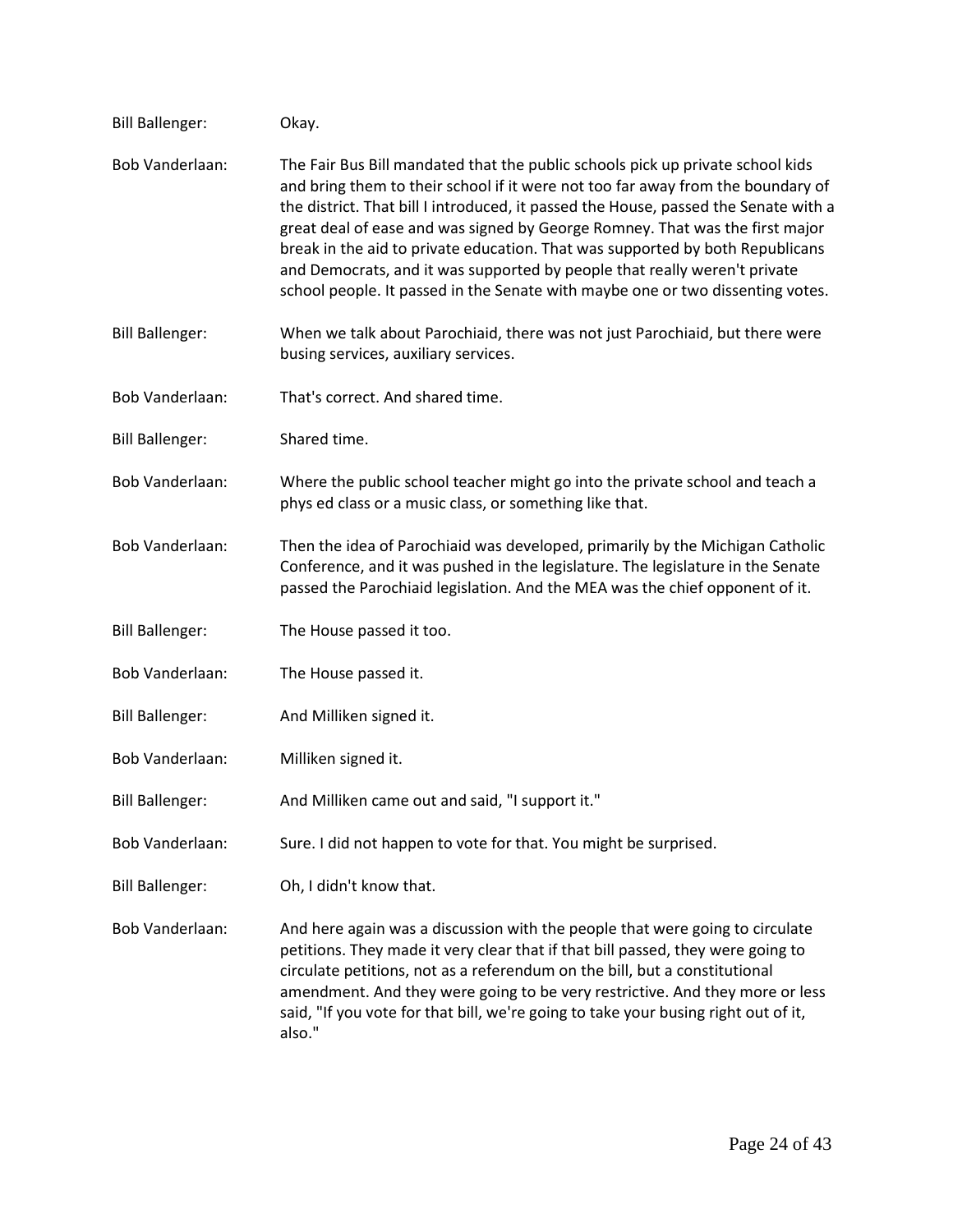| <b>Bill Ballenger:</b> | So you would have lost everything.                                                                                                                                                                                                                                                                                                                                                                                                                                                      |
|------------------------|-----------------------------------------------------------------------------------------------------------------------------------------------------------------------------------------------------------------------------------------------------------------------------------------------------------------------------------------------------------------------------------------------------------------------------------------------------------------------------------------|
| Bob Vanderlaan:        | I would have lost everything.                                                                                                                                                                                                                                                                                                                                                                                                                                                           |
| <b>Bill Ballenger:</b> | Yeah.                                                                                                                                                                                                                                                                                                                                                                                                                                                                                   |
| <b>Bob Vanderlaan:</b> | So I hesitate to say I made a deal with them, but they left busing out of the<br>constitutional amendment and busing today, under the constitution, is legal and<br>authorized, but the voters, of course, voted on the constitutional amendment<br>and passed by an overwhelming margin and it's in the constitution today.                                                                                                                                                            |
| <b>Bill Ballenger:</b> | Right. Absolutely. That was on the ballot in 1970 and it was very strange to see<br>the voting patterns and Milliken, who was elected to a full term by only 44,000<br>votes, may just have won because of his support for that because he got huge<br>support in Roman Catholic areas.                                                                                                                                                                                                 |
| <b>Bob Vanderlaan:</b> | That's true.                                                                                                                                                                                                                                                                                                                                                                                                                                                                            |
| <b>Bill Ballenger:</b> | That he never would have probably gotten otherwise.                                                                                                                                                                                                                                                                                                                                                                                                                                     |
| <b>Bob Vanderlaan:</b> | That's true.                                                                                                                                                                                                                                                                                                                                                                                                                                                                            |
| <b>Bill Ballenger:</b> | That's very interesting. Well, you must have been one of the few people from<br>West Michigan who did not support the bill.                                                                                                                                                                                                                                                                                                                                                             |
| <b>Bob Vanderlaan:</b> | That's true.                                                                                                                                                                                                                                                                                                                                                                                                                                                                            |
| <b>Bill Ballenger:</b> | But you got something for it. You saved busing.                                                                                                                                                                                                                                                                                                                                                                                                                                         |
| Bob Vanderlaan:        | I saved busing.                                                                                                                                                                                                                                                                                                                                                                                                                                                                         |
| <b>Bill Ballenger:</b> | Your original. Well, that is a great story.                                                                                                                                                                                                                                                                                                                                                                                                                                             |
| <b>Bill Ballenger:</b> | Okay. One other program that I think proved to be very successful was that Ford<br>Fellowship student internship program in the legislature. What can you tell us<br>about that?                                                                                                                                                                                                                                                                                                        |
| <b>Bob Vanderlaan:</b> | The money came from the Ford Foundation.                                                                                                                                                                                                                                                                                                                                                                                                                                                |
| <b>Bill Ballenger:</b> | Okay.                                                                                                                                                                                                                                                                                                                                                                                                                                                                                   |
| Bob Vanderlaan:        | And it was developed somewhere in one of the universities in Michigan. They<br>developed the idea and they had a consortium of Wayne State, Michigan State,<br>Western Michigan, and the University of Michigan. And they were going to<br>provide interns who were usually in a masters program or a doctoral program in<br>public affairs or some governmental-related program. And they were going to<br>send to Lansing people that would be assigned to the Governor's Office, the |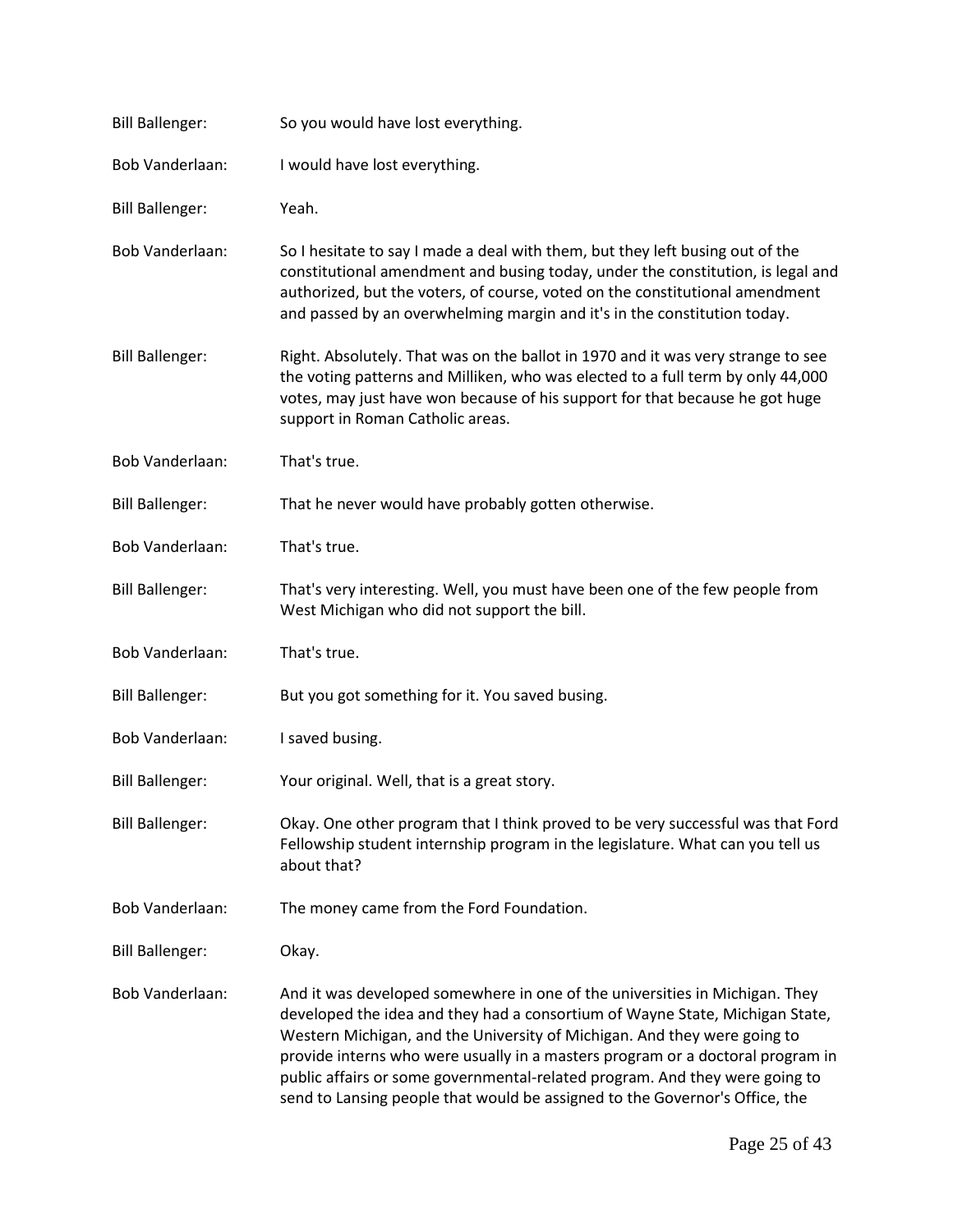Senate, the House and I'm not sure if the Supreme Court was in on this. I'm not aware of that, but this was the program that they had and it lasted for a number of years. Bill Ballenger: Many of those Ford student interns went on to illustrious careers in the state government. Mary Kay Scullion, Bruce Timmons, Bob Carr, Jimmy Hoffa, Jr. and wasn't there a story about Jimmy Hoffa, Jr. and his future political ambitions? Bob Vanderlaan: That's right. You talked about when Joe Kowalski passed away, there was going to be a special election. Bill Ballenger: He was Speaker of the House. Bob Vanderlaan: Special election. Bill Ballenger: In the spring of 1967. Bob Vanderlaan: Right and Jimmy Hoffa, Jr. wanted to run in that seat and there was a tentative agreement that had been accepted, at least by the House, I don't think we in the Senate agreed with that, and Jimmy Hoffa was assigned to the House, that they would not run for office. If there's anything a sitting House member or Senate member worries about is who's going to run against him and here's somebody that's working with your body all day long and he's looking your shoulder and he knows all the secrets and you say, "Hey, he may run against me." Bill Ballenger: Right. Bob Vanderlaan: So they put a provision in the House contract that they wouldn't run for an office if there were a vacancy. Bob Vanderlaan: Well, Jimmy Hoffa, Jr. really wanted to run. And he came to me and I was the chairman of the entire internship program for the government and made a strong argument that he ought to be allowed to run and I sort of overruled the House rules and said, "You may run." And he ran and he won the primary and then I think he lost in the general to Tony Licata. Bill Ballenger: He did. That's right. You maybe set that up. You knew he'd lose in the general and the Republicans could win the seat there and that gave them their 56th vote in the House. Bob Vanderlaan: I'd like to take credit for it, but I don't think I can. Bill Ballenger: You don't think so? Bob Vanderlaan: I don't think so. Bill Ballenger: You were trying to be statesman-like and nonpartisan.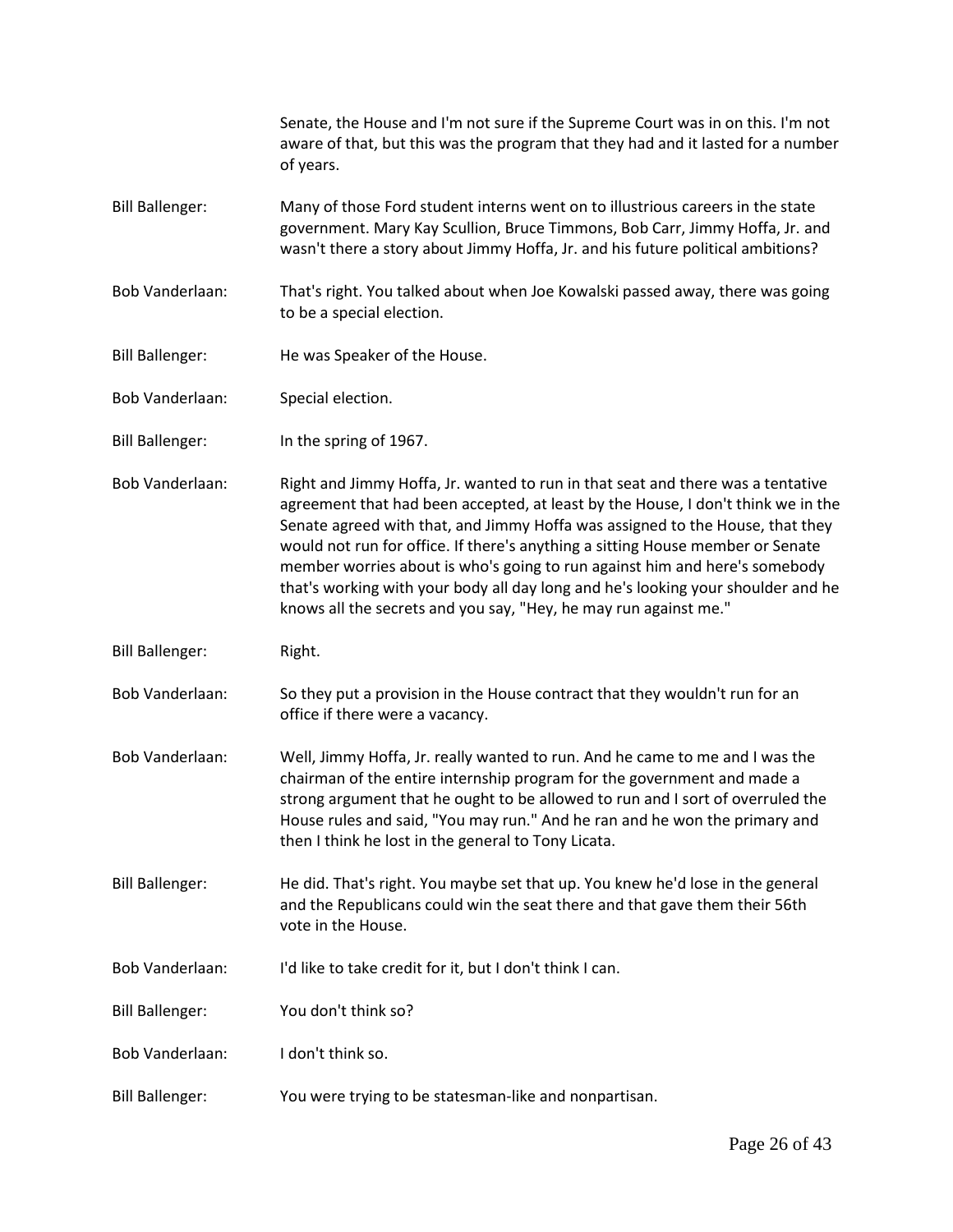| <b>Bob Vanderlaan:</b> | I was impressed with Jimmy Hoffa, Jr. He was very bright.                                                                                                    |
|------------------------|--------------------------------------------------------------------------------------------------------------------------------------------------------------|
| <b>Bill Ballenger:</b> | Well, look at what's happened since.                                                                                                                         |
| <b>Bob Vanderlaan:</b> | He was hardworking.                                                                                                                                          |
| <b>Bill Ballenger:</b> | Sure.                                                                                                                                                        |
| <b>Bob Vanderlaan:</b> | He really did the job well and I just kind of felt he should be given a chance.                                                                              |
| <b>Bill Ballenger:</b> | So this program was really a pretty successful program?                                                                                                      |
| Bob Vanderlaan:        | It was successful and I don't know why it didn't continue.                                                                                                   |
| <b>Bill Ballenger:</b> | Well, maybe it's because the legislature built up its own staff.                                                                                             |
| <b>Bob Vanderlaan:</b> | Well, that could be.                                                                                                                                         |
| <b>Bill Ballenger:</b> | Because remember back in the 60's, there wasn't much staff in the legislature.                                                                               |
| Bob Vanderlaan:        | No.                                                                                                                                                          |
| <b>Bill Ballenger:</b> | You were just kind of emerging from the Stone Age.                                                                                                           |
| Bob Vanderlaan:        | We were. We didn't have, we shared a secretary with four or five senators.                                                                                   |
| <b>Bill Ballenger:</b> | Right, exactly.                                                                                                                                              |
| <b>Bob Vanderlaan:</b> | Now, if you look at the members that were there, you mentioned them. Bob<br>Carr became a congressman. And, he was a flamboyant good-looking type of<br>guy. |
| <b>Bill Ballenger:</b> | Right.                                                                                                                                                       |
| Bob Vanderlaan:        | And Mary Kay Scullion, of course, worked for the House for a long time. Bruce<br>Timmons, I think may still be.                                              |
| <b>Bill Ballenger:</b> | He's still there.                                                                                                                                            |
| <b>Bob Vanderlaan:</b> | Employed. Gord Vandertill went to work for Jerry Ford in Grand Rapids and in<br>our nation's capital.                                                        |
| <b>Bill Ballenger:</b> | Right                                                                                                                                                        |
| Bob Vanderlaan:        | So these people, and Jimmy Hoffa is now, I think, the head of the Teamsters.                                                                                 |
| <b>Bill Ballenger:</b> | Yeah, absolutely.                                                                                                                                            |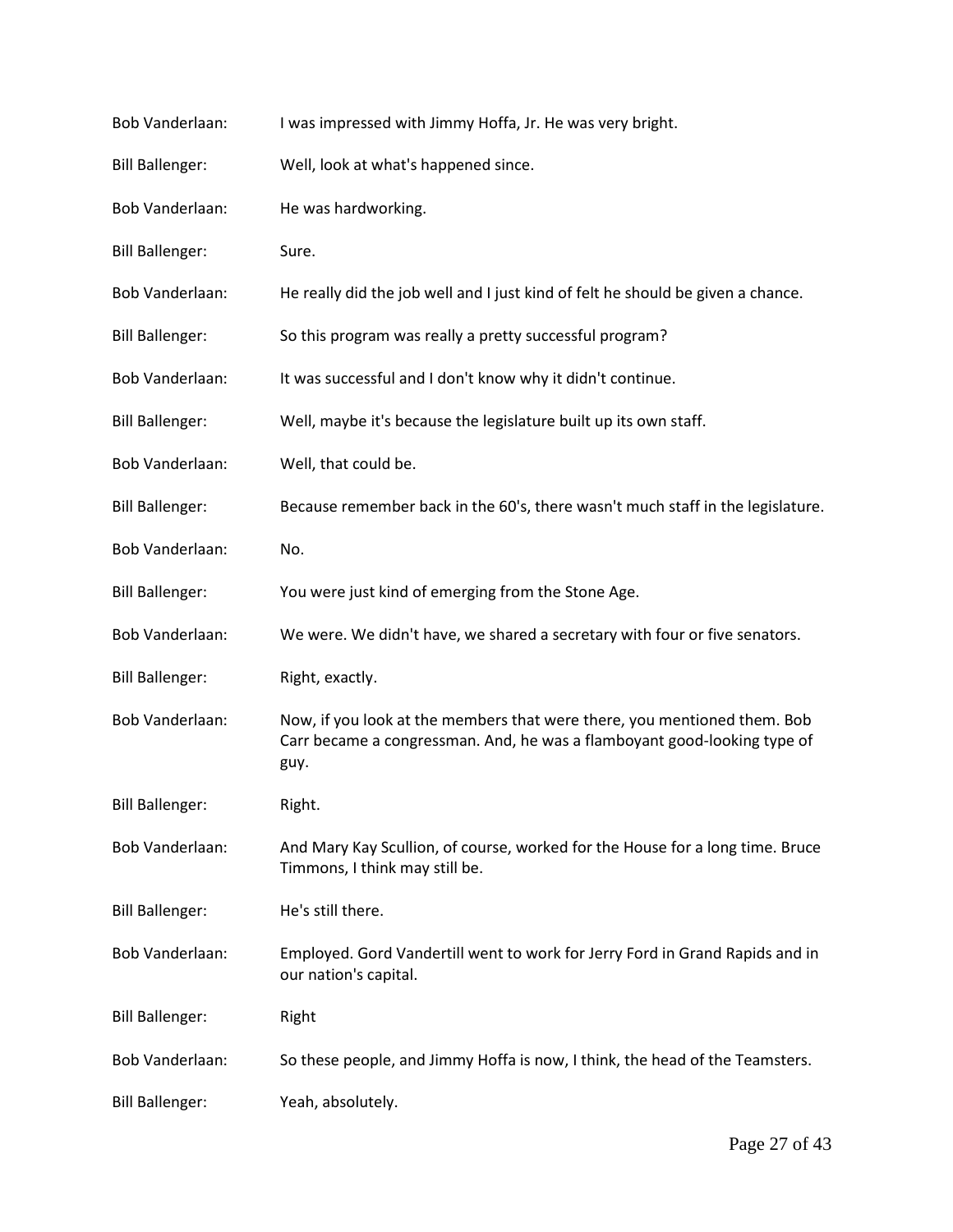| Bob Vanderlaan:        | So they did well.                                                                                                                                                                                                                                                                                                                                                                                                                                                                                                                                                                                                                                          |
|------------------------|------------------------------------------------------------------------------------------------------------------------------------------------------------------------------------------------------------------------------------------------------------------------------------------------------------------------------------------------------------------------------------------------------------------------------------------------------------------------------------------------------------------------------------------------------------------------------------------------------------------------------------------------------------|
| <b>Bill Ballenger:</b> | They did very well. And if you were the chairman of that committee, that really<br>says something. That's really great.                                                                                                                                                                                                                                                                                                                                                                                                                                                                                                                                    |
| <b>Bill Ballenger:</b> | Abortion was a huge issue climaxing with the Roe v. Wade decision in early<br>1973, but before that it had been an item of controversy in the 60's. You had a<br>fellow state senator, Lorraine Beebe make a dramatic speech on the Senate<br>floor that she had had an abortion.                                                                                                                                                                                                                                                                                                                                                                          |
| <b>Bob Vanderlaan:</b> | When I first came to the Senate and for the first four years, we never heard of<br>abortion. It wasn't an issue. And then a governor in Colorado by the name of<br>Dick Lamb had legislation introduced in Colorado to legalize abortion. And all of<br>a sudden it became a major issue. And in the Senate, Senator Gil Bursley, I think,<br>he introduced the first abortion bill and the chief opponent was Bill Ryan in the<br>House. And for all these years, Gil Bursley argued in favor of it and Bill Ryan<br>argued against it and they never came together and never resolved the issue. So<br>that's when it started, the abortion controversy. |
| <b>Bob Vanderlaan:</b> | And, of course, we had bills that would have authorized it. We had amendments<br>to appropriation bills which would prohibit welfare money from being used for<br>abortion. And all these ancillary issues came up until finally in '73, I think it<br>might have been in January of '73, the U.S. Supreme Court took it away from the<br>states, nationalized the issue, and the major issue then died.                                                                                                                                                                                                                                                   |
| <b>Bill Ballenger:</b> | Right. What about the PBB issue?                                                                                                                                                                                                                                                                                                                                                                                                                                                                                                                                                                                                                           |
| <b>Bob Vanderlaan:</b> | Milliken was governor at that time and I think that was one of the major<br>headaches that Bill Milliken had was the PBB issue.                                                                                                                                                                                                                                                                                                                                                                                                                                                                                                                            |
| <b>Bill Ballenger:</b> | PBB was Polybrominated biphenyls, wasn't that it?                                                                                                                                                                                                                                                                                                                                                                                                                                                                                                                                                                                                          |
| <b>Bob Vanderlaan:</b> | It was a product which was used basically in the electrical world. It was a fire<br>retardant.                                                                                                                                                                                                                                                                                                                                                                                                                                                                                                                                                             |
| Bob Vanderlaan:        | And it got accidentally mixed into cattle feed.                                                                                                                                                                                                                                                                                                                                                                                                                                                                                                                                                                                                            |
| <b>Bob Vanderlaan:</b> | It was a retardant that was used by the electrical world in transformers and<br>other devices. When you would take a high voltage and you'd want to lower it<br>to a lower voltage, it would create a great deal of heat. So this product was<br>developed to stop that and then it was used for fire retardant and farmers<br>would buy it to paint their barnyard fences and the interior of the barn and stuff<br>like that. It would be mixed in with a whitewash or the paint. And in some grain<br>mill in southern Michigan, it got mixed in with the feed and it was pretty<br>widespread in Michigan.                                             |
| <b>Bill Ballenger:</b> | The Vanderlaan farm wasn't still going at that time was it?                                                                                                                                                                                                                                                                                                                                                                                                                                                                                                                                                                                                |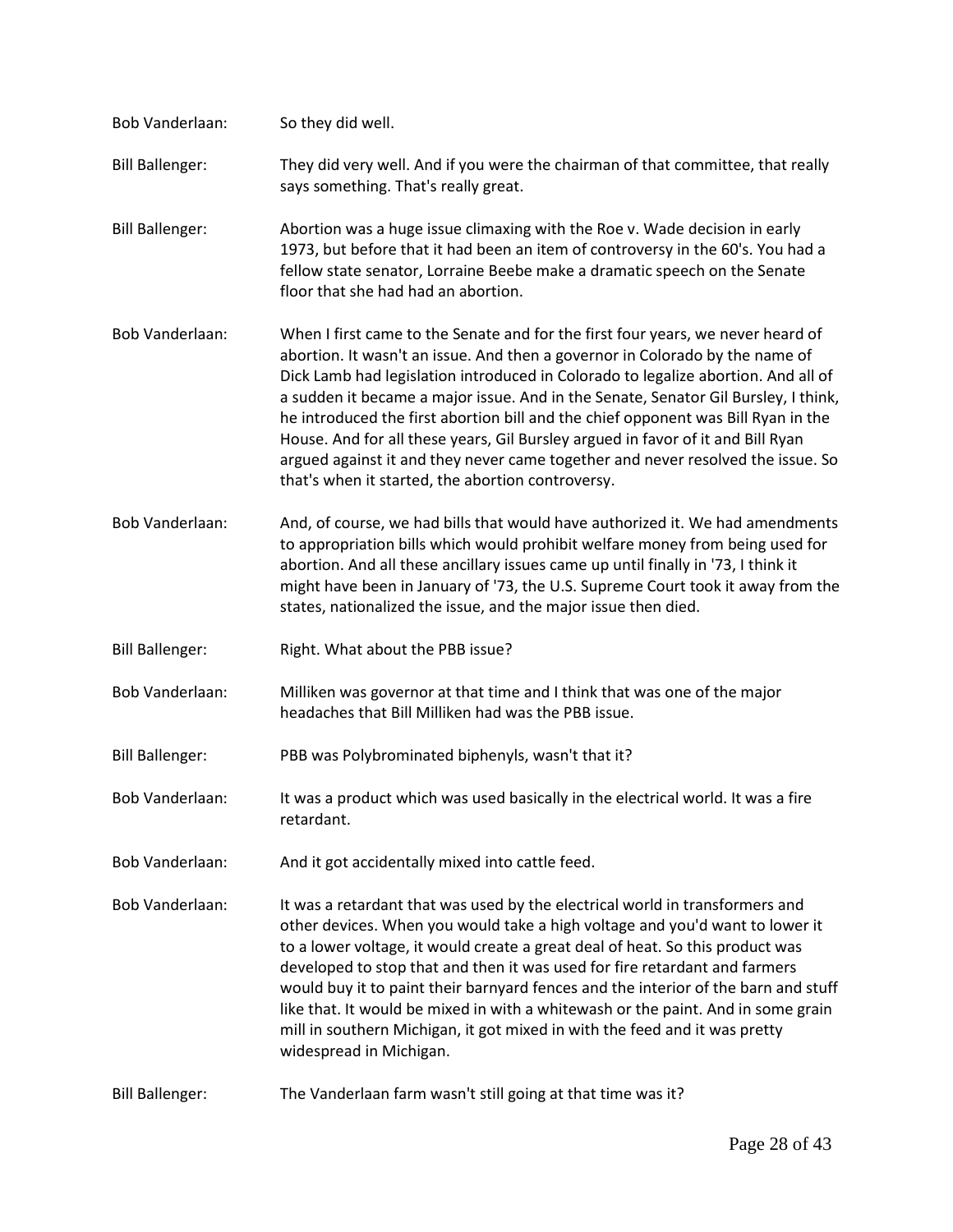| <b>Bob Vanderlaan:</b> | No. It was in Cadillac, Michigan.                                                                                                                                                                                                                                                                                                                                                                                                                                                                                                                                                                                                                                     |
|------------------------|-----------------------------------------------------------------------------------------------------------------------------------------------------------------------------------------------------------------------------------------------------------------------------------------------------------------------------------------------------------------------------------------------------------------------------------------------------------------------------------------------------------------------------------------------------------------------------------------------------------------------------------------------------------------------|
| <b>Bill Ballenger:</b> | Yeah.                                                                                                                                                                                                                                                                                                                                                                                                                                                                                                                                                                                                                                                                 |
| <b>Bob Vanderlaan:</b> | And then I had some big farms, and we toured some of these farms and the<br>cattle were grotesque. It was just hard to look at these cows and they were<br>slaughtered and the question was what do you do with them? And finally, I<br>think some sparsely-populated county around Atlanta, Michigan was chosen as<br>the place where they would bury these cattle, much to the chagrin of the<br>people that lived there, but at least they had to go somewhere.                                                                                                                                                                                                    |
| <b>Bill Ballenger:</b> | Well, the criticism of the governor was that it was his agriculture department<br>that oversaw farming in Michigan. "How could he have let this happen?" Was<br>that basically it?                                                                                                                                                                                                                                                                                                                                                                                                                                                                                    |
| Bob Vanderlaan:        | I think so and the remedial action was way too slow. It should have been caught<br>much quicker. They didn't know for a long time what was causing it and they<br>didn't have any idea. But we would meet on it weekly, the leadership of the<br>Senate and the House, and talk about how to resolve this problem. And one<br>member of the Senate very seriously one morning had a great creative idea. He<br>wanted the governor to contact NASA and put it all into orbit.                                                                                                                                                                                         |
| <b>Bill Ballenger:</b> | Really?                                                                                                                                                                                                                                                                                                                                                                                                                                                                                                                                                                                                                                                               |
| Bob Vanderlaan:        | Get it off the planet.                                                                                                                                                                                                                                                                                                                                                                                                                                                                                                                                                                                                                                                |
| <b>Bill Ballenger:</b> | That is pretty unique. That is pretty unique. Well, okay. So it became an issue<br>actually in Milliken's reelection campaign in '78. I mean, we're getting kind of<br>way laid here. Bill Fitzgerald was a Democratic state senator. He was the<br>Democratic nominee and he tried to make a big issue out of it. Did the PBB<br>controversy really catch on as an issue in that Milliken reelection campaign of<br>1978?                                                                                                                                                                                                                                            |
| Bob Vanderlaan:        | No, it really didn't. I think Milliken's first two opponents were probably Sander<br>Levin and then there was Bill Fitzgerald and Fitzgerald, I don't think he really<br>ever caught on as a serious contender for the job. He had a good name. The<br>Fitzgerald name was a good name.                                                                                                                                                                                                                                                                                                                                                                               |
| <b>Bill Ballenger:</b> | Let me ask you this, and we've just kind of scanned over this, after the election<br>in 1970, when Milliken was elected to his first full term, we went through the<br>parochiaid issue and everything else, the Republicans lost one seat in the<br>Senate. That was Lorraine Beebe's. They had a 19-19 tie and lieutenant<br>governor who was Jim Brickley, a Republican could cast the tie-breaking vote, so<br>who's going to control the Senate here? It's 19-19. Brickley is the tie-breaking<br>guy. You're selected by your fellow Republicans as the leader of the caucus, but<br>are you going to be the majority leader? Are you going to be minority? You |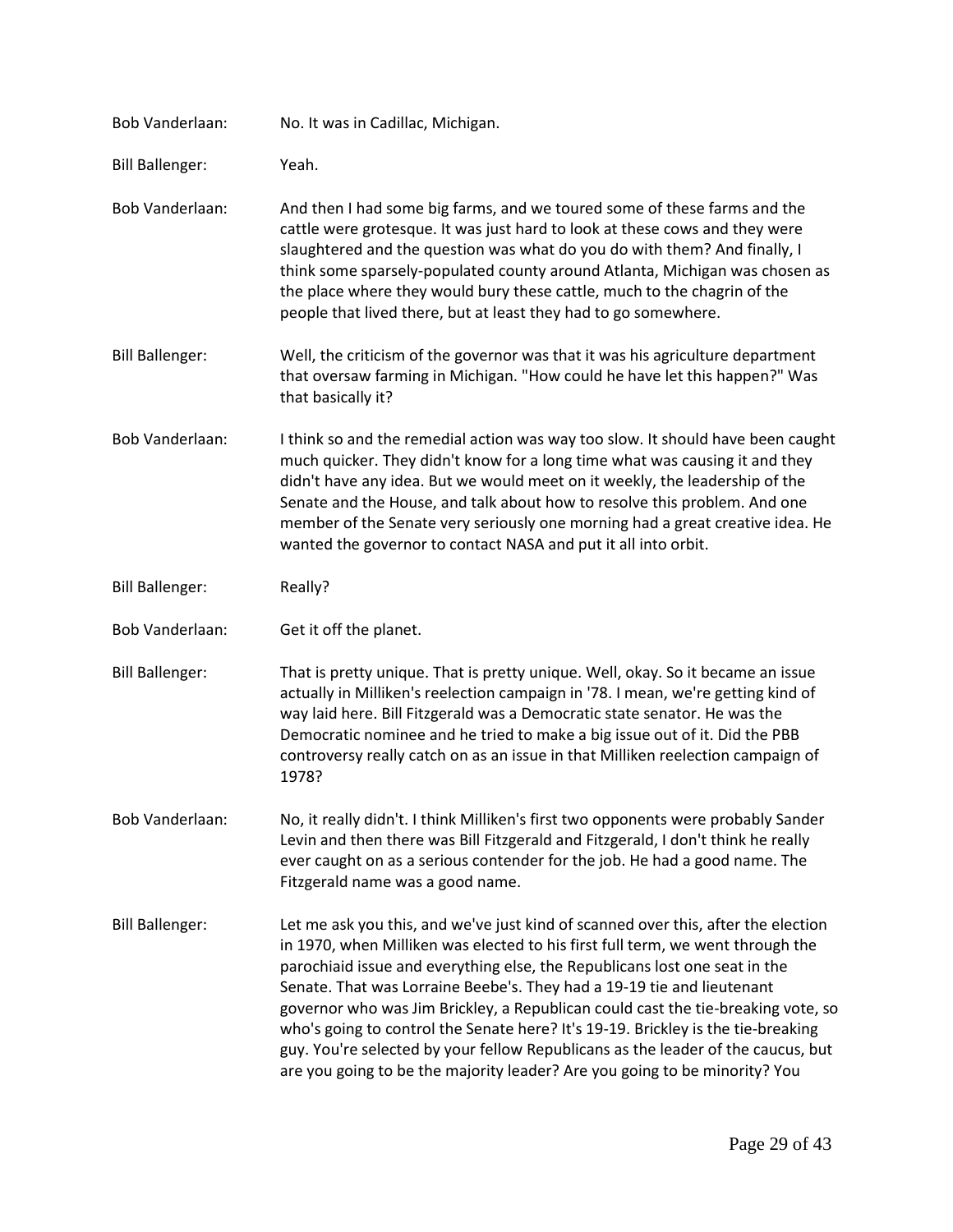|                        | going to be a co-leader with a Democratic counterpart? What's the deal? What<br>happened?                                                                                                                                                                                                                                                                                                                                                                                                                       |
|------------------------|-----------------------------------------------------------------------------------------------------------------------------------------------------------------------------------------------------------------------------------------------------------------------------------------------------------------------------------------------------------------------------------------------------------------------------------------------------------------------------------------------------------------|
| <b>Bob Vanderlaan:</b> | Well, we had a lot of caucuses on how we were going to resolve that problem.<br>And we decided that we would change the rules before the end of the current<br>session. And the rule would be that you would elect the majority leader by a<br>majority of vote rather than by a majority of those seats. In other words, if we<br>would have 15 votes and the Democrats would have 14, then I would be the<br>majority leader. In other words, we didn't need the lieutenant governor's tie-<br>breaking vote. |
| <b>Bill Ballenger:</b> | So you're saying between the November election in 1970 and the end of the<br>year when the new Senate would come in and only be 19-19, you changed the<br>rules to say, "we can include the lieutenant governor's vote if we have to."                                                                                                                                                                                                                                                                          |
| Bob Vanderlaan:        | If we had a tie, 19-19, the lieutenant governor would break the tie. Or what<br>would be the Democratic plan then? Well, one of them would pull off. So the<br>lieutenant governor wouldn't have the possibility of a tie vote.                                                                                                                                                                                                                                                                                 |
| <b>Bill Ballenger:</b> | Right.                                                                                                                                                                                                                                                                                                                                                                                                                                                                                                          |
| <b>Bob Vanderlaan:</b> | And then under the old rule, you couldn't elect the leader. But we changed the<br>rule that said you could elect the leader with less than a complete or majority at<br>that time.                                                                                                                                                                                                                                                                                                                              |
| <b>Bill Ballenger:</b> | I see. Okay.                                                                                                                                                                                                                                                                                                                                                                                                                                                                                                    |
| Bob Vanderlaan:        | And that worked, but we had a problem.                                                                                                                                                                                                                                                                                                                                                                                                                                                                          |
| <b>Bill Ballenger:</b> | That's right.                                                                                                                                                                                                                                                                                                                                                                                                                                                                                                   |
| Bob Vanderlaan:        | Charlie Zollar had a heart attack.                                                                                                                                                                                                                                                                                                                                                                                                                                                                              |
| <b>Bill Ballenger:</b> | Right.                                                                                                                                                                                                                                                                                                                                                                                                                                                                                                          |
| <b>Bob Vanderlaan:</b> | And he wasn't able to come to the Senate, at least it looked that way. So I went<br>to visit him a number of times in his hospital room. And the last time he said,<br>"You know, Van," he said, "I'm counting all the little tiles in the ceiling of my<br>room and I think that means I'm well enough and I'll be there when you have<br>your organizational meeting."                                                                                                                                        |
| <b>Bill Ballenger:</b> | Didn't they kind of wheel him in? I mean it was elaborate wasn't it? It was like a<br>hospital room.                                                                                                                                                                                                                                                                                                                                                                                                            |
| <b>Bob Vanderlaan:</b> | He was in his office and everyone was in the Senate and was going to be highly<br>emotional and everyone was there, and Jim Brickley was clued in, so he'd know<br>what was going on and Charlie Zollar came in the back door. We had an elevator                                                                                                                                                                                                                                                               |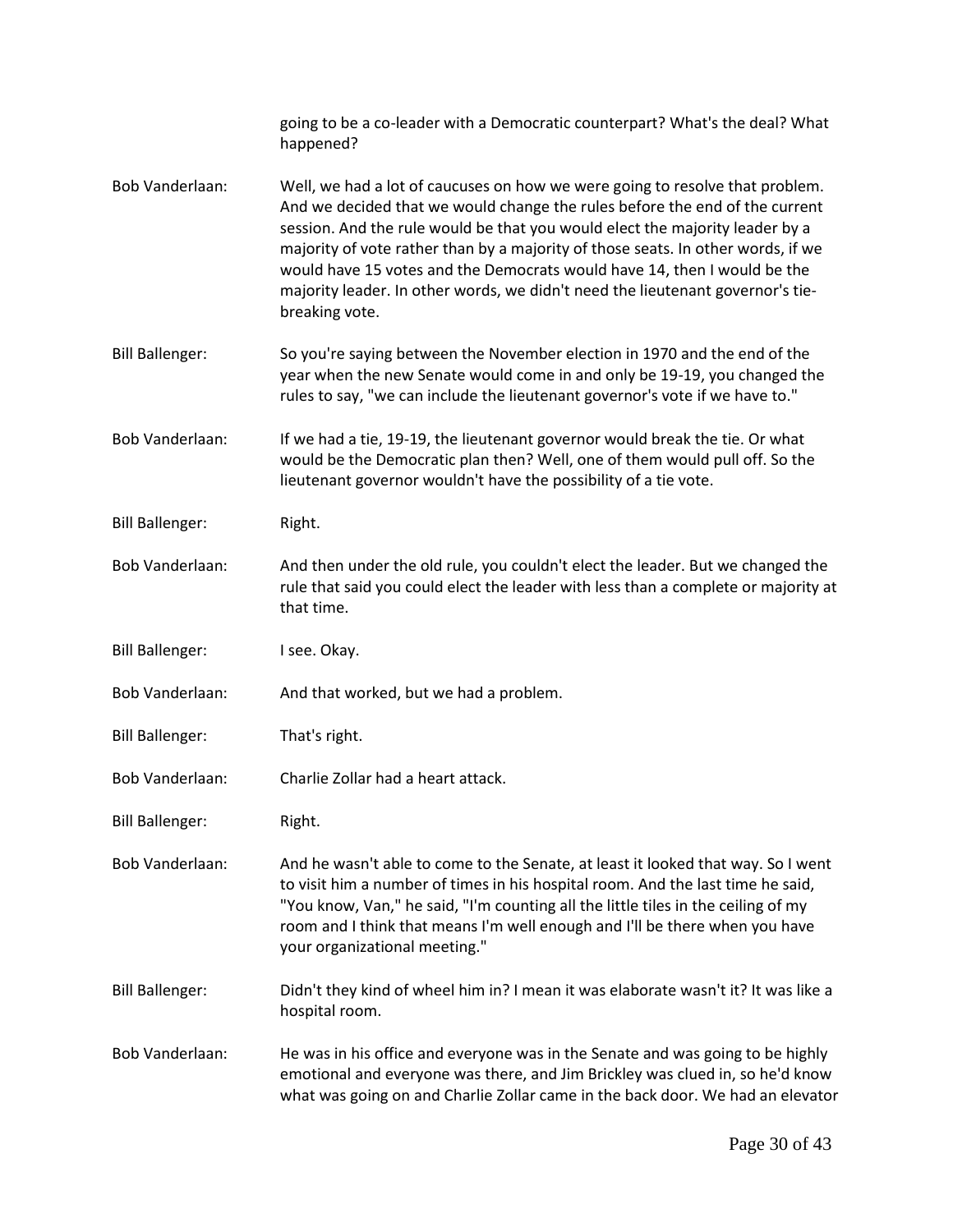|                        | in the back of the Senate there. In a wheelchair and Charlie had a flair for this<br>type of thing.                                                                                                                                                                                                                                                                    |
|------------------------|------------------------------------------------------------------------------------------------------------------------------------------------------------------------------------------------------------------------------------------------------------------------------------------------------------------------------------------------------------------------|
| <b>Bill Ballenger:</b> | The dramatic, yeah.                                                                                                                                                                                                                                                                                                                                                    |
| Bob Vanderlaan:        | And came in and wheeled into his seat and we had the vote.                                                                                                                                                                                                                                                                                                             |
| <b>Bill Ballenger:</b> | And that was it.                                                                                                                                                                                                                                                                                                                                                       |
| <b>Bob Vanderlaan:</b> | That was it.                                                                                                                                                                                                                                                                                                                                                           |
| <b>Bill Ballenger:</b> | Those magical four years between 1970 and 74 when you were a majority<br>leader, what do you remember about that time?                                                                                                                                                                                                                                                 |
| Bob Vanderlaan:        | Well, Bill Faust was the leader of the Democratic Party. And Bill Faust was a<br>reasonable person, good to work with and we were pretty close friends. He was<br>a very close friend of Al DeGrow and Al DeGrow had a lot of contact with him at<br>the time.                                                                                                         |
| <b>Bob Vanderlaan:</b> | We had an awful lot of meetings between Bill Faust, myself, and I think it was<br>Bobby Crim.                                                                                                                                                                                                                                                                          |
| <b>Bill Ballenger:</b> | The Democratic Speaker of the House.                                                                                                                                                                                                                                                                                                                                   |
| <b>Bob Vanderlaan:</b> | And the Governor's Office. And that led to a sort of a friendship between Bobby<br>Crim. We worked together and we learned to trust each other. And that led, of<br>course, eventually to our partnership.                                                                                                                                                             |
| <b>Bill Ballenger:</b> | Yeah.                                                                                                                                                                                                                                                                                                                                                                  |
| <b>Bob Vanderlaan:</b> | And Milliken was in on the meetings, so we had an awful lot of compromises in<br>that period of time on issues. I don't look upon it as a contentious period. We<br>passed budget bills. Charlie Zollar was chairman of Approp. Garlene was on the<br>Approp and Charlie kind of treated Garlene as almost an equal on the<br>committee and things worked pretty well. |
| <b>Bill Ballenger:</b> | One thing I do remember where Charlie Zollar got crosswise with his caucus was<br>reapportionment. Do you remember that?                                                                                                                                                                                                                                               |
| Bob Vanderlaan:        | Charlie wanted to run for Congress.                                                                                                                                                                                                                                                                                                                                    |
| <b>Bill Ballenger:</b> | Right.                                                                                                                                                                                                                                                                                                                                                                 |
| Bob Vanderlaan:        | And he didn't like Hutchinson, at least that's the seat he wanted.                                                                                                                                                                                                                                                                                                     |
| <b>Bill Ballenger:</b> | Who was the incumbent Republican Congressman over there.                                                                                                                                                                                                                                                                                                               |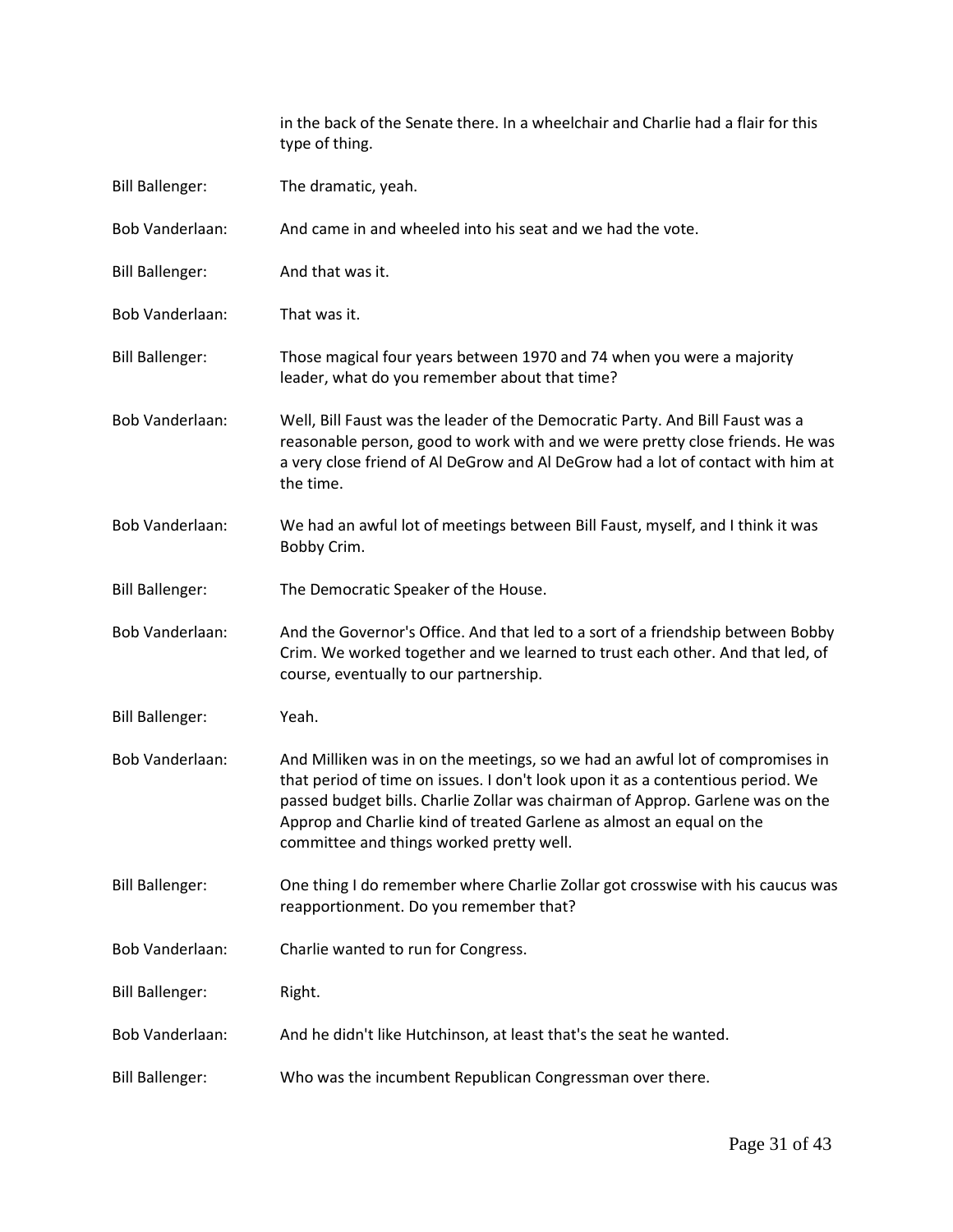| Bob Vanderlaan:        | The Fifth District. And he had been there for a long time. So Charlie,<br>apportionment, of course, of Congress was very controversial. It was one of the<br>major issues. And we had a committee and the apportionment committee came<br>up with a plan and Charlie cut a deal with the Democrats to change that district<br>to give him a more favorable district. |
|------------------------|----------------------------------------------------------------------------------------------------------------------------------------------------------------------------------------------------------------------------------------------------------------------------------------------------------------------------------------------------------------------|
| <b>Bill Ballenger:</b> | I think Tony Stam in Kalamazoo had the same motivation. Right?                                                                                                                                                                                                                                                                                                       |
| Bob Vanderlaan:        | He probably did.                                                                                                                                                                                                                                                                                                                                                     |
| <b>Bill Ballenger:</b> | The two of them. Remember the bill was on the floor and everybody thought<br>the votes were there to pass a reapportionment plan that would have been<br>good for the Republicans and Charlie and Tony Stam bolted.                                                                                                                                                  |
| Bob Vanderlaan:        | Yup.                                                                                                                                                                                                                                                                                                                                                                 |
| <b>Bill Ballenger:</b> | So what happened as a consequence of that? Do you remember?                                                                                                                                                                                                                                                                                                          |
| Bob Vanderlaan:        | Well, the whole Republican organization turned against Charlie and he didn't<br>make it.                                                                                                                                                                                                                                                                             |
| <b>Bill Ballenger:</b> | Well, not only that, but how about the Senate Republican Caucus? Do you<br>remember what happened?                                                                                                                                                                                                                                                                   |
| Bob Vanderlaan:        | Well, we stripped him of his caucus chairmanship.                                                                                                                                                                                                                                                                                                                    |
| Bob Vanderlaan:        | He was the chair of the Republican Caucus and that was removed, but he stayed<br>on.                                                                                                                                                                                                                                                                                 |
| <b>Bill Ballenger:</b> | We didn't go as far as to take away the chairmanship because, I think, most<br>people thought, "We're not sure anybody's going to be able to handle<br>appropriations as well as Charlie did."                                                                                                                                                                       |
| <b>Bill Ballenger:</b> | Between 1968 and 74, I believe Bill Ryan was actually the Speaker all during that<br>time in the House and Bobby Crim was his majority floor leader. What do you<br>remember about your relationship with Bill Ryan then?                                                                                                                                            |
| <b>Bob Vanderlaan:</b> | Well, I had a good relationship with Ryan because we had agreed on certain of<br>these basic issues over the years. On the busing bill we agreed. We agreed on<br>the abortion issue over the years.                                                                                                                                                                 |
| <b>Bill Ballenger:</b> | Yeah.                                                                                                                                                                                                                                                                                                                                                                |
| Bob Vanderlaan:        | And Ryan was a thoughtful person.                                                                                                                                                                                                                                                                                                                                    |
| <b>Bill Ballenger:</b> | Oh yeah, he was.                                                                                                                                                                                                                                                                                                                                                     |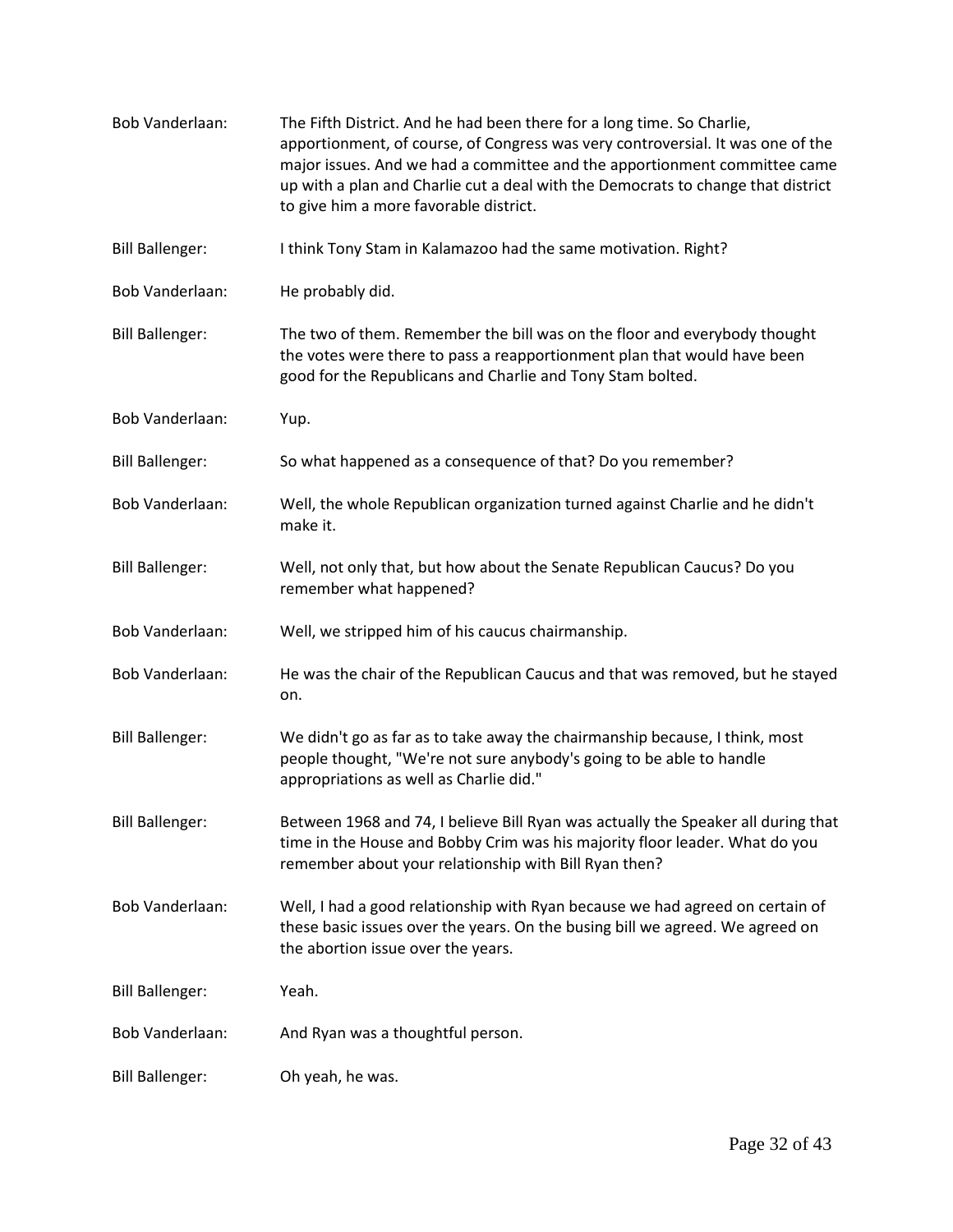| <b>Bob Vanderlaan:</b> | He was serious what he did and he was honest, completely honest, trustworthy<br>and easy to work with.                                                                                                                                                                                                                                                                                                                                                                                                                                                                                                                                                                                                                                             |
|------------------------|----------------------------------------------------------------------------------------------------------------------------------------------------------------------------------------------------------------------------------------------------------------------------------------------------------------------------------------------------------------------------------------------------------------------------------------------------------------------------------------------------------------------------------------------------------------------------------------------------------------------------------------------------------------------------------------------------------------------------------------------------|
| <b>Bill Ballenger:</b> | Let me ask a question at this point. Term limits is getting a lot of criticism<br>nowadays because it limits people to three two-year terms in the House, two<br>four-year terms in the Senate and everybody says "This just isn't working. These<br>people don't have enough experience to know how to run a railroad" and yet<br>you look back in the 1960's and all these people that came in knew like you and<br>Bill Milliken and John Fitzgerald and Stan Thayer. They were viewed as kind of<br>saviors as coming in to sweep away these old troglodyte Methuselah's that had<br>been there for decades. So why was short-time service or inexperience a virtue<br>in the 60's when all of a sudden now it's viewed as something very bad. |
| Bob Vanderlaan:        | I think that term limits have more of an effect than just being there six years. I<br>think they have an effect on you while you are there.                                                                                                                                                                                                                                                                                                                                                                                                                                                                                                                                                                                                        |
| Bob Vanderlaan:        | When I was there I didn't think I'm only going to be here for eight years. Two<br>terms. I looked down the road and I think my attitude toward getting things<br>accomplished, working with people, working with constituents, all was based on<br>a fact that we did not have term limits. That wasn't uppermost in my mind, but I<br>didn't have term limits on my mind.                                                                                                                                                                                                                                                                                                                                                                         |
| <b>Bill Ballenger:</b> | Well, in other words, you saw yourself serving for a long time and you did.                                                                                                                                                                                                                                                                                                                                                                                                                                                                                                                                                                                                                                                                        |
| <b>Bob Vanderlaan:</b> | Yeah, sure.                                                                                                                                                                                                                                                                                                                                                                                                                                                                                                                                                                                                                                                                                                                                        |
| <b>Bill Ballenger:</b> | And you thought, "I've got years to get this accomplished and I want to build<br>this up. I want to build my relationships."                                                                                                                                                                                                                                                                                                                                                                                                                                                                                                                                                                                                                       |
| Bob Vanderlaan:        | Yep. I want to build relationships. I want to build friendships. I want to work<br>with constituents.                                                                                                                                                                                                                                                                                                                                                                                                                                                                                                                                                                                                                                              |
| <b>Bill Ballenger:</b> | I mean, you're saying now these people are sitting there thinking, "I can't. I<br>don't have any time to build relationships. I've either got to make something<br>happen right away or it isn't going to happen."                                                                                                                                                                                                                                                                                                                                                                                                                                                                                                                                 |
| <b>Bob Vanderlaan:</b> | Yeah.                                                                                                                                                                                                                                                                                                                                                                                                                                                                                                                                                                                                                                                                                                                                              |
| <b>Bill Ballenger:</b> | And they're also maybe looking at what office do they run for next to stay alive.<br>Whereas you weren't really looking for another office.                                                                                                                                                                                                                                                                                                                                                                                                                                                                                                                                                                                                        |
| Bob Vanderlaan:        | Nope. Not at all.                                                                                                                                                                                                                                                                                                                                                                                                                                                                                                                                                                                                                                                                                                                                  |
| <b>Bill Ballenger:</b> | Okay. Except there was one office that did come up. And that was 1974 when<br>Jerry Ford was appointed to be Vice President and then became President. His<br>congressional seat opened up and you were nominated by the Republicans at a<br>terrible time for the Republican Party, the Watergate year. There was another                                                                                                                                                                                                                                                                                                                                                                                                                         |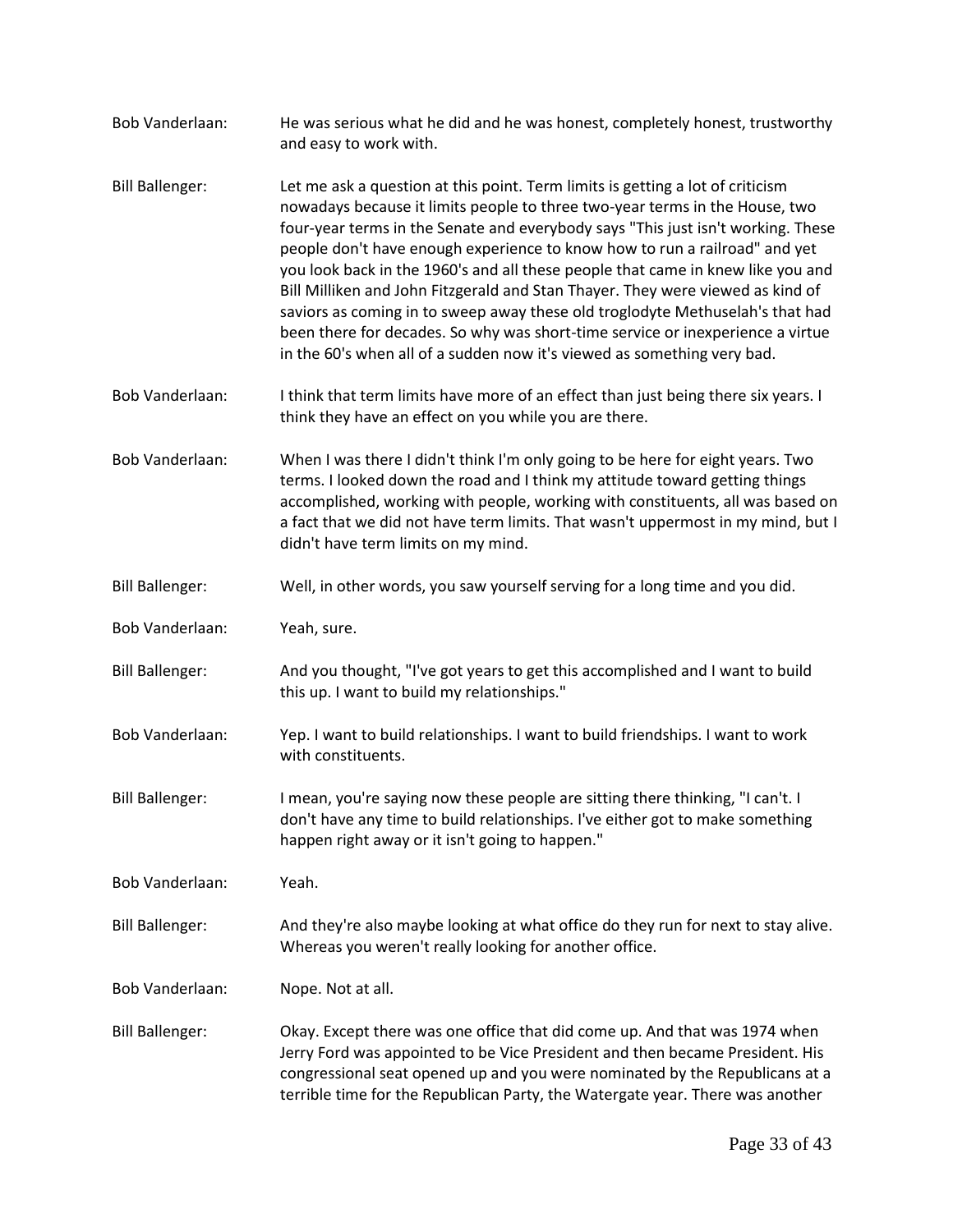|                        | special election over in the thumb at the same time. What did you feel at that<br>time? What did you think?                                                                                                                                                                                                                                                                                                                                                                                                                                                                                                                                                                                                                                    |
|------------------------|------------------------------------------------------------------------------------------------------------------------------------------------------------------------------------------------------------------------------------------------------------------------------------------------------------------------------------------------------------------------------------------------------------------------------------------------------------------------------------------------------------------------------------------------------------------------------------------------------------------------------------------------------------------------------------------------------------------------------------------------|
| <b>Bob Vanderlaan:</b> | I had looked at that seat for a number of years, which was normal, and I had a<br>good relationship with Jerry Ford. We felt, or I felt, that Jerry Ford would be<br>there for a long time. He always said, "I have no aspirations to be President." He<br>could have run for Senator in the State of Michigan and he didn't do that. He<br>always said, "I just want to be Speaker of the House. That's my goal."                                                                                                                                                                                                                                                                                                                             |
| <b>Bob Vanderlaan:</b> | So although I looked at it, I didn't think it was going to be much of a possibility.<br>Then, of course, the Spiro Agnew scandal broke and Jerry Ford was appointed<br>and confirmed and the seat opened up and Milliken said he was going to call a<br>special election and we talked about the timetable of it and we had Senator<br>Zaagman run in that special. Jim Miller, the prosecutor in Kent County and<br>Bowlin's who was working for the City of Grand Rapids and I won the primary<br>handily and really thought the general was going to be easily one also because it<br>had in the past. But it didn't turn out that way. The Democrats wisely nominated<br>a fellow Hollander, Dick Vanderveen. He was a credible candidate. |
| <b>Bill Ballenger:</b> | His name almost sounded like yours.                                                                                                                                                                                                                                                                                                                                                                                                                                                                                                                                                                                                                                                                                                            |
| Bob Vanderlaan:        | It sounded like it. People got mixed up. And I had a record in the Senate of<br>voting on certain issues and that record was used against me.                                                                                                                                                                                                                                                                                                                                                                                                                                                                                                                                                                                                  |
| <b>Bill Ballenger:</b> | Well, it was a terrible climate for the Republicans. If you were a Republican, you<br>were almost doomed to defeat.                                                                                                                                                                                                                                                                                                                                                                                                                                                                                                                                                                                                                            |
| Bob Vanderlaan:        | The Watergate era.                                                                                                                                                                                                                                                                                                                                                                                                                                                                                                                                                                                                                                                                                                                             |
| <b>Bill Ballenger:</b> | It was terrible. And Traxler, a Democrat won the seat over in the thumb area, in<br>the Bay City area, which had always been a Republican seat.                                                                                                                                                                                                                                                                                                                                                                                                                                                                                                                                                                                                |
| <b>Bob Vanderlaan:</b> | Yep.                                                                                                                                                                                                                                                                                                                                                                                                                                                                                                                                                                                                                                                                                                                                           |
| <b>Bill Ballenger:</b> | Almost the same times. And remember Nixon came over and campaigned for<br>Traxler.                                                                                                                                                                                                                                                                                                                                                                                                                                                                                                                                                                                                                                                             |
| <b>Bob Vanderlaan:</b> | Not for Traxler.                                                                                                                                                                                                                                                                                                                                                                                                                                                                                                                                                                                                                                                                                                                               |
| <b>Bill Ballenger:</b> | For Jim Sparling against Traxler. You probably were trying to keep Nixon away<br>from Grand Rapids.                                                                                                                                                                                                                                                                                                                                                                                                                                                                                                                                                                                                                                            |
| Bob Vanderlaan:        | He didn't come to Grand Rapids. We had Jerry Ford in Grand Rapids, of course.                                                                                                                                                                                                                                                                                                                                                                                                                                                                                                                                                                                                                                                                  |
| <b>Bill Ballenger:</b> | Right.                                                                                                                                                                                                                                                                                                                                                                                                                                                                                                                                                                                                                                                                                                                                         |
| Bob Vanderlaan:        | And he did everything he could.                                                                                                                                                                                                                                                                                                                                                                                                                                                                                                                                                                                                                                                                                                                |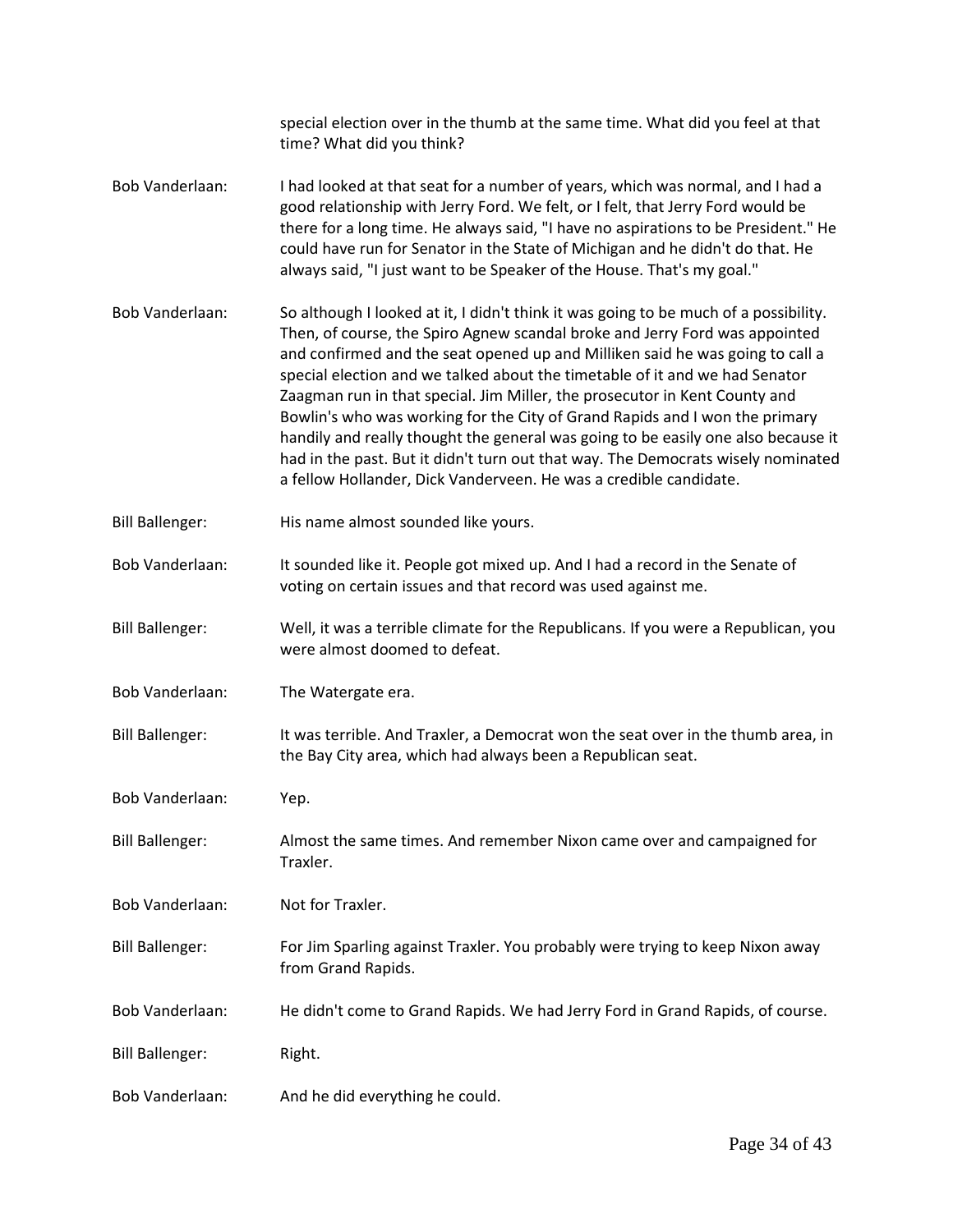| <b>Bill Ballenger:</b> | He could.                                                                                                                                                                                                                                                                                                                                                                     |
|------------------------|-------------------------------------------------------------------------------------------------------------------------------------------------------------------------------------------------------------------------------------------------------------------------------------------------------------------------------------------------------------------------------|
| <b>Bob Vanderlaan:</b> | But there were five seats at that time that nationwide that were lost because of<br>the Watergate issue.                                                                                                                                                                                                                                                                      |
| <b>Bill Ballenger:</b> | Right. Well, that must have been very depressing to you because you gave up<br>your majority leadership just to make this run. And then you had to come back<br>to the senate, you still had your seat, but without the leadership position, and I<br>think Milt Zaagman, at that point, been appointed the leader. And so you go up<br>to '76, and there's an election then. |
| <b>Bill Ballenger:</b> | Then in 77-78, what happens? They elect, the Republicans elect a new leader, I<br>think it's Bob Davis.                                                                                                                                                                                                                                                                       |
| Bob Vanderlaan:        | Yes.                                                                                                                                                                                                                                                                                                                                                                          |
| <b>Bill Ballenger:</b> | Right.                                                                                                                                                                                                                                                                                                                                                                        |
| Bob Vanderlaan:        | Yep.                                                                                                                                                                                                                                                                                                                                                                          |
| <b>Bill Ballenger:</b> | Bob Davis, and Bob Davis is the leader for one term, while you guys are in the<br>minority because you lost the majority in '74, and then in '78, he runs for<br>Congress, and then your fellow Republican Senators reelect you as the Caucus<br>Leader, but you're still in the minority.                                                                                    |
| Bob Vanderlaan:        | Still the minority.                                                                                                                                                                                                                                                                                                                                                           |
| <b>Bill Ballenger:</b> | Still the minority for the last four years, and that's probably when you really got<br>to know Bobby Crim well, right?                                                                                                                                                                                                                                                        |
| Bob Vanderlaan:        | Probably the best in that-                                                                                                                                                                                                                                                                                                                                                    |
| <b>Bill Ballenger:</b> | Yeah, yeah. What do you remember about the Environmental Protection Act?                                                                                                                                                                                                                                                                                                      |
| <b>Bob Vanderlaan:</b> | That was one of Governor Milliken's proposals. I guess I was caught a little bit<br>off-guard. The environmental movement came on pretty fast, pretty swift, as<br>these movements do. And I looked at that Act, and I felt there were many parts<br>to it that were not too wise. Many of those things have been changed since it<br>was adopted.                            |
| <b>Bob Vanderlaan:</b> | I did vote for the Act, but the banks had certain responsibility if they loaned<br>money to a business, and the business polluted the soil, the banks were going to<br>be held liable for it, partially responsible.                                                                                                                                                          |
| <b>Bob Vanderlaan:</b> | And it allowed certain types of lawsuits, which were not allowed before. So I<br>guess I had some misgivings on it, but not as many misgivings as Joe Mack.                                                                                                                                                                                                                   |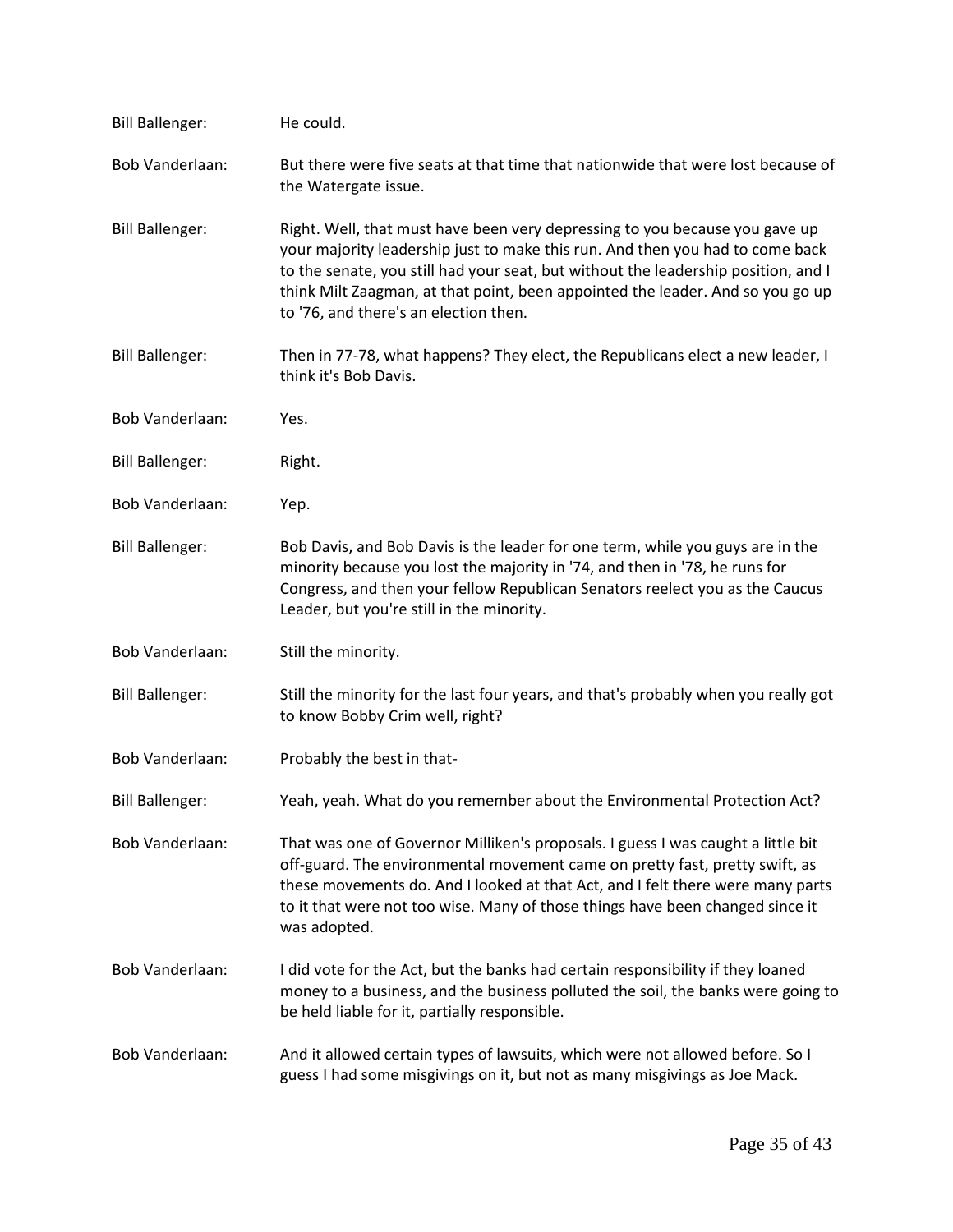| <b>Bill Ballenger:</b> | Well, so there were some Democrats, obviously, like Joe Mack who were against<br>it. But, by and large, probably it had more Democratic support, didn't it, than<br>Republican?                                                                                                                                                                        |
|------------------------|--------------------------------------------------------------------------------------------------------------------------------------------------------------------------------------------------------------------------------------------------------------------------------------------------------------------------------------------------------|
| <b>Bob Vanderlaan:</b> | I think so.                                                                                                                                                                                                                                                                                                                                            |
| <b>Bill Ballenger:</b> | So again, it probably took some progressive moderate Republicans to support it,<br>to get it through, yeah. 1978, you're reelected for the last time. You become the<br>Caucus Leader again, but a new senator comes in from the House, a guy named<br>John Engler.                                                                                    |
| <b>Bill Ballenger:</b> | What do you recall about John Engler's arrival in the Senate, and your<br>relationship with him during those four years?                                                                                                                                                                                                                               |
| <b>Bob Vanderlaan:</b> | We watched the House quite a bit because I roomed with Martin Booth, maybe<br>you remember Martin Booth.                                                                                                                                                                                                                                               |
| <b>Bill Ballenger:</b> | Right, yes.                                                                                                                                                                                                                                                                                                                                            |
| <b>Bob Vanderlaan:</b> | We roomed together with Al DeGrow and Gordon Rockwell before that, and<br>Martin Booth kept telling me about this John Engler, who beat Jack Kemp. Now I<br>knew Jack Kemp very well, and Jack Kemp never thought he was going to lose<br>that election. He was a radio broadcaster in that area. Everyone seemed to be<br>his friend in the district. |
| <b>Bill Ballenger:</b> | Right.                                                                                                                                                                                                                                                                                                                                                 |
| Bob Vanderlaan:        | And he lost.                                                                                                                                                                                                                                                                                                                                           |
| <b>Bill Ballenger:</b> | Yeah.                                                                                                                                                                                                                                                                                                                                                  |
| <b>Bob Vanderlaan:</b> | Well, that gave us some cause to say, "What's this John Engler doing?" I think he<br>also got involved in an election-based city when Colleen House won.                                                                                                                                                                                               |
| <b>Bill Ballenger:</b> | Right, the special election there to take the place of Bob Traxler, who had been<br>elected to Congress.                                                                                                                                                                                                                                               |
| <b>Bob Vanderlaan:</b> | And so then with all that happening we said, "John Engler is to be watched a<br>little bit.                                                                                                                                                                                                                                                            |
| <b>Bill Ballenger:</b> | A force to be reckoned with.                                                                                                                                                                                                                                                                                                                           |
| Bob Vanderlaan:        | "He's aggressive."                                                                                                                                                                                                                                                                                                                                     |
| <b>Bill Ballenger:</b> | Yeah.                                                                                                                                                                                                                                                                                                                                                  |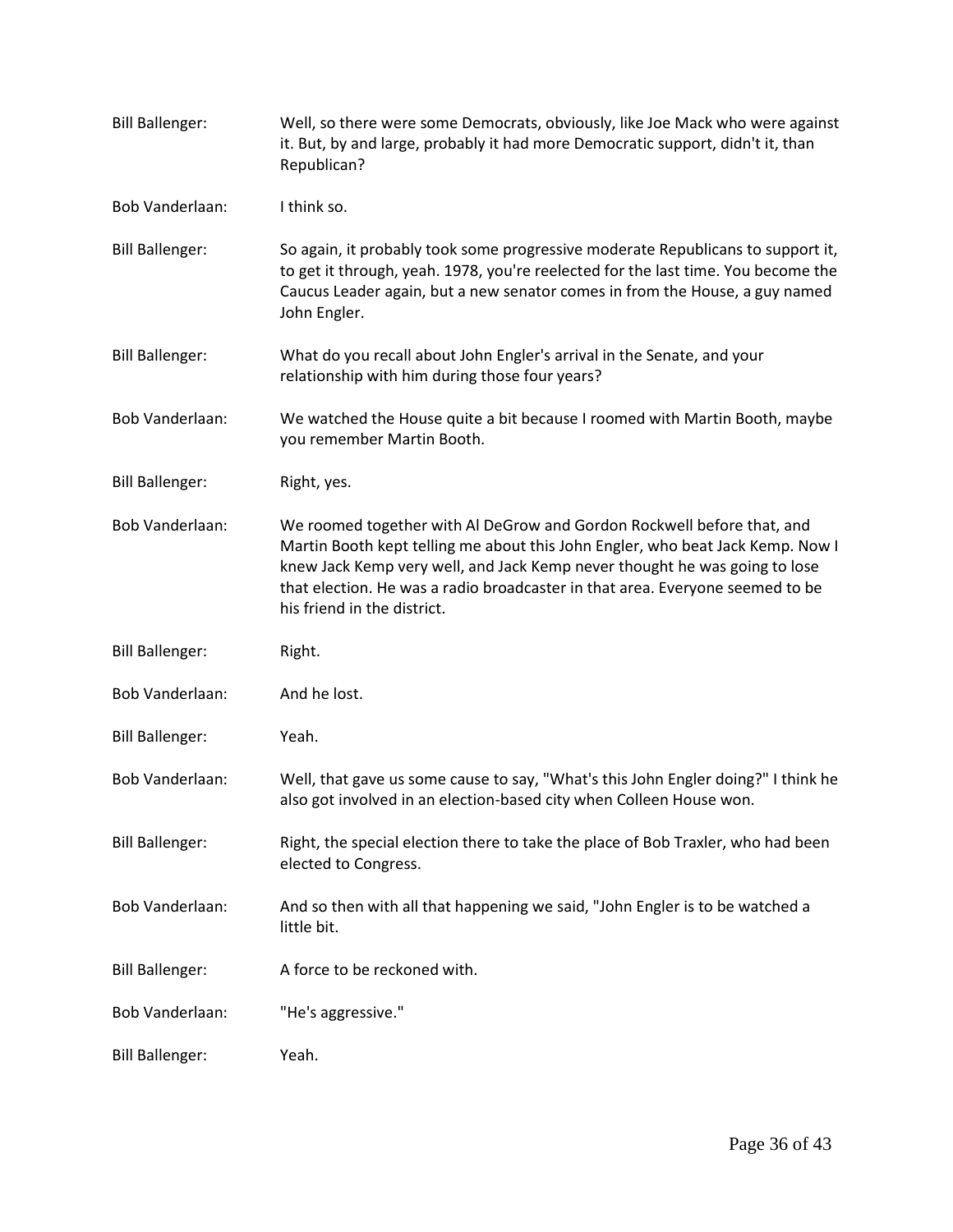Bob Vanderlaan: But then some of the House leadership said, "Well, he's kind of a back-bencher, he's doing nothing but giving us fits on motions, and procedural issues. You got to kind of watch him a little bit." So that was the reputation that he had in the House a little bit, and that spilled over to the Senate, we realized it. Bob Vanderlaan: In the election, after the election in '78, when I knew we were in the minority, and I was going to be elected running for Majority or Minority Leader, we were on vacation down south after the November election, and I got a call from Bill Snow, who was my assistant. He said, "You better come home because John Engler's rounding up votes." I said, "What for?" And he said, "Majority or Minority Leader." Bob Vanderlaan: So I couldn't hardly believe it. He just came over here. So I said, "Well, I better start making some phone calls." So I did, I called Harry Gast, and Jack Mowat, and Don Bishop, and I found that they had all been contacted, but they all said, "Don't worry, he's not going to make it, and he's got one person working against him, and he's going to help you, and that's Harry DeMaso. Harry wanted to be the leader." Bob Vanderlaan: So I had John out there picking up maybe a vote or two, and Harry DeMaso picking up a couple votes, but the rest were solid. But I knew then that he had strong ambitions, and I thought, "Well, we're going to funnel this in a good way. We're going to make him Chairman of the Campaign Committee." Bill Ballenger: Okay. Bob Vanderlaan: Which we did. Bill Ballenger: Right. Bob Vanderlaan: But that had an issue that backfired on us, too. Bill Ballenger: Well, how did that? Explain. Bob Vanderlaan: We had a campaign committee, and we started to raise funds and John said, "We're going to have a so-called Senate Trust, and the Senate Trust would have a number of campaign committees that would all be separate, so we could raise extra money." And we had fundraisers, somewhat successful. Jerry Ford came in at my request, and spoke at, I think it was John McGoff's house maybe, out in Williamston. So we raised quite a bit of money, and we were putting that in the bank to elect people in seats which were marginal seats. And then one day, I was told that John Engler had written checks to a primary guy. Bill Ballenger: Against another Republican. Bob Vanderlaan: Against another Republican in the primary.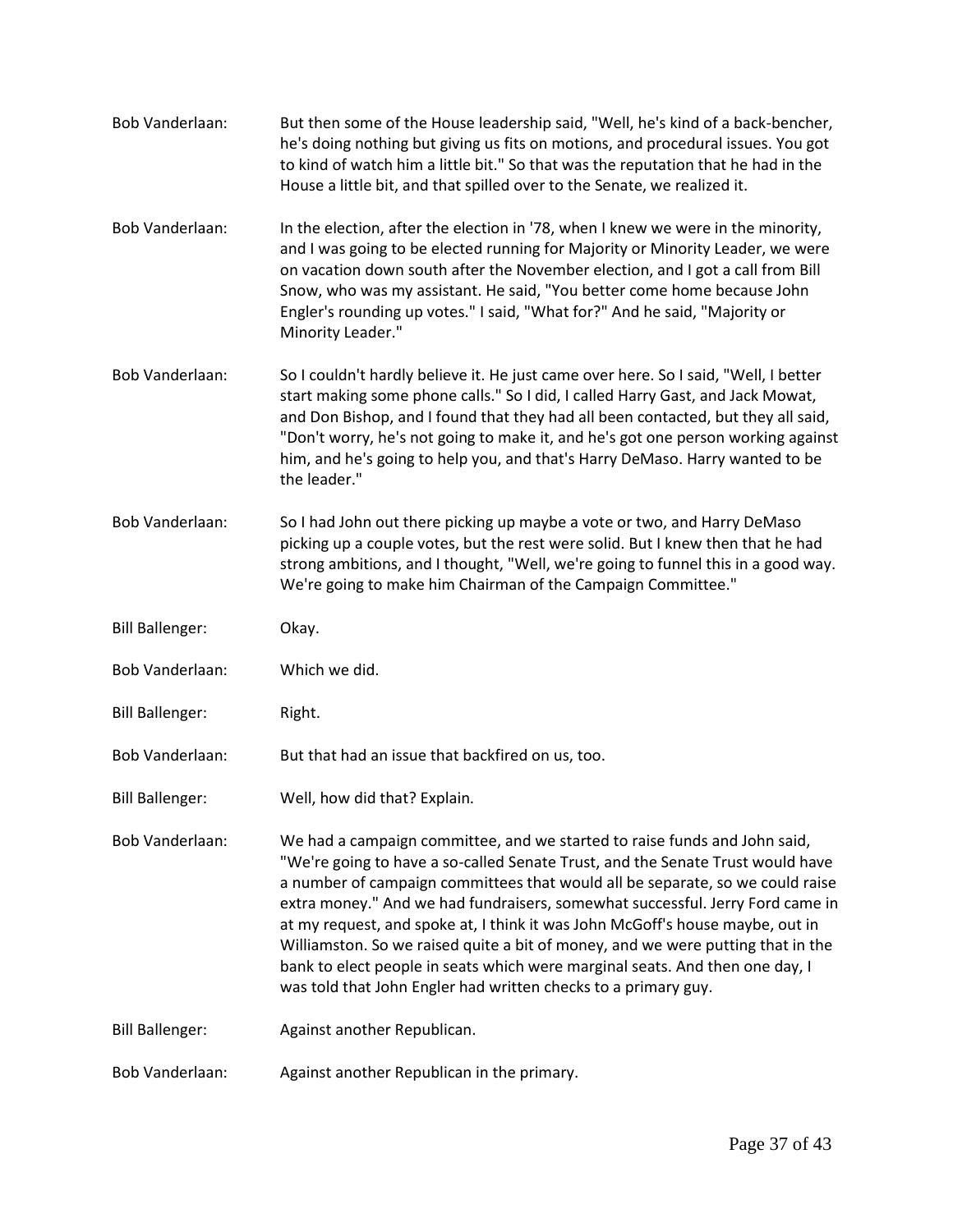| <b>Bill Ballenger:</b> | Without caucus.                                                                                                                                                                                                                                                                                                                                                                                                                                                           |
|------------------------|---------------------------------------------------------------------------------------------------------------------------------------------------------------------------------------------------------------------------------------------------------------------------------------------------------------------------------------------------------------------------------------------------------------------------------------------------------------------------|
| <b>Bob Vanderlaan:</b> | Without caucus.                                                                                                                                                                                                                                                                                                                                                                                                                                                           |
| <b>Bill Ballenger:</b> | Permission.                                                                                                                                                                                                                                                                                                                                                                                                                                                               |
| Bob Vanderlaan:        | Approval.                                                                                                                                                                                                                                                                                                                                                                                                                                                                 |
| <b>Bill Ballenger:</b> | Approval.                                                                                                                                                                                                                                                                                                                                                                                                                                                                 |
| <b>Bob Vanderlaan:</b> | And we, in the caucus, were somewhat upset about that. It was out of the<br>special funds, in a trust fund. Now what had happened is, John as Campaign<br>Chairman, we had signed a statement of who could write checks, and he was<br>Campaign Chairman, and his name got on that thing, so he could write checks.                                                                                                                                                       |
| <b>Bill Ballenger:</b> | Without anybody else having any input. So what happened at that point? Did<br>you call him on the carpet? Did you take the trust away from him? What<br>happened?                                                                                                                                                                                                                                                                                                         |
| Bob Vanderlaan:        | He was the member of the Appropriation's Committee, and the caucus removed<br>him from the Appropriation's Committee.                                                                                                                                                                                                                                                                                                                                                     |
| <b>Bill Ballenger:</b> | From the Appropriation's Committee. Well, what about the trust? Could he still<br>write checks?                                                                                                                                                                                                                                                                                                                                                                           |
| Bob Vanderlaan:        | No, we changed that also.                                                                                                                                                                                                                                                                                                                                                                                                                                                 |
| <b>Bill Ballenger:</b> | You changed that. This was like after the election of probably 1980, the Reagan<br>election?                                                                                                                                                                                                                                                                                                                                                                              |
| <b>Bob Vanderlaan:</b> | I think so. It was prior to the '82 election.                                                                                                                                                                                                                                                                                                                                                                                                                             |
| <b>Bill Ballenger:</b> | Which was when you retired.                                                                                                                                                                                                                                                                                                                                                                                                                                               |
| Bob Vanderlaan:        | That's right.                                                                                                                                                                                                                                                                                                                                                                                                                                                             |
| <b>Bill Ballenger:</b> | Yeah. 1982, 20 years in the State Senate, and you decide to leave. What did you<br>do next?                                                                                                                                                                                                                                                                                                                                                                               |
| <b>Bob Vanderlaan:</b> | Well, this was an election year. Jim Brickley was the candidate for the primary<br>for governor. Two weeks before the end of the primary, Jim Brickley contacted<br>me and said, "I'd like to have you campaign with me for the last two weeks,"<br>and indicated or said, "He would have to consider Lieutenant Governor spot,<br>and he wanted just to have me with him, and to  No promises, no<br>commitments, but just to see how things would work." So I did that. |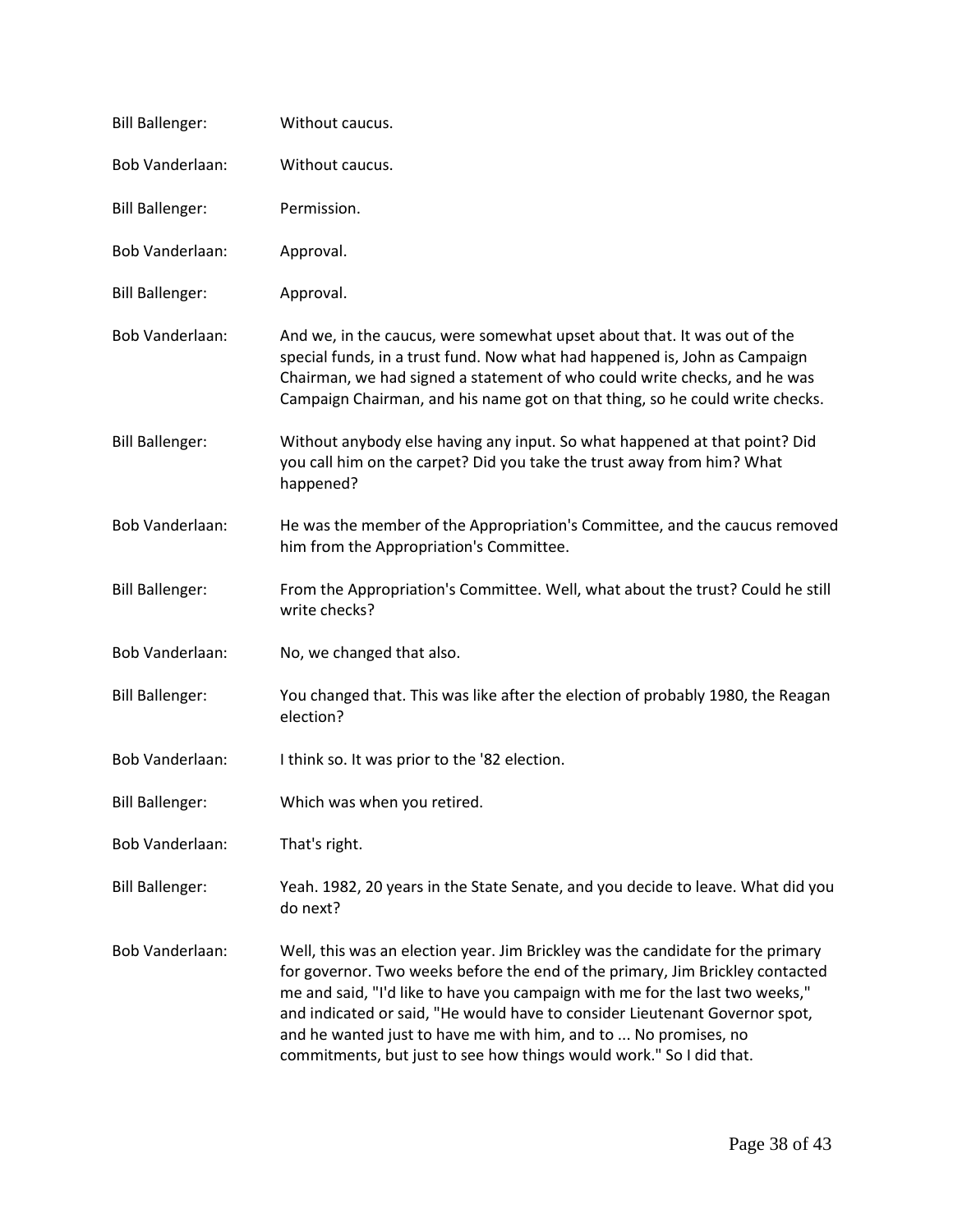| Bob Vanderlaan:        | Prior to that, I was considering a couple positions. I was considering a position<br>with Amway, which had been offering in government affairs, and there is an<br>organization called the National Union of Christian Schools, they had contacted<br>me and asked, and there was a group in Grand Rapids called the Employers<br>Association, that deals with unemployment comp and workers' comp. So I had<br>those things in the back of my mind. |
|------------------------|------------------------------------------------------------------------------------------------------------------------------------------------------------------------------------------------------------------------------------------------------------------------------------------------------------------------------------------------------------------------------------------------------------------------------------------------------|
| Bob Vanderlaan:        | But then I kind of put them aside, and we campaigned for two weeks in<br>Michigan with Jim Brickley. And I went down to the victory celebration at the<br>Sheraton the night of the election, and of course, things didn't go well for Jim<br>Brickley.                                                                                                                                                                                              |
| <b>Bill Ballenger:</b> | Now this was a primary between Brooks Patterson, Dick Headlee.                                                                                                                                                                                                                                                                                                                                                                                       |
| Bob Vanderlaan:        | Dick Headlee, yeah.                                                                                                                                                                                                                                                                                                                                                                                                                                  |
| <b>Bill Ballenger:</b> | And Jim Brickley?                                                                                                                                                                                                                                                                                                                                                                                                                                    |
| <b>Bob Vanderlaan:</b> | Headlee was the main candidate, and the winner.                                                                                                                                                                                                                                                                                                                                                                                                      |
| <b>Bill Ballenger:</b> | And the winner in an upset.                                                                                                                                                                                                                                                                                                                                                                                                                          |
| Bob Vanderlaan:        | And we had a room there at the Sheraton, we were going to stay overnight, and<br>I said to Millie, "We're going to go home, no use staying." And we said goodbye<br>to Jim Brickley, and we went home. And when I got home and in bed, went to<br>sleep. Next morning, Bobby Crim called and said, "Meet me for breakfast. We're<br>going to start a lobbying firm tomorrow morning."                                                                |
| <b>Bill Ballenger:</b> | Okay. So but, the idea is if Brickley had somehow won the nomination, you<br>might have been his pick for lieutenant governor, and then he would have been<br>running in the general election that fall against Jim Blanchard. And of course,<br>Blanchard ended up beating Headlee and becoming governor. But that was out<br>the window, when Crim saw that, he says, "Let's have breakfast."                                                      |
| <b>Bob Vanderlaan:</b> | I think it was outside chance. I don't know how serious he was but whatever.                                                                                                                                                                                                                                                                                                                                                                         |
| <b>Bill Ballenger:</b> | Was this a surprise to you?                                                                                                                                                                                                                                                                                                                                                                                                                          |
| <b>Bob Vanderlaan:</b> | No, we had talked a little bit about it before.                                                                                                                                                                                                                                                                                                                                                                                                      |
| <b>Bill Ballenger:</b> | Yeah.                                                                                                                                                                                                                                                                                                                                                                                                                                                |
| Bob Vanderlaan:        | So we had breakfast in Lansing here, and made an agreement that we were<br>going to start out lobbying firm, we'd start in January of the following year.                                                                                                                                                                                                                                                                                            |
| <b>Bill Ballenger:</b> | This is fascinating because just 10 years earlier, your former colleague State<br>Senator Emil Lockwood had partnered with Jerry Coomes to form Public Affairs                                                                                                                                                                                                                                                                                       |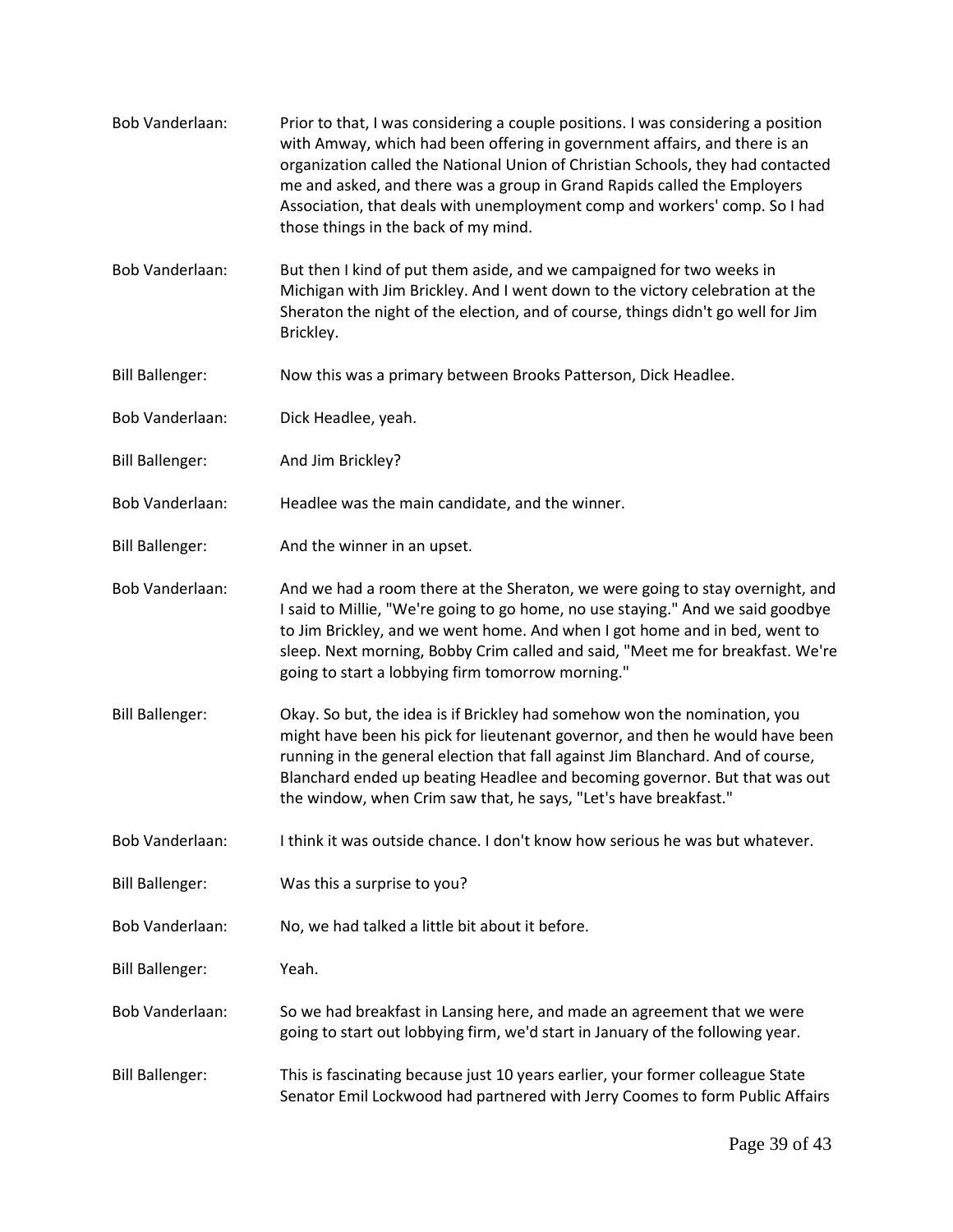|                        | Associates, and at the same time, Jim Karoub started his lobbying firm. What<br>made you think there was any more lobbying that needed to be done?                                                                                                                                                                                                                                                                                                                                                                                     |
|------------------------|----------------------------------------------------------------------------------------------------------------------------------------------------------------------------------------------------------------------------------------------------------------------------------------------------------------------------------------------------------------------------------------------------------------------------------------------------------------------------------------------------------------------------------------|
| <b>Bob Vanderlaan:</b> | We had a lot of encouragement from Jerry Coomes. I had worked closely with<br>him over the years, and from Emil Lockwood. Emil Lockwood was a friend of<br>mine, and he was a friend of Bobby Crim.                                                                                                                                                                                                                                                                                                                                    |
| <b>Bill Ballenger:</b> | Yeah.                                                                                                                                                                                                                                                                                                                                                                                                                                                                                                                                  |
| <b>Bob Vanderlaan:</b> | And we weren't sure that we could make a go of it.                                                                                                                                                                                                                                                                                                                                                                                                                                                                                     |
| <b>Bill Ballenger:</b> | I mean, in other words, your fellow competitors, so to speak, were actually<br>encouraging you saying, "There is so much business out here, we can't handle it<br>all. You might as well get into it."                                                                                                                                                                                                                                                                                                                                 |
| Bob Vanderlaan:        | There are so many conflicts uut there.                                                                                                                                                                                                                                                                                                                                                                                                                                                                                                 |
| <b>Bill Ballenger:</b> | I see. Well, the whole concept of multi-client lobbying, which is really what<br>Governmental Consultant Services, Inc., is and was, that you and Bobby Crim<br>started, and what Emil Lockwood, and Coomes, and Karoub did.                                                                                                                                                                                                                                                                                                           |
| <b>Bill Ballenger:</b> | That didn't even really exist when you first entered the Senate in 1962.                                                                                                                                                                                                                                                                                                                                                                                                                                                               |
| Bob Vanderlaan:        | No it didn't at all.                                                                                                                                                                                                                                                                                                                                                                                                                                                                                                                   |
| <b>Bill Ballenger:</b> | And why has this proliferated?                                                                                                                                                                                                                                                                                                                                                                                                                                                                                                         |
| Bob Vanderlaan:        | Most lobbyists, when I came to the Senate, were employees of the company or<br>organization that they lobbied for. That's the way it started. But it almost<br>became impossible for that lobbyist to do the job, to cover the whole gamut of<br>the legislature, and he needed help. He needed some assistance because<br>lobbying was becoming much more than just talking to a person about a bill. It<br>was becoming entertaining, it was becoming raising campaign contributions.<br>That's a major part of it for the lobbyist. |
| <b>Bill Ballenger:</b> | Public relations.                                                                                                                                                                                                                                                                                                                                                                                                                                                                                                                      |
| Bob Vanderlaan:        | The legislature became more or less full-time, and became involved in many<br>more issues than before, so it was a different, it was a changing period. The<br>legislature changed, but so did the lobbying change.                                                                                                                                                                                                                                                                                                                    |
| <b>Bill Ballenger:</b> | So once you started GCSI, how did you like being a lobbyist? Was that a huge<br>adjustment for you?                                                                                                                                                                                                                                                                                                                                                                                                                                    |
| Bob Vanderlaan:        | I didn't like it at all. I never liked it. I left home early in the morning, we stayed<br>all day, we entertained at night, it took an awful lot of time, and the public<br>didn't have a high opinion of lobbyists. And even your close friends would kind                                                                                                                                                                                                                                                                            |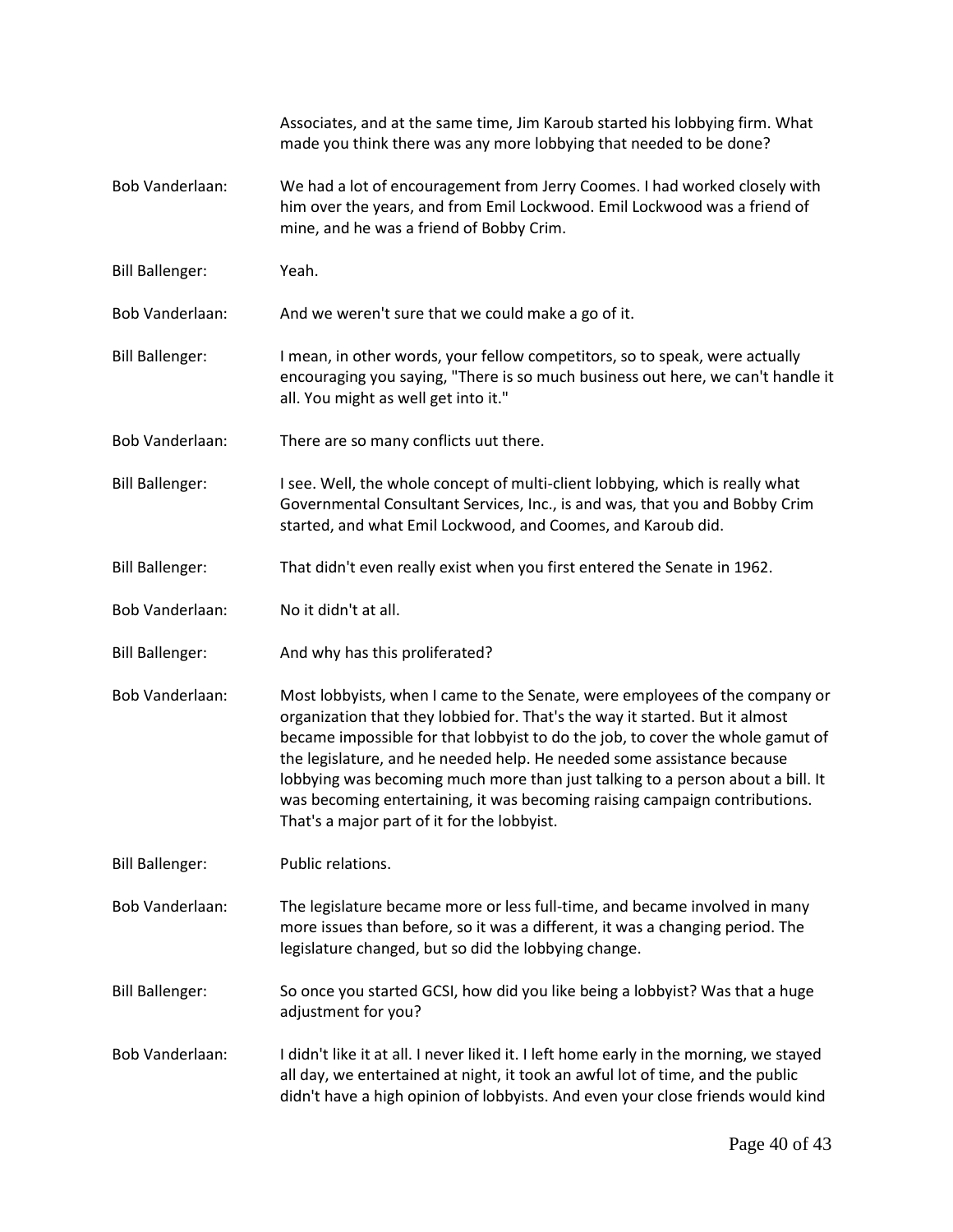of look at you and say, "How come you're doing something like that?" So I wasn't especially happy with it. Bill Ballenger: How about Bobby Crim? Did he feel more comfortable with it than you, or not? Bob Vanderlaan: Bobby Crim had somewhat of a different lifestyle than I did, and I think he was probably more accustomed to it than I was. Bill Ballenger: Did you feel, as a lobbyist, you weren't really as engaged in public policy, as you would have liked? Bob Vanderlaan: In the legislature, you're often on the offense, and in the lobbying business, we were primarily on the defense. Bill Ballenger: On the defense. Bob Vanderlaan: Often on the defensive end of it. Bill Ballenger: Okay, I gotcha. Bob Vanderlaan: And it's much more fun to be on the offense than defense. Bill Ballenger: Well, actually being a lobbyist, and with a bad reputation, is that lobbyists, perhaps unfairly, have everywhere, whether it's Michigan or at the national level. Maybe that was somewhat of a clash with your traditional religion and culture in west Michigan? Bob Vanderlaan: I think so. Bill Ballenger: Yeah, and let me ask you about that. How deeply do you think your membership in the Reformed Church shape your vision of what should be done in politics, and looking at it? I mean, there were issues at the national and state level, where it seems to me, people like Paul Henry, who was another legislator and later congressman, who came along, voted in certain ways that you might not have predicted. And it might have come right out of the church. Bob Vanderlaan: If you are convicted of what you are doing, if it's your basic belief and your core value, even your opponents will recognize that. The Grand Rapids press, for a long time, was pro-abortion, and I knew Mike Lloyd very well. But he always said, "Van, I know how you feel about it. I know your views, and we're not going to attack you on it." Bob Vanderlaan: So I think that's how you handle that. If you become a chameleon, if you say one thing, and do another, you're going to have a hard time. But I always respected Bill Ryan's views on union politics, because I knew where he came from. Bill Ballenger: You knew he was sincere.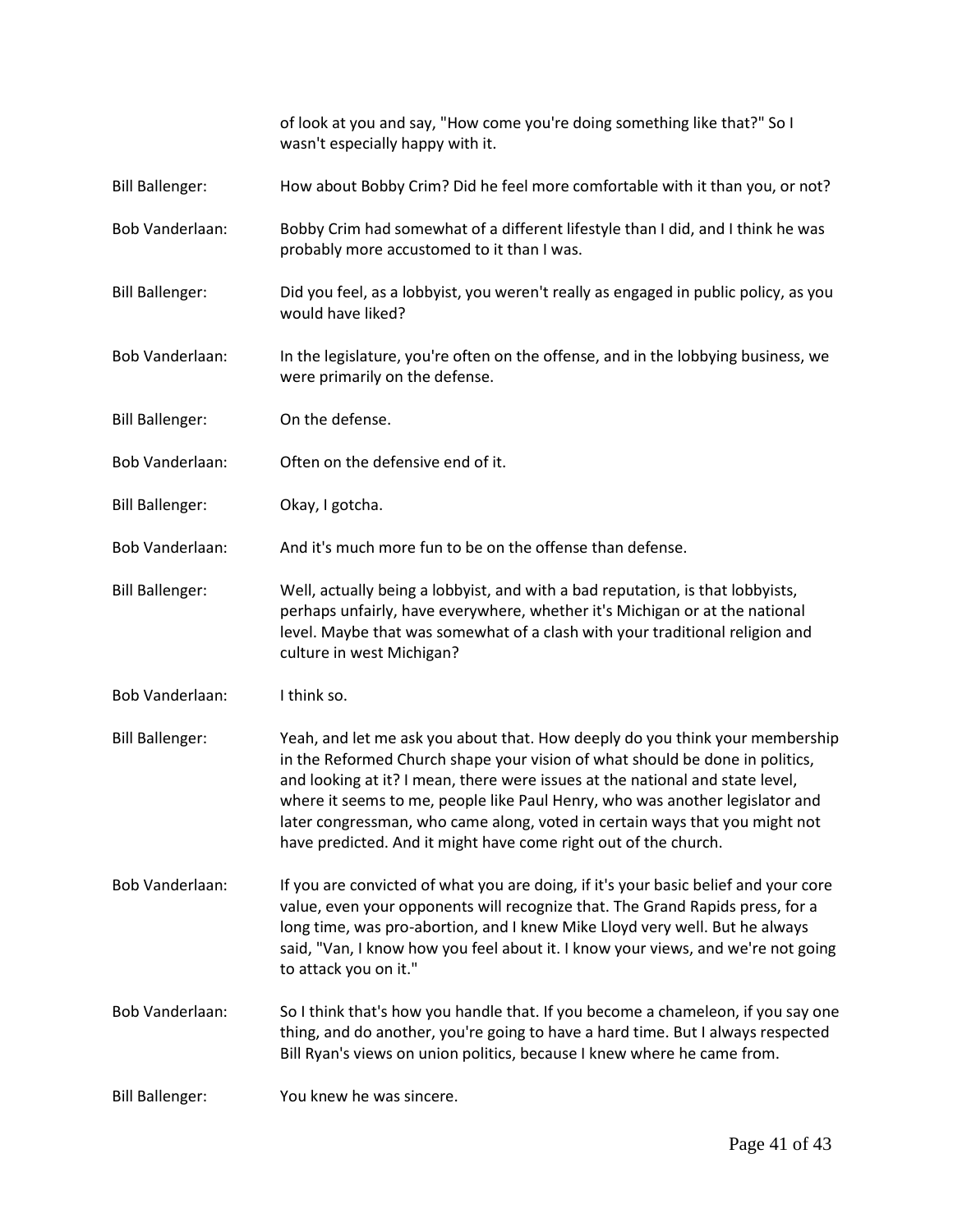| Bob Vanderlaan:        | He was sincere about it, yeah.                                                                                                                                                                                                                                                                                                                                     |
|------------------------|--------------------------------------------------------------------------------------------------------------------------------------------------------------------------------------------------------------------------------------------------------------------------------------------------------------------------------------------------------------------|
| <b>Bill Ballenger:</b> | When you look back over your 20 years in the State Senate, do you view it as a<br>really productive time in state government, historically? You're a historian, to a<br>certain extent, you're a student of political science. What do you look, what do<br>you see when you look at those years, '62 to '82?                                                      |
| Bob Vanderlaan:        | I think they were very productive. We mentioned a few of them, we mentioned<br>open housing, which turned out to be a very good issue. The Bottle Bill,<br>although that was passed by a referendum. I supported that in the Senate, it<br>was an attempt to clean up the environment. I think that was good.                                                      |
| Bob Vanderlaan:        | I think the abortion fight was worth fighting, keeping that alive for me. I think<br>the balanced budget provision to the Constitution, and trying to have our<br>various meetings to cut back on expenditures, I think that was very important<br>for the State of Michigan, and it's still important today. So I think they were<br>good years for the state.    |
| <b>Bill Ballenger:</b> | When you look at George Romney, what do you think? Real quick answer.                                                                                                                                                                                                                                                                                              |
| Bob Vanderlaan:        | Determined, aggressive, very determined to see his programs carried out, and<br>do what's best for the state.                                                                                                                                                                                                                                                      |
| <b>Bill Ballenger:</b> | How about Bill Milliken?                                                                                                                                                                                                                                                                                                                                           |
| Bob Vanderlaan:        | Oh, extremely honest, loyal, a kind, really a kind individual.                                                                                                                                                                                                                                                                                                     |
| <b>Bill Ballenger:</b> | How about Sander Levin, we haven't asked about, you served with him in the<br>State Senate, he was the Democratic State Chairman, and he ran against Bill<br>Milliken twice in '70 and '74, and he's now a Congressman.                                                                                                                                            |
| <b>Bill Ballenger:</b> | What do you remember about him?                                                                                                                                                                                                                                                                                                                                    |
| Bob Vanderlaan:        | He was highly partisan in his views, I remember that. I think he was really<br>committed to what he believed in, he worked hard for it. He was a career<br>politician.                                                                                                                                                                                             |
| <b>Bill Ballenger:</b> | What about John Engler? We discussed, in the senate, were you surprised when<br>he eventually became governor? What kind of a governor he was, or not?                                                                                                                                                                                                             |
| Bob Vanderlaan:        | I saw the Patton movie, in which George Patton gets in front of the mirror and<br>says, "This is just the day I was raised and trained for." I think that's John Engler.<br>John Engler knew more about state government, I think, than another man<br>alive. He knew how it worked, he understood it, I think he still does. And that's<br>why he was successful. |